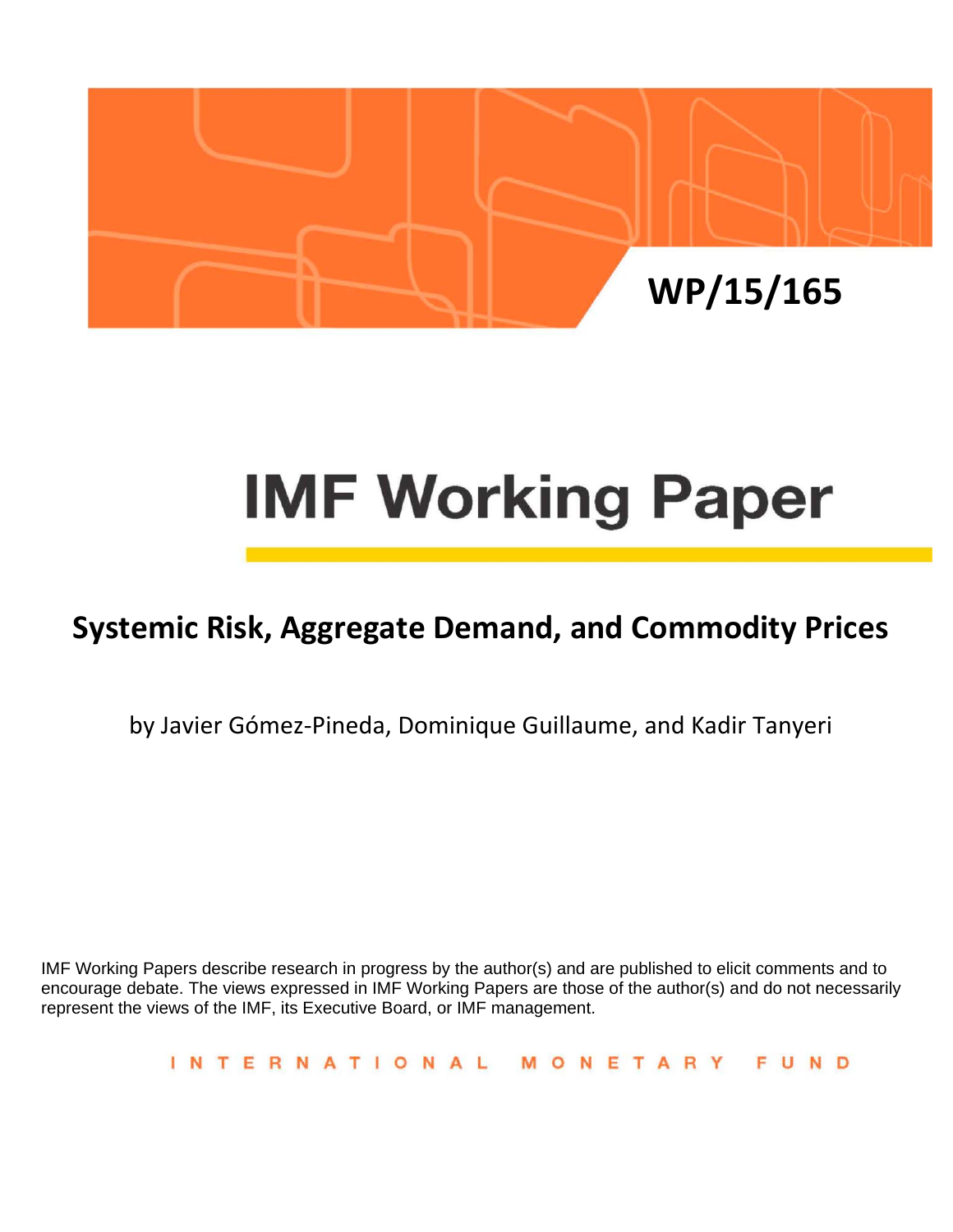# **IMF Working Paper**

## OMD

# **Systemic Risk, Aggregate Demand, and Commodity Prices Prepared by Javier Gómez-Pineda, Dominique Guillaume, and Kadir Tanyeri<sup>1</sup>**

# Authorized for distribution by Dominique Guillaume

## June 2015

*IMF Working Papers* **describe research in progress by the author(s) and are published to elicit comments and to encourage debate.** The views expressed in IMF Working Papers are those of the author(s) and do not necessarily represent the views of the IMF, its Executive Board, or IMF management.

# **Abstract**

The paper presents a global model for analysis and projections. The model features a handful of elements that make it suitable for analyzing three broad sets of topics; first, systemic risk and its transmission to country risk premiums; second, the transmission from country risk premiums to demand-related variables such as the output gap, the trade balance, and unemployment; and third, the transmission from commodity prices to country inflation. The model incorporates one systemic risk channel and two foreign channels, specifically, a foreign aggregate demand channel and a foreign exchange rate channel. The model is estimated with Bayesian methods. In addition, the effect of risk on aggregate demand is calibrated with the aid of a VAR. Among the results are that the episodes of surges in systemic risk identified in the paper were transmitted to country risk premiums and aggregate demand--related variables; that the effect of systemic risk shocks on world economic activity is large, and that the busts in the world output gap correspond with the major financial events identified by the estimated time series for the unobserved systemic risk. In addition, systemic risk shocks are important drivers of output gaps while country risk premium shocks can have important effects on the trade balance. Surprisingly, commodity prices, in particular the price of oil, are shown to be demand driven; hence, demand related factors may play a nontrivial role in explaining noncore inflation. The model performed well at one- and four-quarter horizons compared to a survey of analysts' forecasts. In addition, systemic risk shocks were important at explaining the forecast variance of the world output gap, country output gaps, the price of oil, and country risk premiums. The breath of reach of systemic risk shocks back the efforts for financial surveillance with a systemic focus.

# JEL classification: F32; F37: F41; F31; F47; E58

Keywords: Systemic risk; Financial linkages; Capital flows; Global imbalances Commodity prices Authors' email addresses: jgomezpi@banrep.gov.co, dguillaume@imf.org, ktanyeri@imf.org

<sup>&</sup>lt;sup>1</sup> The authors work for the Banco de la República, the IMF, and the IMF respectively. The authors thank Davide Furceri and Juan J. Julio for comments and Carlos A. Guzmán-Beltrán and Kamal Krishna for research assistance.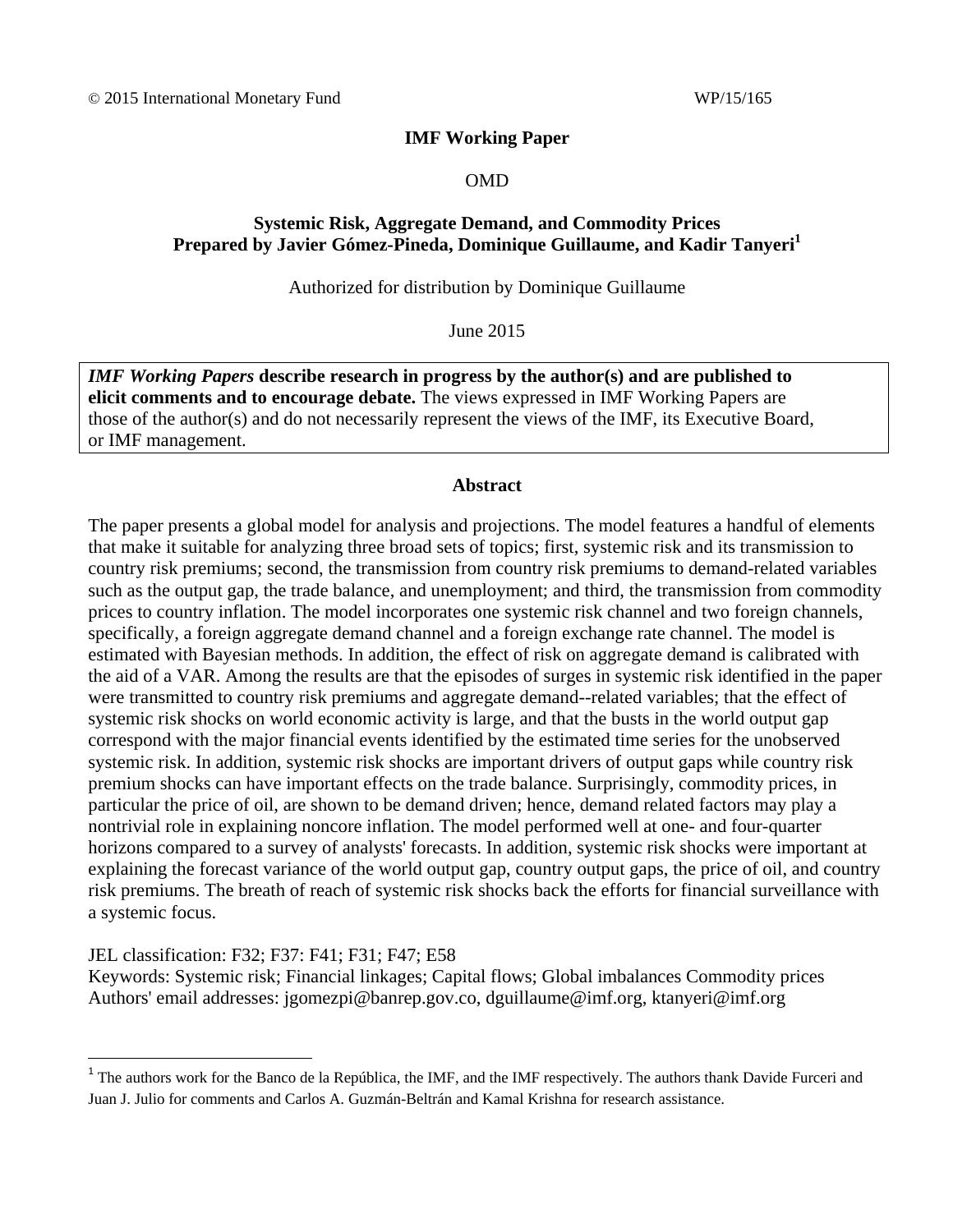# **Contents**

# **Figures**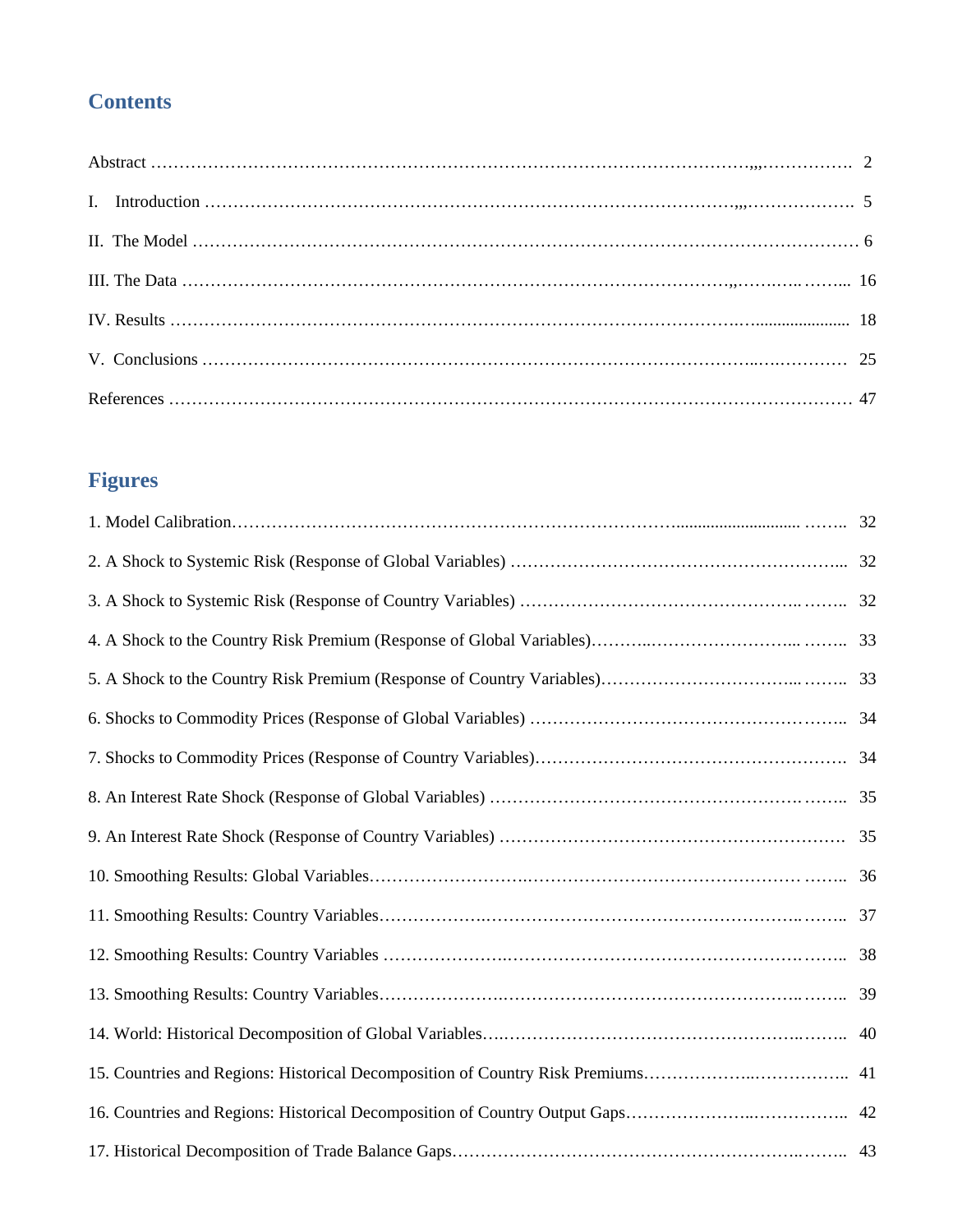# **Tables**

# **Appendices**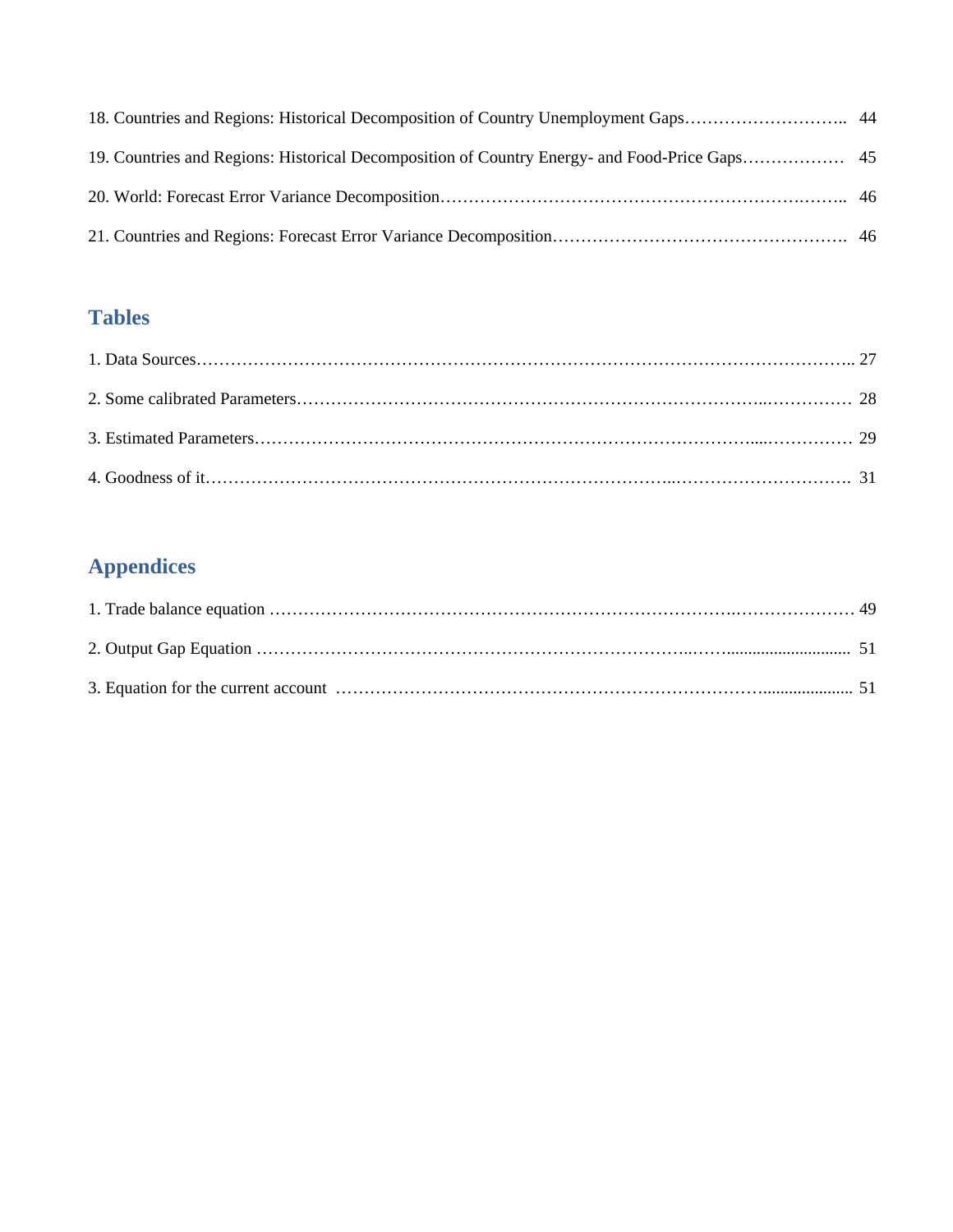# I. Introduction

There is something strikingly Keynesian in the way the economy works. As Akerlof and Schiller (2009) have pointed out: "You pick the time. Your pick the country. And you can be fairly well guaranteed that you will see at play in the macroeconomy the animal spirits.îAnimal spirits are the root cause of bouts of euphoria followed by pessimism; rounds of impulsiveness followed by restraint; and periods of confidence followed by recession.

Animal spirits gave rise to macroeconomics, although they have not been consistently at the core of dynamic macroeconomic models.<sup>1</sup> After the global financial crisis, animal spirits became the subject matter of study, measurement, and control under the rubric of systemic risk (see Bisias et al, 2012).

Systemic risk is a threat to confidence in the financial system and a substantive threat to growth and living standards. Systemic risk typically involves various financial markets, institutions, and countries. It also usually involves considerable leverage and interconnectedness. Systemic risk also involves cycles in credit and asset prices, including the price of real estate.<sup>2</sup> Examples of surges in systemic risk are the global financial crises and the countless crises episodes described in Reinhart and Rogoff (2009). For some definitions or descriptions of systemic risk see Blancher et al  $(p 6)$ , IMF (2009), (p 3), and Bisias et al (2012), (p 1).

Among the various measures of systemic risk currently being developed in the literature, the measure in IMF (2011) is based on principal components analysis. In this paper, we measure systemic risk with factor analysis, a similar methodology. Particularly, we embed a common factor model of market measures into a global macroeconomic model. Country risk premiums are assumed to follow the unobserved, common, systemic-risk factor. The strategy we follow is to assume that systemic risk is exogenous and to analyze its implications on a variety of variables such as country risk premiums, commodity prices, and aggregate demand–related variables such as output gaps, current accounts, and unemployment.<sup>3</sup>

The paper is mostly related with Carabenciov et al (2013) as it is a global projection model with six regions based on a typical inflation targeting model. It is also related with Carabenciov (2008c) in that it includes commodity prices and its effect on inflation. However, commodity prices are dealt with here in real terms so that a relationship between the price of oil and the global output gap arises. The paper contributes to this literature in proposing a measure of systemic risk, a transmission from systemic risk to country risk premiums, and in underscoring the relevance of systemic risk shocks for world economic activity as well as for country output gaps. In addition, for analysis purposes, the paper proposes a treatment of the trade balance and a simple approximation to the current account.

The paper is also related with Neumeyer and Perri (2005) and the references therein. Neumeyer and Perri conclude that in emerging countries output fluctuations are connected with country risk

<sup>&</sup>lt;sup>1</sup> See some of the financial frictions in the survey by Brunnermeier, Eisenbach and Sennikov (2012).

 $2^2$ Borio (2012) characterizes the financial cycle as the cycle in credit and asset prices.

<sup>&</sup>lt;sup>3</sup>Apparently, a similar methodology might have been followed by the RBC literature. The technology factor was assumed exogenous. Knowledge was developed on growth and fluctuations; the technolgy factor still remains shomewhat of a mystery.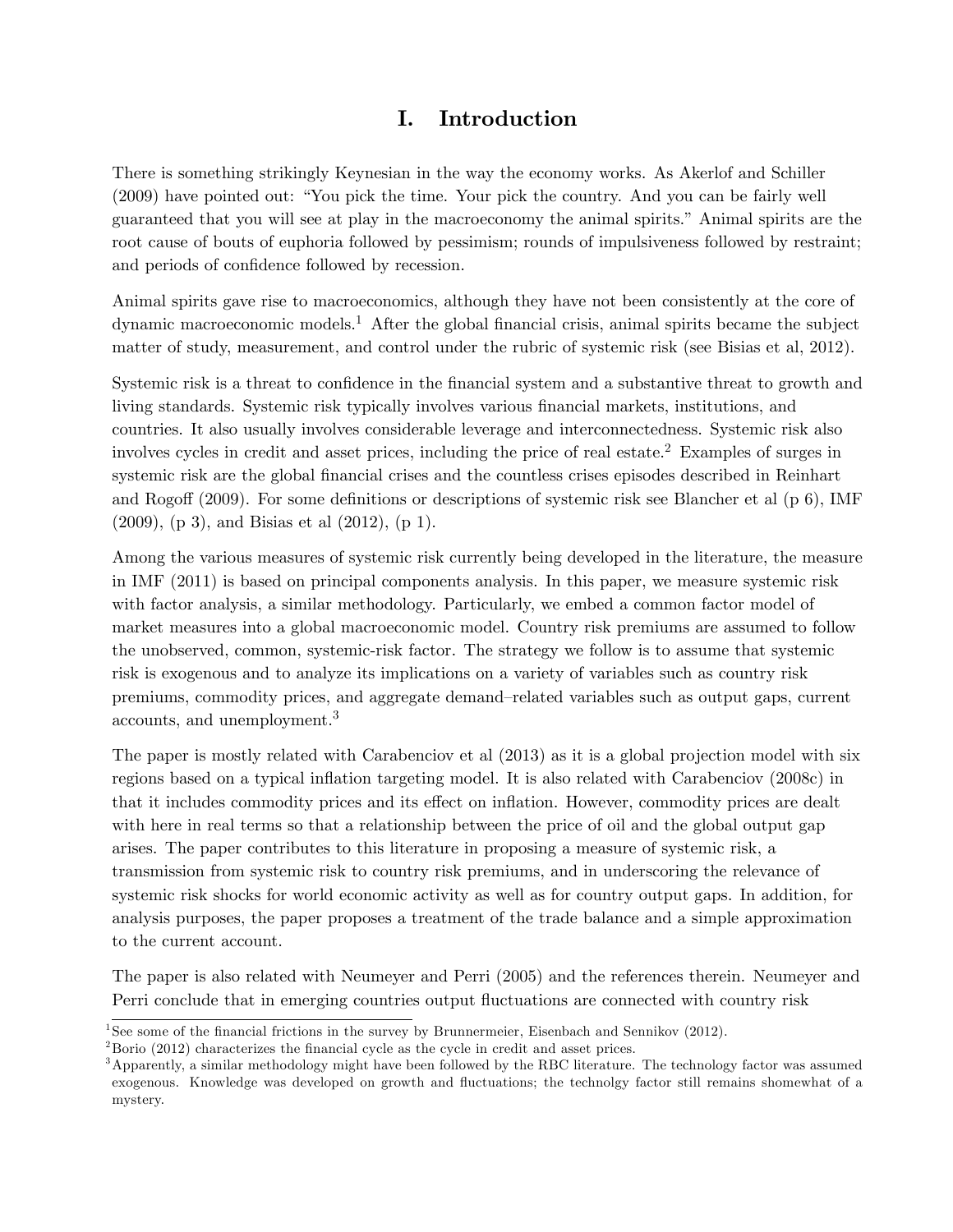premiums.<sup>4</sup> Owing to the inclusion of the global financial crisis in the sample, we obtain that in all economies output fluctuations are connected with country risk premiums, and particularly with systemic risk.

The paper has the following six sections: introduction, model, data, results, conclusions, and appendix. The model section first presents the global transmission channels. It then describes the equations where the model has some original twist, namely, the equations for the output gap, trade balance, current account, the price of oil, food commodity prices, country energy and food prices, and the uncovered interest rate parity. The model section continues, for the sake of completeness, with a description of the equations that are standard. The data section covers the data sources and also includes other data aspects of the model, namely, the model calibration and estimation. The results section presents the responses to the main shocks, the smoothing results, the error decomposition results, and the model forecasting properties. The conclusions can be manifold, given the number of features incorporated into the model, but deal mainly with the role of systemic risk and country risk premium shocks, as well as other demand-related shocks, in explaining output gaps, the trade balance, unemployment, and country energy and food prices. An appendix presents the derivation of equations for the output gap, trade balance, and the current account.

# II. The Model

The model incorporates three main topics into a global projection model. The first topic is systemic risk and its transmission to country risk premiums. The second topic, the transmission from country risk premiums to demand-related variables such as the output gap, the trade balance and unemployment. The third topic, the transmission from commodity prices to country ináation. With these features, the model can be operated to analyze financial booms and busts (the cycle in systemic risk), the effect of booms and boosts on output, the trade balance, and unemployment, as well as commodity-price shocks and their effect on inflation.<sup>5</sup>

The model is in the spirit a simple gap model of the type central banks use in their inflation targeting procedures. A central bank gap model is normally based on two transmission channels, the aggregate demand channel and exchange rate channel. The former is the effect of interest rates on aggregate demand, inflation, and the interest feedback rule. The later is the effect of interest rates on the exchange rate, aggregate demand, inflation, and the interest rate feedback rule.

Besides these traditional transmission channels in the small open economy, we define three global transmission channels. The global channels are, Örst, the systemic risk channel, second, the foreign aggregate demand channel, and third, the foreign exchange rate channel. The *systemic risk channel* is the effect of systemic risk on country risk premiums. The foreign aggregate demand channel consists of the chain: foreign risk premium, foreign output gap, imports from abroad, and domestic output gap. The *foreign exchange rate channel* is the effect of foreign risk premium shocks on domestic output and trade balance gaps. A rise in a foreign risk premium appreciates the exchange

 ${}^{5}$ The aim of the model is as a tool for policy analysis, in this light it is not a parsimonious explanation of a single topic. A general equilibrium model would not be vulnerable to the Lucas critique but is outside the scope of the paper.

 $\overline{\text{4-4}}$ While Neumeyer and Perri call EMBI spreads "interest rates," we call EMBI spreads "country risk premiums."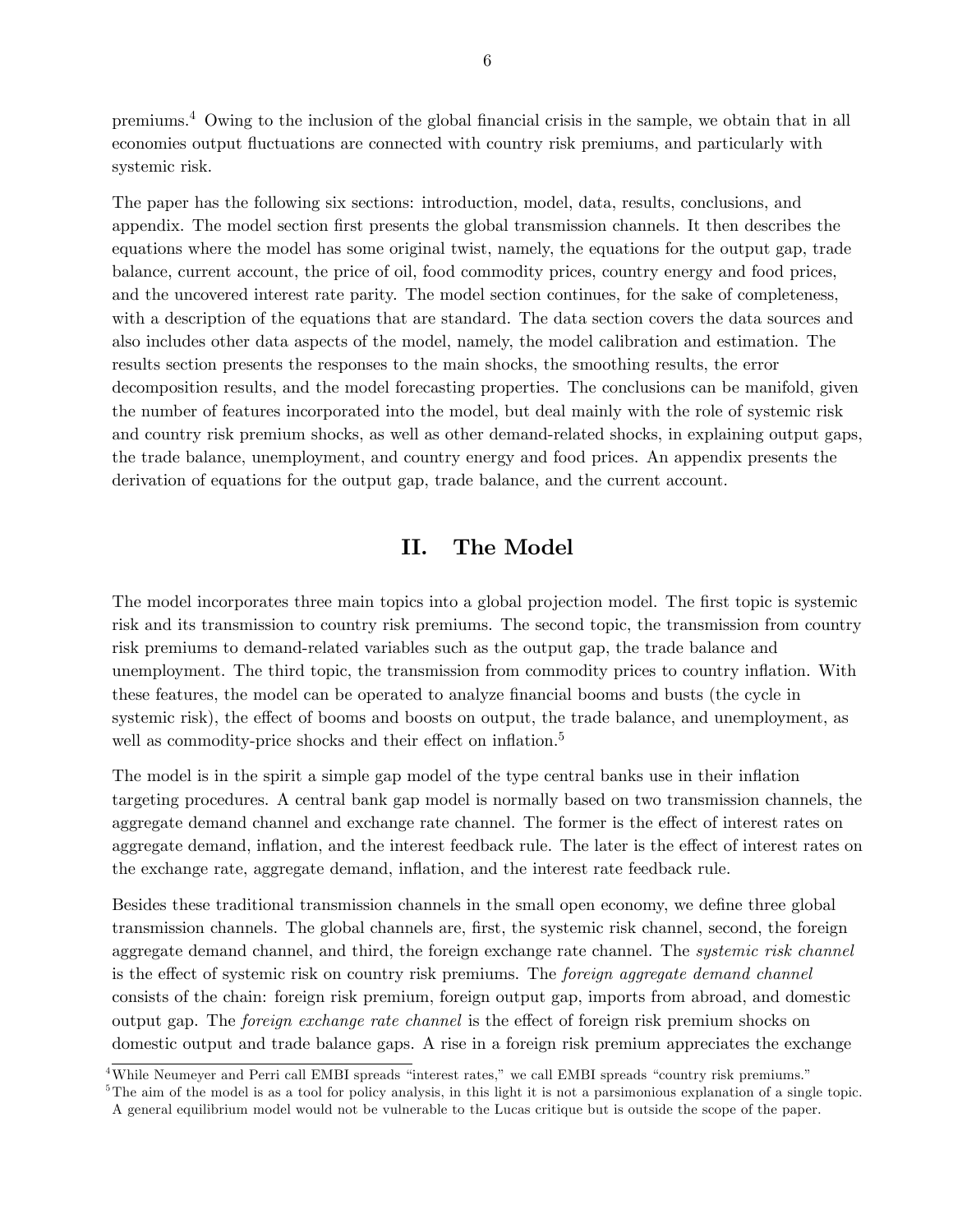rate. The appreciation causes a rise in imports and a drop in exports. The output gap drops and the trade balance gap deteriorates.

In addition to these global channels, the standard transmission channels in the open economy may be extended to incorporate country risk premiums as follows: the domestic aggregate demand *channel* is the effect of a shock to the country risk premium on the country output gap and inflation; and the *domestic exchange rate channel* consists of the effect of the country risk premium on output and trade balance gaps via the exchange rate.

The model covers 41 countries that account for about 85 percent of world GDP. The countries are arranged into six regions or countries, those of the IMF Global Projection Model of Douglas Laxton and colleagues (see Carabenciov et al (2013)). The countries are the United States, Europe, Japan, East Asia, Latin America, and the remaining countries.

The model has 29 core equations (7 behavioral equations and identities at the global level and 22 behavioral equations at the country level).<sup>6</sup> The number of equations in the model rises to 622 owing to the number of countries, the type of variables involved (in deviation and latent form), the several definitions used for growth and inflation, a set of equations for auto correlated residuals, and another set of equations for exogenous interventions on the output gaps.<sup>7</sup>

Systemic risk and transmission to country risk premiums Systemic risk is estimated in a common factor model embedded into the global model. As a common factor, systemic risk is not foreign or domestic but a common factor of both. Systemic risk and country risk premiums,  $\hat{\varphi}_t$  and  $\hat{\rho}^i_t$ , are given by the following two equations that, accounting for each of the countries, stand for a set of seven equations:

$$
\hat{\varphi}_t = \alpha_1 \hat{\varphi}_{t-1} + \varepsilon_t^{\hat{\varphi}},\tag{1}
$$

and

$$
\hat{\rho}_t = \alpha_1 \hat{\rho}_{t-1} + \alpha_2 \hat{\varphi}_t + \varepsilon_t^{\hat{\rho}},\tag{2}
$$

with one equation of the form (2) for each of the six countries. (Notation omits country subscripts for simplicity.)

In equations (1) and (2), country risk premiums are observed while systemic risk is unobserved.

In addition, systemic risk and country risk premiums are the sum of their deviation and latent

 ${}^{6}$ The 7 core equations at the global level are behavioral equations for the following variables: global risk, the price of oil, commodity food prices; as well as identities for the following variables: global output gap, world ináation, world real interest rates, and world unemployment. The 22 core equations at the country level are on one hand behavioral equations for the following variables: risk premium, output gap, trade balance gap, capital flows, core inflation, energy prices, food prices, interest rates, unemployment, export prices, import prices, real exchange rate; and on the other hand identities for the variables foreign risk premiums, foreign real interest rates, real multilateral exchange rate, terms of trade, absorption CPI ináation, nominal exchange rate, real interest rate, and a breakdown of the UIP residual.

 $7$ The stochastic processes and identities for latent variables amount to 193 equations. Different measures of inflation and growth (annual, quarterly, CPI, food, energy, and core) amount to 60 equations. Auto correlated errors in each of the behavioral equations account for another set of 74 equations. Finally, the exogenous interventions on output gaps account for another set of 6 equations.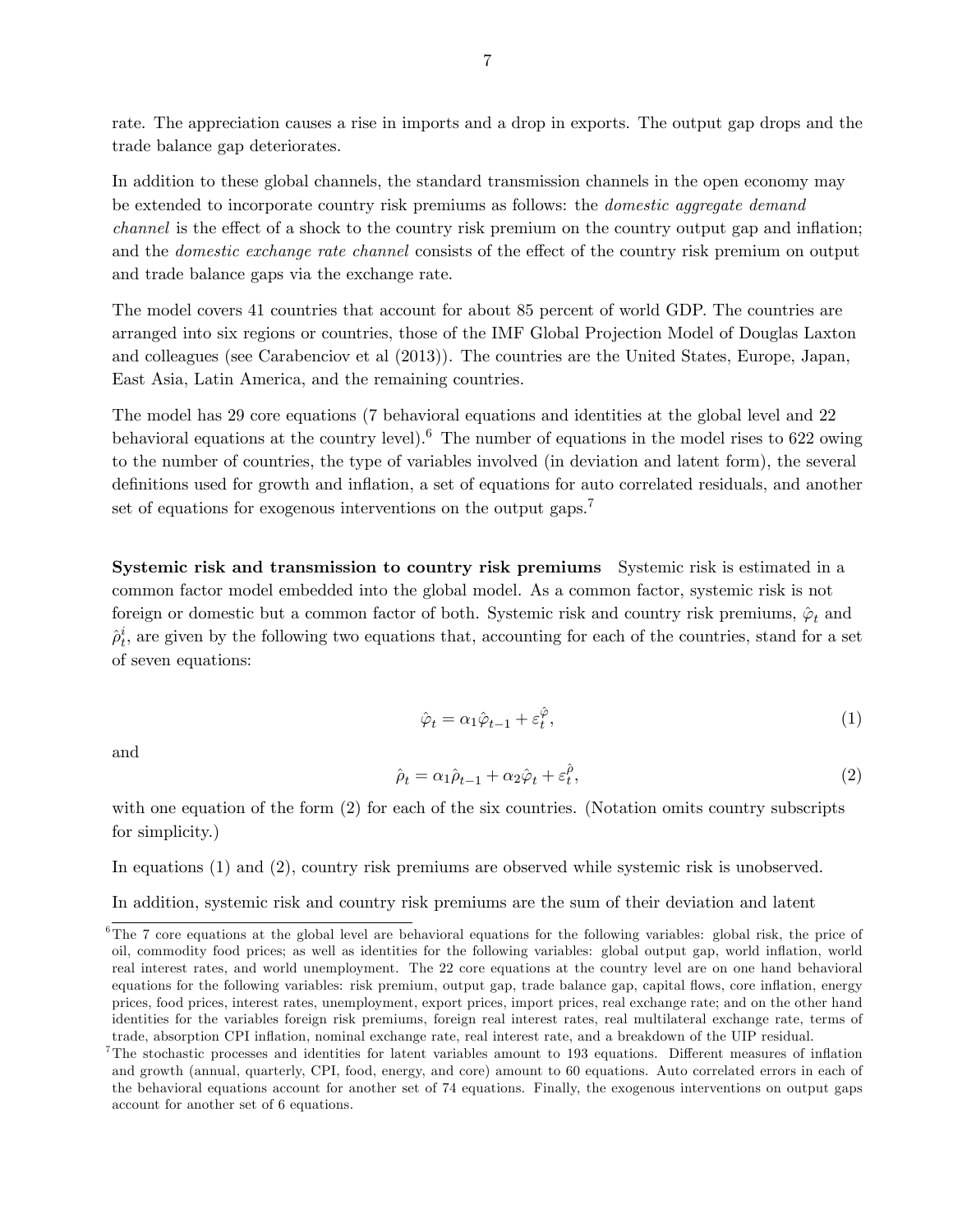components

$$
\varphi_t = \hat{\varphi}_t + \bar{\varphi}_t,\tag{3}
$$

and

$$
\rho_t = \hat{\rho}_t + \bar{\rho}_t. \tag{4}
$$

In turn, latent systemic risk is given by

$$
\bar{\varphi}_t = \Sigma_i \alpha_i (\bar{\rho}_{t-1}^i - \rho^{i,ss}) + \bar{\varphi}^{ss} + \varepsilon_t^{\bar{\varphi}}.
$$
\n
$$
\tag{5}
$$

The difference between systemic risk shocks and country risk premium shocks stand out. While systemic risk shocks affect all country risk premiums via the systemic risk channel, country risk shocks do not affect systemic risk. The reason is that, by equation  $(1)$ , systemic risk is explained solely by systemic risk shocks. In like fashion, systemic risk is different from the foreign risk premium. In effect, while systemic risk is the common factor of all country risk premiums, the foreign risk premium is a weighted average of the trade partners' country risk premiums.

The current account All flow variables in the model are measured in real terms, except for the current account which is measured in percent of GDP. In order to take into account this change in units, the current account  $\hat{\mathfrak{z}}_t$  is obtained as

$$
\hat{\mathfrak{z}}_t = \hat{z}_t + \hat{t}_t + \varepsilon_t^{\hat{\mathfrak{z}}},\tag{6}
$$

which is the sum of the trade balance  $\hat{z}_t$  and the terms of trade  $\hat{t}_t$ . The intuition behind equation (6) is that the current account is approximated by the trade balance in real terms; in addition, the terms of trade help transform the trade balance from real units into percent of GDP (see the Appendix for the derivation).

In equation (6), the terms of trade are defined as  $8^8$ 

$$
\hat{t}_t \equiv \bar{x}\hat{q}_{X,t} - \bar{m}\hat{q}_{M,t},\tag{7}
$$

where  $\bar{x}$  is the share of exports in GDP,  $\bar{m}$  is the share of imports in GDP,  $q_{X,t} \equiv p_{X,t} - p_t$  is the real price of exports, and  $q_{M,t} \equiv p_{X,t} - p_t$  is the real price of imports.

Note that the terms of trade are commonly measured as the index  $\hat{t}'_t \equiv \hat{q}_{X,t} - \hat{q}_{M,t}$ . In comparison with this index, the measure of the terms of trade stated in equation (7) weights real export and import prices by the export and import shares in GDP. In this form, the terms of trade are measured in units of GDP.<sup>9</sup>

<sup>&</sup>lt;sup>8</sup>Throughout the paper, a bar with time subscript, as in the case of  $\bar{y}_t$ , denotes a latent variable, while a bar without the time subscript, as in the case of  $\bar{m}$ , denotes share of GDP. In these examples,  $\bar{y}_t$  denotes potential output and  $\bar{m}$  denotes the share of imports in nominal GDP.

 $9$ For example, if the price of exports is ten percent above the long term and the share of exports in GDP is 0.3, the terms of trade are  $\hat{t}_t \equiv (0.3)(0.1) = 0.03$ . Or the additional income due to a high export price is 3 percent of GDP. Note that this additional income is due purely to a price effect and hence does not enter real GDP or the real trade balance because real quantities in the national accounts do not take into account changes in real prices.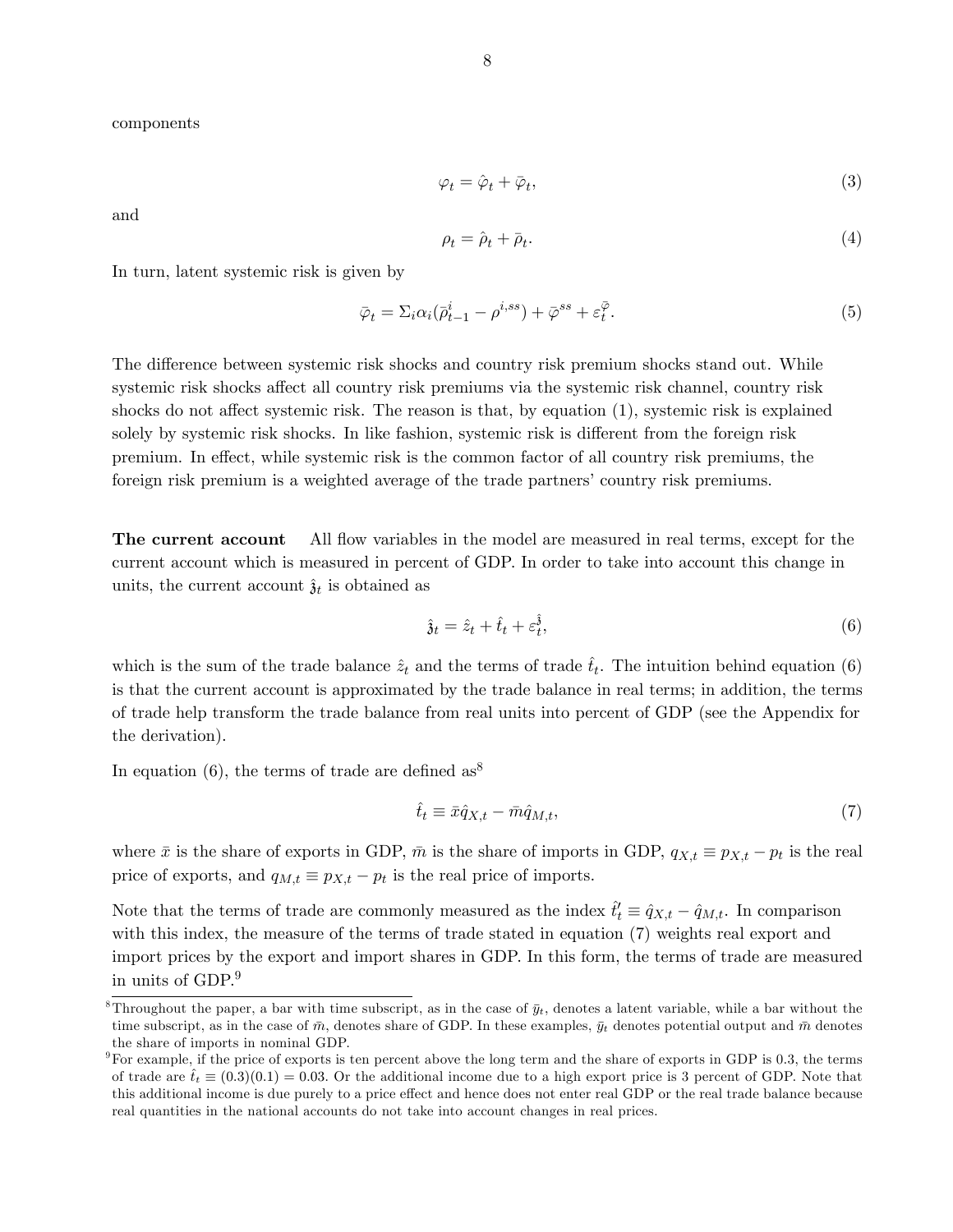The overall current account is obtained as

$$
\mathfrak{z}_t = \hat{\mathfrak{z}}_t + \bar{\mathfrak{z}}_t,\tag{8}
$$

where latent current account is

$$
\bar{\mathbf{z}}_t = \bar{z}_t + \bar{t}_t + \bar{c}_t,\tag{9}
$$

where

$$
\bar{t}_t = \bar{x}\bar{q}_{X,t} - \bar{m}\bar{q}_{M,t},\tag{10}
$$

$$
\bar{c}_t = \bar{c}_{t-1} + \gamma_t^{\bar{c}} + \varepsilon_t^{\bar{c}},\tag{11}
$$

and

$$
\gamma_t^{\bar{c}} = \gamma_{t-1}^{\bar{c}} + \varepsilon_t^{\gamma^{\bar{c}}}.\tag{12}
$$

In equation (9), the term  $\bar{c}_t$  helps reconcile the differences between the trade balance and the current account due to net transfers, net factor income, and errors and omissions.

**The trade balance** The trade balance  $z_t$  depends on scale and substitution effects (see the Appendix for the derivation)<sup>10</sup>, <sup>11</sup>

$$
\bar{z}\hat{z}_t = \sigma_1 \bar{z}\hat{z}_{t+1|t} + \sigma_2 \bar{z}\hat{z}_{t-1} + \bar{m}\sigma^{-1}(\hat{r}_t + \hat{\rho}_t) - \bar{x}\sigma^{-1}(\hat{r}_t^F + \hat{\rho}_t^F) \n- \zeta(\hat{r}_t - \hat{r}_t^F - \hat{\rho}_t + \hat{\rho}_t^F) + \varepsilon_t^{\hat{z}},
$$
\n(13)

One of the scale effects is the response of imports to domestic demand, the third term at the right hand side of equation (13), the reason is that domestic demand responds to the domestic interest rate  $\hat{r}_t$  and the country risk premium  $\hat{\rho}_t$ . Another scale effect is the response of exports to foreign demand. This is the fourth term at the right hand side of equation (13), since foreign demand responds to the foreign interest rate  $\hat{r}_t^F$  and the foreign risk premium  $\hat{\rho}_t^F$ . The fifth term at the right hand side of equation (13) stands for the substitution effects; if this term rises the real exchange rate appreciates and thus the trade balance deteriorates.

Further intuition about equation (13) can be obtained by making  $\bar{m} \simeq \bar{x}$ . Under this condition equation (13) becomes

$$
\bar{z}\hat{z}_t = \sigma_1 \bar{z}\hat{z}_{t+1|t} + \sigma_2 \bar{z}\hat{z}_{t-1} + (\bar{m}\sigma^{-1} - \varsigma)(\hat{r}_t - \hat{r}_t^F) + (\bar{m}\sigma^{-1} + \varsigma)(\hat{\rho}_t - \hat{\rho}_t^F) + \varepsilon_t^{\hat{z}}.
$$
(14)

In this form, the trade balance equation shows that the scale and substitution effects depend on the real interest rate and risk premium differentials. Given that  $\varsigma > 0$ , a rise in the spread differential

<sup>&</sup>lt;sup>10</sup>The expectations operator is denoted as  $k_{t+1|t} \equiv E_t k_{t+1}$  for any variable  $k_t$ , as in the case of  $\hat{z}_{t+1|t}$  in equation (13).

 $11$ All coefficients are nonnegative.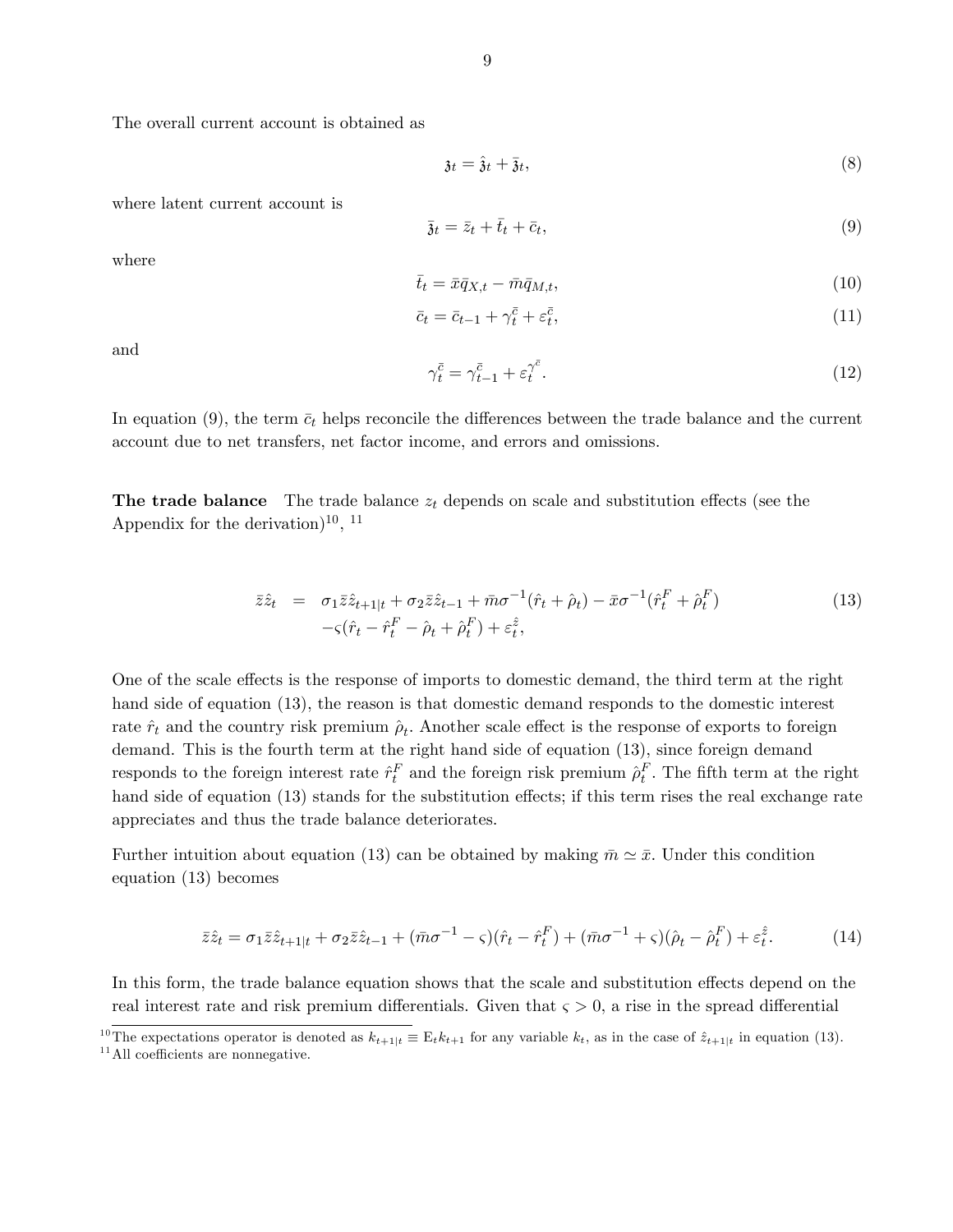$\hat{\rho}_t - \hat{\rho}_t^F$  improves the trade balance.<sup>12</sup>, <sup>13</sup>

Other equations related to the trade balance are

$$
\bar{z}_t = \bar{z}_{t-1} + \frac{1}{4} \gamma_t^{\bar{z}} + \varepsilon_t^{\bar{z}},\tag{17}
$$

$$
\gamma_t^{\bar{z}} = \gamma_{t-1}^{\bar{z}} + \varepsilon_t^{\gamma^{\bar{z}}},\tag{18}
$$

and

$$
z_t \equiv \bar{z}_t + \bar{z}\hat{z}_t. \tag{19}
$$

As to the definition of the real interest rate in equation  $(13)$ , it is given by

$$
r_t \equiv i_t - \pi_{t+1|t} \tag{20}
$$

and

$$
\hat{r}_t = r_t - \bar{r}_t,\tag{21}
$$

In turn, the foreign interest rate  $\hat{r}_t^F$  is defined as

$$
\hat{r}_t^F \equiv \Sigma_k \omega_k \hat{r}_t^k,\tag{22}
$$

which is an export-share weighted sum of country interest rates, where  $k$  denotes the export partners,  $r_t^k$  the interest rate of the export partners, and the  $\omega_k$  the exports shares.

The foreign risk premium  $\rho_t^F$  is defined similarly.

Global imbalances Given that global imbalances involve several dimensions, we use as working definition that they are the part of the trade balance explained by mispriced risk and mispriced exchange rates. Mispriced risk is the norm at times of euphoria or pessimism in financial markets. Mispriced exchange rates are those that are distorted by massive central bank intervention combined with controls on capital flows. With this definition, the shifts in the trade balance that correspond to reasonable repricing of risk and exchange rates are not imbalances. While events of mispriced risk due to euphoria tend to be transitory, cases of mispriced exchange rates due to policies tend to be more permanent.

$$
c_t = c_{t+1|t} - \sigma^{-1}(r_t + \rho_t)
$$
\n(15)

As this equation would be redundant, we instead obtain absorption as

$$
\hat{c}_t = \hat{y}_t - \hat{z}_t. \tag{16}
$$

<sup>&</sup>lt;sup>12</sup>In equation (19), the first term at the right hand side,  $\bar{z}_t$ , is latent trade balance in percent of GDP. The second term,  $\bar{z}\hat{z}_t$  is the deviation of the trade balance from latent trade balance also in percent of GDP. Note that  $\hat{z}_t$  is in percent deviation from the steady state and that multiplying a deviation from the steady state by the share in GDP  $\bar{z}$  gives approximately a percent of GDP.

<sup>&</sup>lt;sup>13</sup>We have proposed behavioral equations for output and the trade balance. A behavioral equation for absorption would simply be a risk augmented Euler equation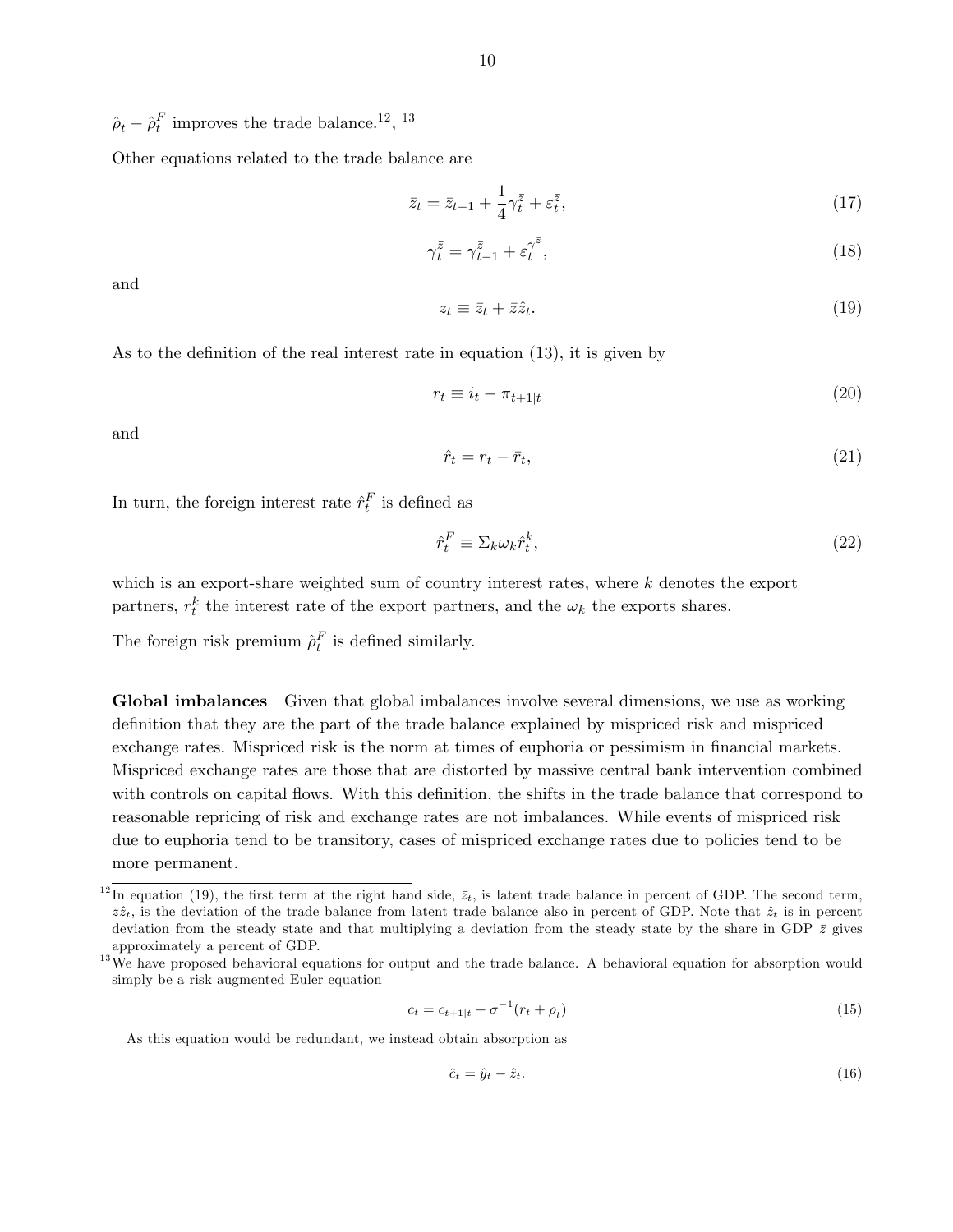In equation (19) the trade balance is defined as the sum of the latent and deviation components. While imbalances due to mispriced risk would more likely enter the deviation part of the trade balance, those due to policies and mispriced exchange rates may better enter the latent component.

Consider the deviation component and define the current account in percent of world output as

$$
\tilde{\mathfrak{z}}_t = \lambda^s \hat{\mathfrak{z}}_t \tag{23}
$$

where  $\lambda^s$  is the share of a given country's output in world output evaluated at market prices.

The question is what part of the current account  $\tilde{\mathfrak{z}}_t$  is an imbalance and which part is not. With an eye on equation (13), adjustments in the trade balance due to real interest rate adjustments should not be viewed as imbalances because they are due to the international allocation of expenditure and savings. Movements in the trade balance due to movements in country risk premiums may be considered imbalances to the extent that movements in country risk premiums are excessive—euphoria or pessimism in financial markets. All in all, an imbalance could be seen as a mispriced-risk-driven current account (23).

**Output gap** The output gap  $\hat{y}_t$  also depends on scale and substitution effects

$$
\hat{y}_t = \sigma_1 \hat{y}_{t+1|t} + \sigma_2 \hat{y}_{t-1} - (1 - \bar{m})\sigma^{-1}(\hat{r}_t + \hat{\rho}_t) - \bar{x}\sigma^{-1}(\hat{r}_t^F + \hat{\rho}_t^F) - \varsigma(\hat{r}_t - \hat{r}_t^F - \hat{\rho}_t + \hat{\rho}_t^F) + \varepsilon_t^{\hat{y}}.
$$
 (24)

Note that the fourth and fifth terms at the right hand side of equation (24) correspond to the terms at the right hand side of the trade balance equation and stand for the scale and substitution effects on the trade balance. The third term at the right hand side of equation  $(24)$  is the scale effect on absorption, since absorption follows Euler equation (15).

Latent output is given by the equations

$$
\bar{y}_t = \bar{y}_{t-1} + \frac{1}{4} \gamma_t^{\bar{y}} + \varepsilon_t^{\bar{y}},\tag{25}
$$

and

$$
\gamma_t^{\bar{y}} = \eta_7 \gamma_{t-1} + (1 - \eta_7) \gamma^{\bar{y},ss} + \varepsilon_t^{\gamma^{\bar{y}}},\tag{26}
$$

while output itself follows

$$
y_t = \bar{y}_t + \hat{y}_t. \tag{27}
$$

To enhance the analytical properties of the model, we added exogenous interventions to the country output gaps. The output gap is restricted to fulfil the equation

$$
\hat{y}_t = \hat{y}_t^{Point} + \varepsilon_t^{Point},\tag{28}
$$

where  $\hat{y}_t^{Point}$  is a vector of point interventions imposed on the output gap and  $\sigma^{\varepsilon^{Point}}$  is the slack in the attainment of the interventions. Equation  $(28)$  enables us to fulfill exogenous restrictions on the output gap, for instance, the estimated output gap may be made equal to a given number at a certain date.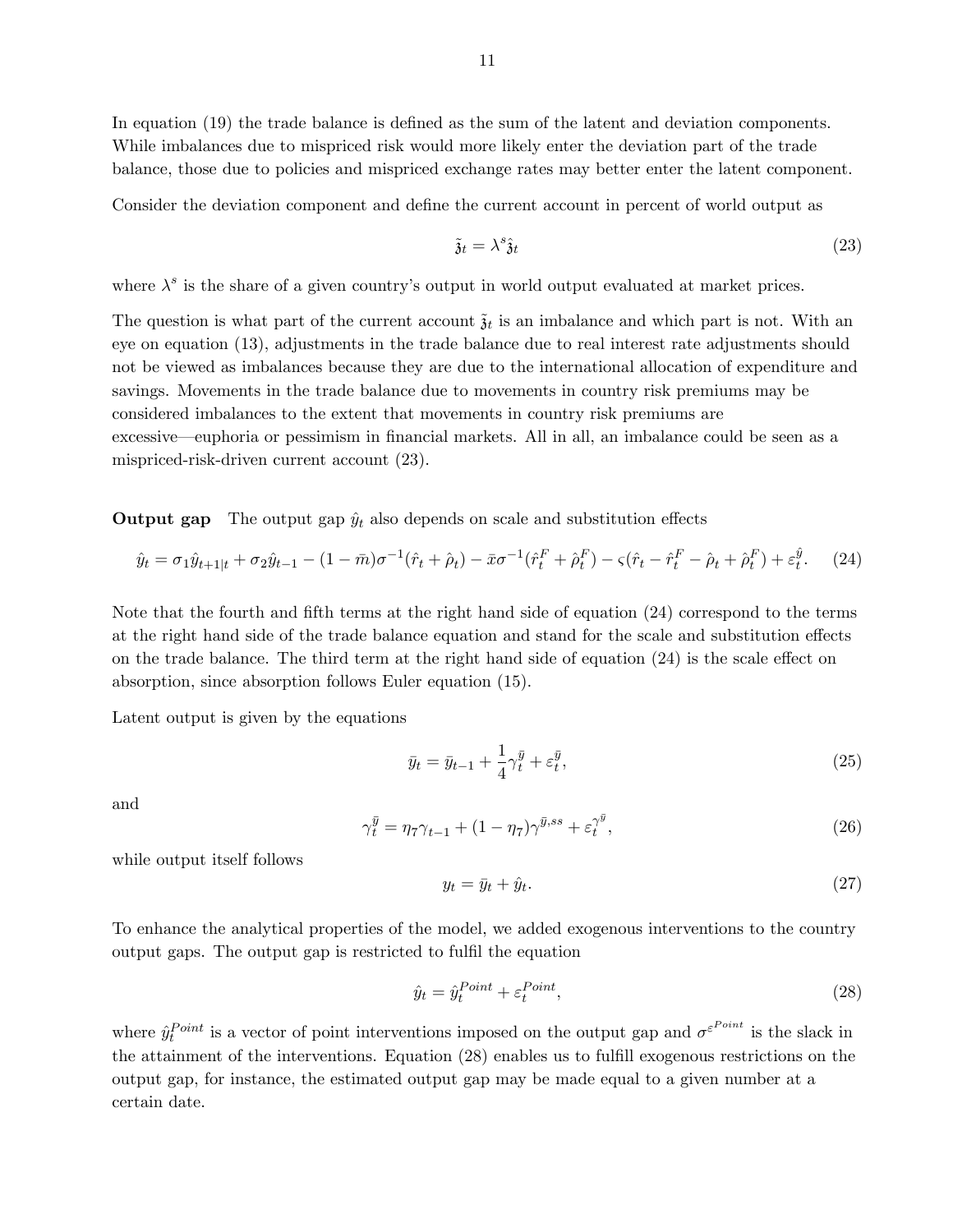Commodity prices and transmission to country inflation The model incorporates two transmission mechanisms, one from the price of oil to domestic energy prices, the other one from food commodity prices (or global food prices) to country food prices.

The price of oil  $\hat{q}_t^{Oil}$  follows supply and demand factors

$$
\hat{q}_t^{Oil} = \beta_1 \hat{q}_{t-1}^{Oil} + \beta_2 \hat{y}_t^{World} + \varepsilon_t^{\hat{q}^{Oil}},\tag{29}
$$

Supply is given by the error term  $\varepsilon_t^{\hat{q}^{Oil}}$  $t^{\text{q}}$ , a standard supply shock. Demand is given by the world output gap  $\hat{y}_t^{World}$ . In (29), the price of oil is in real terms, and defined as  $q_t^{Oil} \equiv p_t^{Oil} - p_t^{US}$ .

The latent price of oil follows

$$
\bar{q}_t^{Oil} = \bar{q}_{t-1}^{Oil} + \frac{1}{4} \gamma_t^{\bar{q}^{Oil}} + \varepsilon_t^{\bar{q}^{Oil}},\tag{30}
$$

and

$$
\gamma_t^{\bar{q}^{Oil}} = \beta_3 \gamma_{t-1}^{\bar{q}^{Oil}} + \varepsilon_t^{\gamma^{\bar{q}^{Oil}}}.
$$
\n(31)

Food commodity prices also follow supply  $\varepsilon_t^{\hat{q}^{Food}}$  $\hat{q}^{T\,ood}$  and demand  $\hat{y}^{World}_{t}$  factors,

$$
\hat{q}_t^{Food} = \beta_4 \hat{q}_{t-1}^{Food} - \beta_5 \hat{y}_t^{World} + \varepsilon_t^{\hat{q}^{Food}}.
$$
\n(32)

A look at equations (29) and (32) shows that a rise in income increases the real price of oil and decreases real commodity food prices.

The transmission from the price of oil to domestic energy prices  $\hat{q}^e_t$  follows

$$
\hat{q}_t^e = \nu_7 \hat{q}_{t-1}^e + \nu_8 (\hat{q}_t^{Oil} + \nu_{12} \hat{q}_t) + \varepsilon_t^{\hat{q}^e},\tag{33}
$$

while the transmission from food commodity prices to country food prices  $\hat{q}^f_t$  $t_i$  is given by

$$
\hat{q}_t^f = \nu_5(\hat{q}_t^{Food} + \nu_4 \hat{q}_t) + \varepsilon_t^{\hat{q}^f}.\tag{34}
$$

It bears emphasis that  $\hat{q}^e_t$  and  $\hat{q}^f_t$  $t<sub>t</sub>$  in equations (33) and (34) are real prices at the country level while  $\hat{q}^{Oil}_{t}$  and  $\hat{q}^{Food}_{t}$  are real prices at the global level.<sup>14</sup>, <sup>15</sup>

Latent country energy and food prices follow processes similar to those of equations (30) and (31) for the price of oil.

As for the effect of these relative prices on inflation, inflation in the energy, food, and overall CPI indexes are obtained with the identities

$$
\pi_t^e \equiv \pi_t + 4(q_t^e - q_{t-1}^e),\tag{35}
$$

$$
\pi_t^f \equiv \pi_t + 4(q_t^f - q_{t-1}^f), \tag{36}
$$

 $^{14}$ In equation (33) the price of oil is observed. In contrast, in equation (34) the commodity price of food is unobserved. We preferred to obtain the commodity price of food as unobservable because available food commodity price indexes appeared to be poorly correlated with country and regional food prices.

<sup>&</sup>lt;sup>15</sup>Note that  $q_{US|US} = 0$ .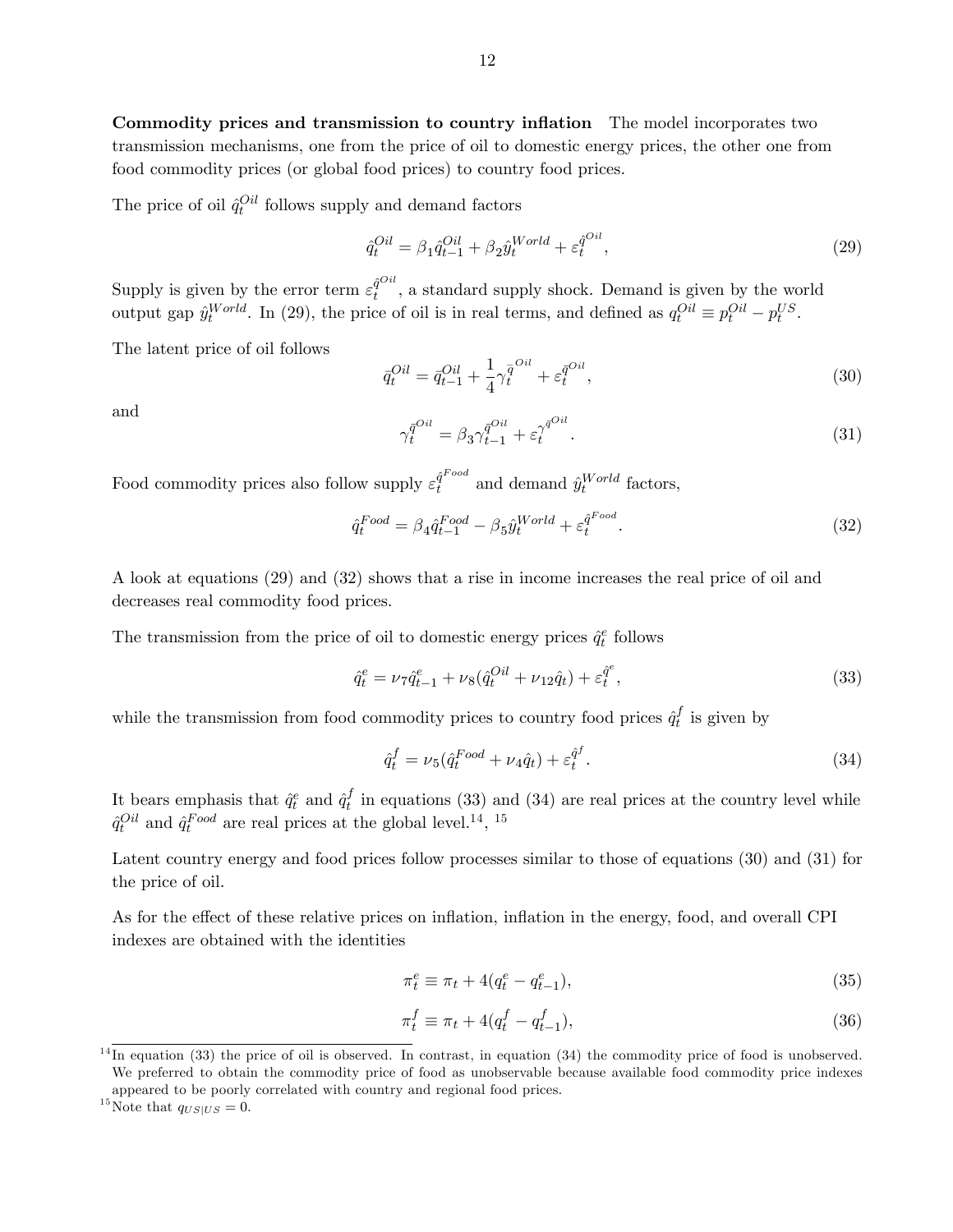and

$$
\pi_t \equiv \pi_t^c + \nu_f (q_t^f - q_{t-1}^f) + \nu_e (q_t^e - q_{t-1}^e), \tag{37}
$$

where  $\pi_t$  is CPI inflation,  $\pi_t^c$  is core CPI or inflation excluding food and energy,  $q_t^e = p_t^e - p_t$  is the country real price of energy,  $q_t^f = p_t^f - p_t$  is the country real price of food, and  $\nu_f$  and  $\nu_e$  are the weights of food and energy in the CPI.<sup>16</sup>

A measure of non core relative prices will be used in the analysis. This measure is an aggregate of domestic energy and food prices relative to the CPI. In deviation form, the aggregate is

$$
\hat{q}_t^{NC} = \frac{\nu_e}{1 - \nu_x} \hat{q}_t^e + \frac{\nu_f}{1 - \nu_x} \hat{q}_t^f,\tag{38}
$$

where  $\nu_x = 1 - \nu_f - \nu_e$ . The first difference of this aggregate is approximately equal to the deviation of CPI inflation from core inflation.

In turn, core CPI inflation follows a Phillips curve of the form

$$
\pi_t^c = (1 - \nu_1)\pi_{t+1|t}^c + \nu_1 \pi_{t-1}^c + \nu_2 \hat{y}_t + \nu_3 \hat{q}_t^{RER} + \varepsilon_t^{\pi^c}.
$$
\n(39)

Latent prices Country risk premiums, real interest rates, and inflation in East Asia and the remaining countries exhibit important transitions throughout the period of study. The trends in these variables pose a problem for error decomposition exercises in a model where exchange rates depend on foreign country risk premiums and interest rates. We then broke down latent country risk premiums, interest rates, and implicit ináation targets into trend and detrended components. The breakdown of latent country risk premiums is as follows

$$
\bar{\rho}_t = \bar{\rho}_t^{Det} + \bar{\rho}_t^{Trend},\tag{40}
$$

$$
\bar{\rho}_t^{Det} = \alpha_3 \bar{\rho}_{t-1}^{Det} + (1 - \alpha_3)\bar{\varphi}_t + \alpha_3 \rho_t^{Det,ss} + \varepsilon_t^{\bar{\rho}^{Det}},\tag{41}
$$

and

$$
\bar{\rho}_t^{Trend} = \bar{\rho}_{t-1}^{Trend} + \frac{1}{4} \gamma_t^{\bar{\rho}^{Trend}} + \varepsilon_t^{\bar{\rho}^{Trend}}.
$$
\n(42)

$$
\gamma_t^{\bar{\rho}^{Trend}} = \gamma_{t-1}^{\bar{\rho}^{Trend}} + \varepsilon_t^{\gamma^{\bar{q}^{Oil}}}.
$$
\n(43)

The transition trend  $\bar{\rho}^{Trend}_{t}$  is deemed as observed. We estimated these transition trends with a local linear trend model.

The country risk premium is given by

$$
\rho_t = \hat{\rho}_t + \bar{\rho}_t,\tag{44}
$$

in levels and by

$$
\rho_t^{Det} \equiv \rho_t - \rho_t^{Trend} \tag{45}
$$

in detrended level form or the country risk premium that would have obtained had no transition

<sup>&</sup>lt;sup>16</sup>Following Caravenciov et al (2013), an error term  $\varepsilon_t^{\pi}$  is added to equation (37)  $\pi_t = \pi_t^x + \nu_f (q_t^f - q_{t-1}^f) + \nu_e (q_t^e - q_{t-1}^e) + \varepsilon_t^{\pi}$  to account for changes in  $\nu_f$  and  $\nu_e$  over time. This error term is not economically meaningful; it merely ensures consistency of equation (37).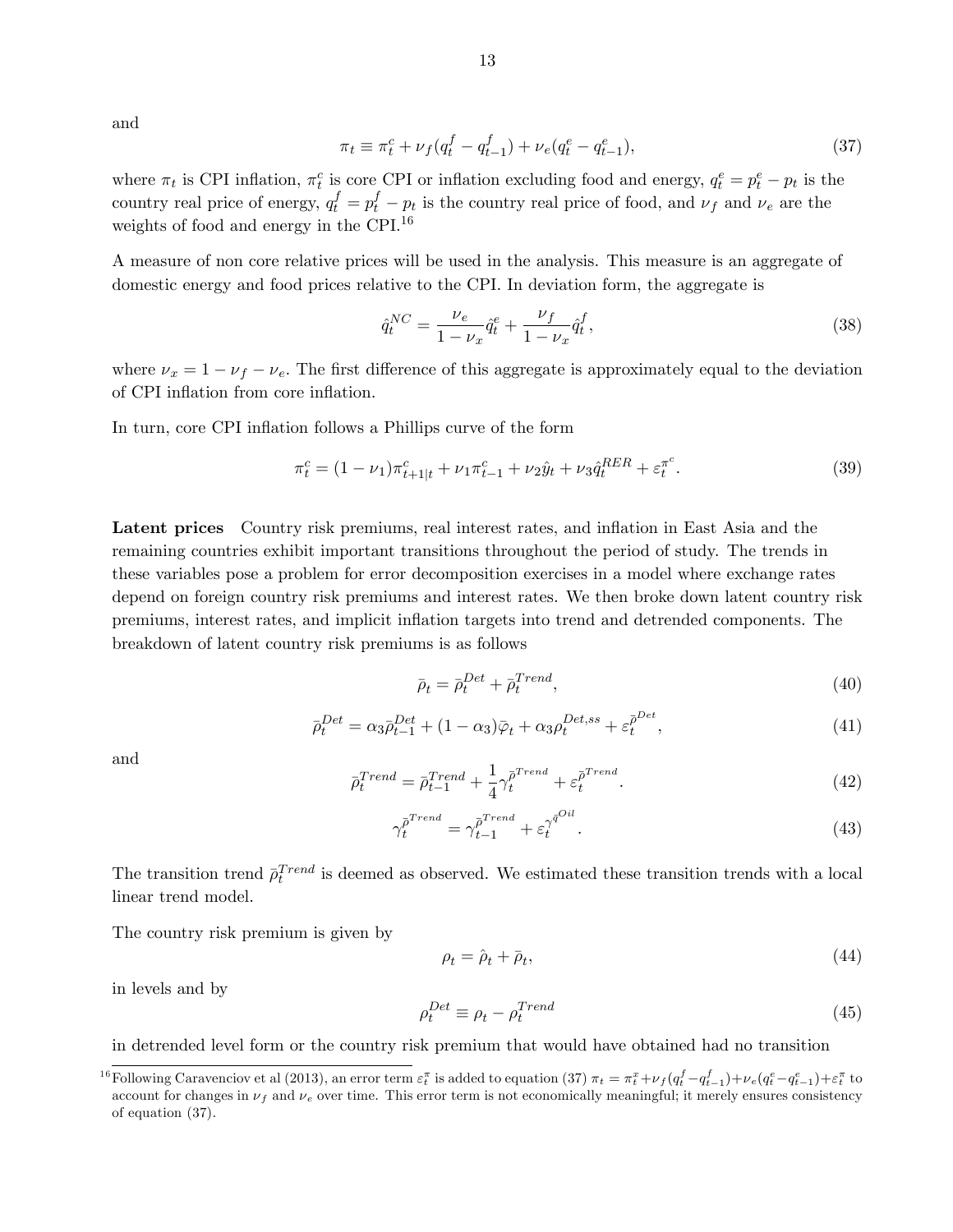taken place.<sup>17</sup>

Latent real interest rates and implicit inflation targets follow processes similar to those of equations (40) to (42).

Transition trends are present in country risk premiums in Europe and Latin America, real interest rates of Latin America and the remaining countries, and implicit inflation targets of Latin America and the remaining countries.<sup>18</sup>

Uncovered interest rate parity The risk-adjusted UIP condition is

$$
q_t^{j|US} = q_{t+1|t}^{j|US} - \frac{1}{4} (r_t^{j, Det} - r_t^{US, Det} - \rho_t^{j, Det} + \rho_t^{US, Det}) + \chi_t^{j|US},\tag{46}
$$

for  $j = EU, JA, EA, LA$ , and RC, where  $q_t^{j|US}$  is the log of the real bilateral exchange rate of country j against the US,  $r_t^{j,Det}$  $t \text{ and } r_t^{US, Det}$  $t_i^{US, Det}$  are the real interest rates,  $\rho_t^{j, Det}$  $i_t^{j, Det}$  and  $\rho_t^{US, Det}$  $t^{US,Det}$  are the country risk premiums and  $\chi_{t-1}^{j|US}$  $t-1$  is a UIP shock.

The latent bilateral real exchange rate of country j against the US  $\bar{q}_t^{j|US}$  follows

$$
\bar{q}_t^{j|US} = \gamma_t^{\bar{q}^{j|US}} + \bar{q}_{t-1}^{j|US} + \varepsilon_t^{\bar{q}^{j|US}},\tag{47}
$$

and

$$
\gamma_t^{\bar{q}^{j|US}} = \zeta \gamma_{t-1}^{\bar{q}^{j|US}} + (1 - \zeta) \gamma^{\bar{q}^{j|US},ss} + \varepsilon_t^{\gamma^{\bar{q}^{j|US}}}. \tag{48}
$$

Note that if  $\rho_t^{Trend} = 0$ , then  $\rho_t^{Det} \equiv \rho_t$  and  $r_t^{Trend} = 0$ , then  $r_t^{Det} \equiv r_t$  and hence equation (46) is a standard, risk-augmented UIP equation.

Note that unlike other equations in the model, equation (46) does not refer to a variable in deviation form. In this light, the UIP residual  $\chi_t^{j|US}$  involves deviation and latent components. To ease the understanding (and calibration) of the UIP residual broke it down into a deviation and latent components

$$
\chi_{t-1}^{j|US} = \hat{\chi}_{t-1}^{j|US} + \bar{\chi}_{t-1}^{j|US}.
$$
\n(49)

The latent component is defined as the residual of the UIP equation in latent form

$$
\bar{\chi}_{t-1}^{j|US} \equiv \bar{q}_t^{j|US} - \bar{q}_{t+1|t}^{j|US} + \frac{1}{4} (\bar{r}_t^{j, Det} - \bar{r}_t^{US, Det} - \bar{\rho}_t^{j, Det} + \bar{\rho}_t^{US, Det}). \tag{50}
$$

Using the breakdown in equation (49) it is possible to obtain deviation and latent components for the exchange rate in a way that is standard or comparable to other variables in the model.

<sup>&</sup>lt;sup>17</sup>While the measure  $\hat{\rho}_t$  is zero mean and used in the trade balance and output gap equations; the measure  $\rho_t^{Det}$  is nonzero mean and used in the UIP condition.

<sup>&</sup>lt;sup>18</sup>Transition trends can make error decomposition analysis problematic. Trends in some countries may split into the error decomposition exercises of other countries because interest rates and risk spreads are connected by the UIP conditions. As transition trends are not present in all variables and regions, they may be set equal to zero where needed. However, we maintained transition trends in risk spreads, real interest rates, and implicit ináation targets in all regions because this improved the evolution of latent global risk.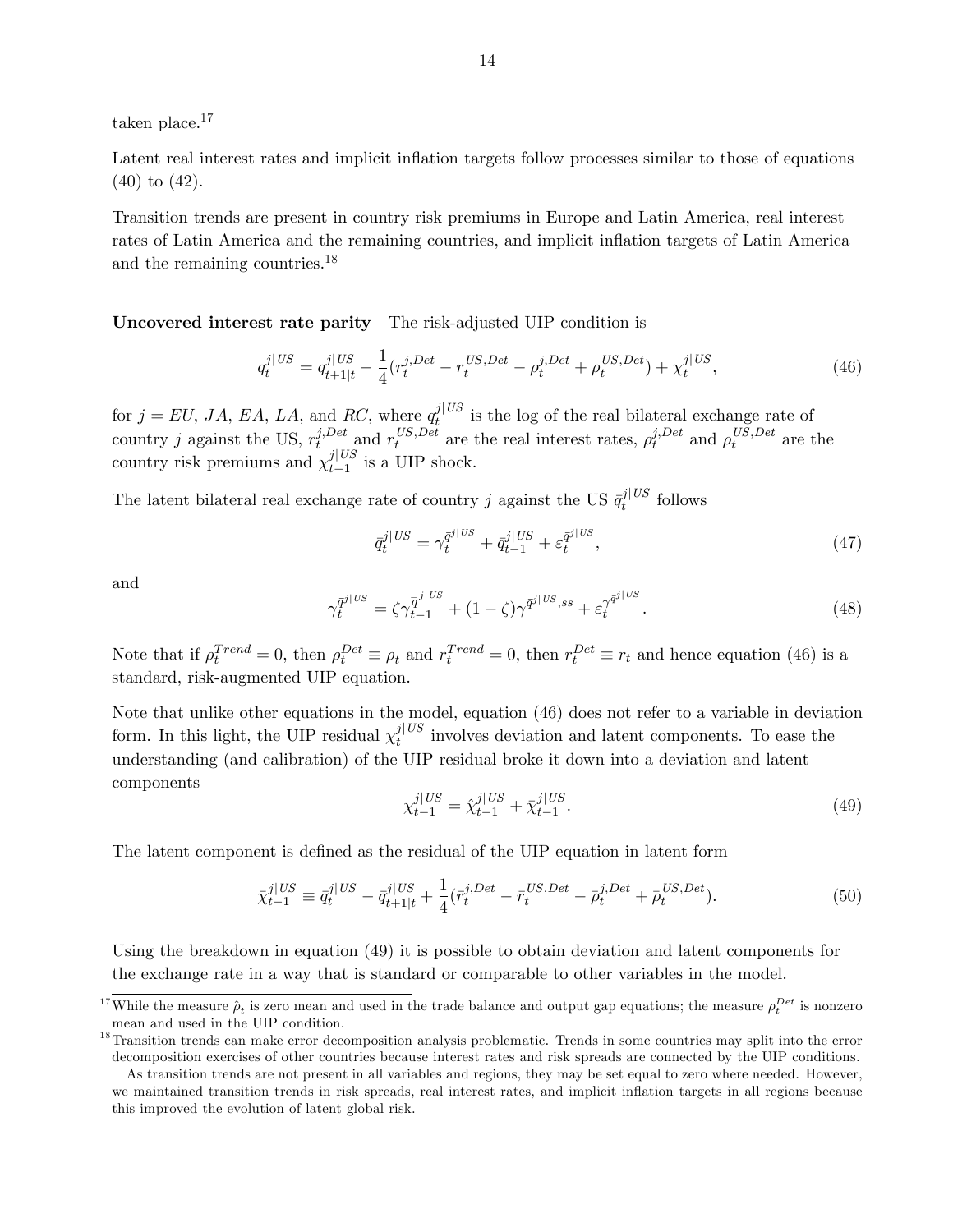Remaining model equations The remaining model equations are standard and are explained here for completeness.

The first equations are those for the nominal and real multilateral exchange rates. While real exchange rates are obtained using the real UIP condition, nominal exchange rates are obtained from identities. The nominal exchange rate of country j vis a vis the US  $s_t^{j|US}$  is obtained as

$$
s_t^{j|US} \equiv s_{t-1}^{j|US} + q_t^{j|US} - q_{t-1}^{j|US} + \frac{1}{4}(\pi_t^j - \pi_t^{US}).\tag{51}
$$

where  $\pi_t^{US}$  and  $\pi_t^j$  $t<sub>t</sub>$  are the US and country inflation rates for countries  $j = EU, JA, EA, LA$ , and RC.

Real effective exchange rates  $q_t^{RER,i}$  $t_t^{RER,i}$  are a basket of real bilateral exchange rates<sup>19</sup>

$$
q_t^{RER,EU} \equiv \omega_{EU|US} q_t^{EU|US} + \omega_{EU|JA} q_t^{EU|JA} + \omega_{EU|EA} q_t^{EU|EA} + \omega_{EU|LA} q_t^{EU|LA} + \omega_{EU|RC} q_t^{EU|RC},
$$
 (53)

Note that real exchange rates in expression (53) are a weighted sum of real bilateral exchange rates against US and non US countries. While exchange rates against the US are called simply exchange rates, exchange rates against non US countries are the cross exchange rates.

Cross real exchange rates are obtained from exchange rates against the US. For example, the cross real exchange rate of Europe against Japan is given by

$$
q_t^{EU|JA} = q_t^{EU|US} - q_t^{JA|US},\tag{54}
$$

Latent cross real exchange rates are given by

$$
\bar{q}_t^{j|k \neq US} = \bar{q}_t^{j|US} - \bar{q}_t^{k|US}.\tag{55}
$$

 $j = EU, JA, EA, LA, and RC.$ 

As to the policy rule, The nominal interest rates follows

$$
i_t = \delta_1 i_{t-1} + (1 - \delta_1) \left[ \bar{r}_t + \pi_t^4 + \delta_2 (\pi_{t+5|t} - \bar{\pi}_{t+5|t}) + \delta_3 \hat{y}_t \right] + \varepsilon_t^i, \tag{56}
$$

where  $\pi_t^4$  is annual inflation and  $\bar{\pi}_t$  the inflation target.

As for cyclical unemployment  $\hat{u}_t^i$ , it is given by

$$
\hat{u}_t = \vartheta_1 \hat{u}_{t-1} + \vartheta_2 \hat{y}_t + \varepsilon_t^{\hat{u}},\tag{57}
$$

In turn, the NAIRU  $\bar{u}_t^i$  follows

$$
\bar{u}_t = \vartheta_3 \bar{u}_{t-1} + \gamma_t^{\bar{u}} + \varepsilon_t^{\bar{u}},\tag{58}
$$

 $^{19}$ In the special case of the US the real effective exchange rate is obtained as

$$
q_t^{RER, US} \equiv -\omega_{US|EU} q_t^{EU|US} - \omega_{US|JA} q_t^{JA|US} - \omega_{US|EA} q_t^{EA|US} - \omega_{US|LA} q_t^{LA|US} - \omega_{US|RC} q_t^{RC|US}.
$$
 (52)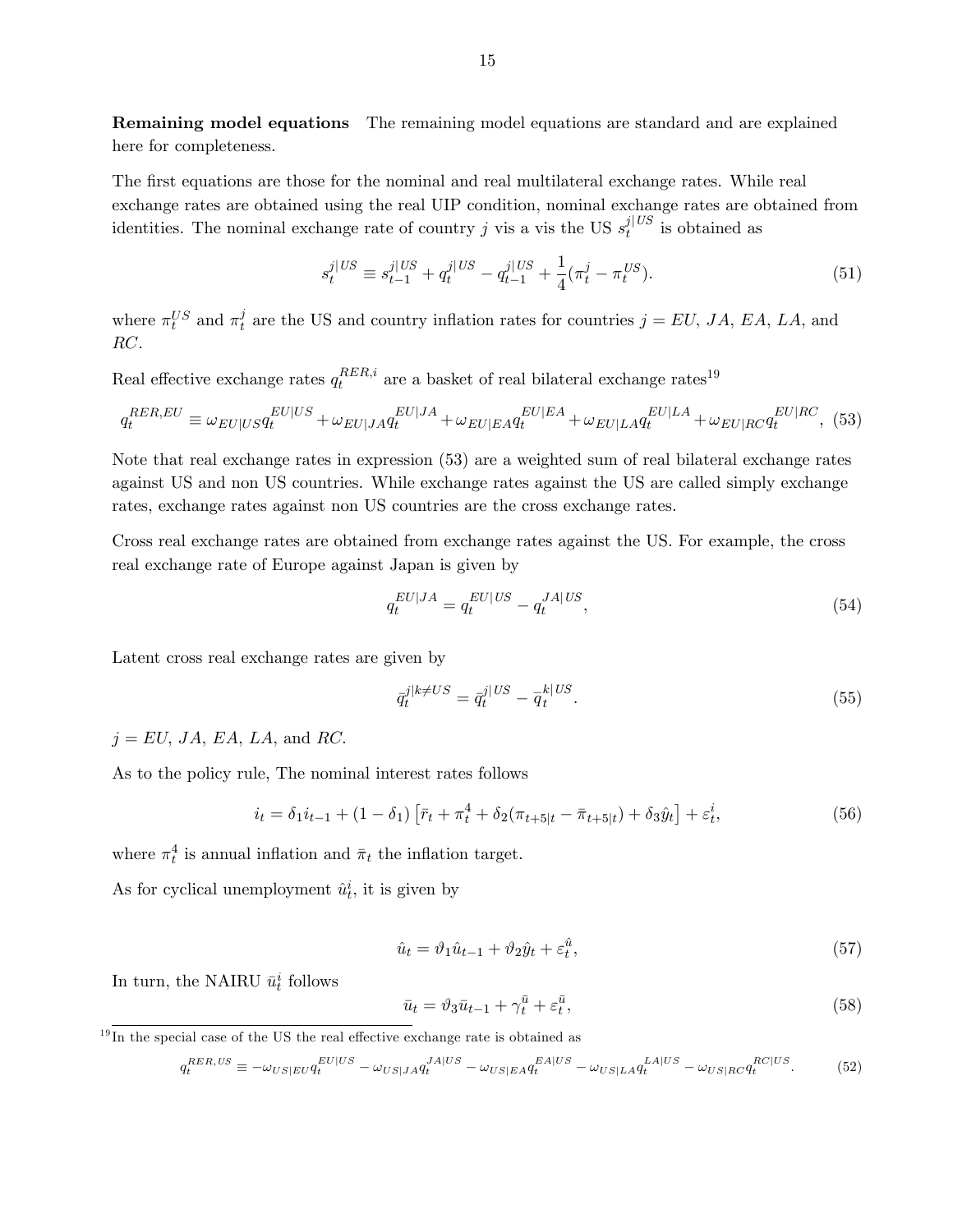and

$$
\gamma_t^{\bar{u}} = \vartheta_4 \gamma_{t-1}^{\bar{u}} + \varepsilon_t^{\gamma^{\bar{u}}},\tag{59}
$$

Finally, unemployment is the sum of its cyclical and NAIRU components

$$
u_t = \hat{u}_t + \bar{u}_t. \tag{60}
$$

Finally, the global output gap is a weighted sum of country output gaps

$$
\hat{y}_t^{World} \equiv \Sigma_i \lambda_i \hat{y}_t^i. \tag{61}
$$

where the GDP weighs are adjusted by PPP,  $i = US$ , Eur, Jap, EA, LA, and RC, and  $\hat{y}_t^i$  are the country output gaps.<sup>20</sup>

# III. The Data

Country risk and systemic risk As suggested by Biasis (2012), any measure of systemic risk must necessarily be incomplete. For our purposes we would ideally use a measure of systemic risk derived from data from each of the 41 countries, covering a handful of financial markets, and for the entire period of study (starting in  $1996Q1$ ). In reality there are no markets for the same financial instruments in all countries so that there are no comparable data for homogenous financial instruments.<sup>21</sup> Hence, the working definition of systemic risk we use is a common factor of data for different financial markets, the data that was available for each of the countries or regions. The advantage is that an heterogeneous incomplete list could suffice because systemic risk is pervasive. All in all, we measure the country risk premium with the implied stock volatility (the vix) in the US, corporate bonds in Europe and Japan, and an index of mostly government bonds in East Asia and Latin America (the EMBI).

Data Sources The source of the vix index is Bloomberg Financial Services. The source of corporate bond spreads for Germany<sup>22</sup> and Japan is Haver Analytics. The source of EMBI spreads for East Asia and Latin America is Bloomberg Financial Services. The sources for the balance in current account are the OECD statistics database and the WEO database. The source for implicit trade deflators is the OECD statistics database. Data from the later source was put into quarterly terms with the Kalman filter. The data sources appear in Table 1.

$$
y_t^{World} \equiv \log \left[ \Sigma_i \lambda_i \exp(y_t^i) \right]. \tag{62}
$$

 $^{20}$ The global output level may be obtained as

This equation may be calculated outside the model so as to maintain the solution method linear. An equation similar to (62) applies not only to world output but also to world potential output. Note that no variable in the model depends on these output levels.

 $^{21}$ In the case of CDS spreads, for instance, there are not sufficiently long comparable time series.

 $22$ We use German corporate bond spreads for Europe owing to the weight of Germany in Europe, and given that the time series for other European (crisis) countries are not sufficiently long.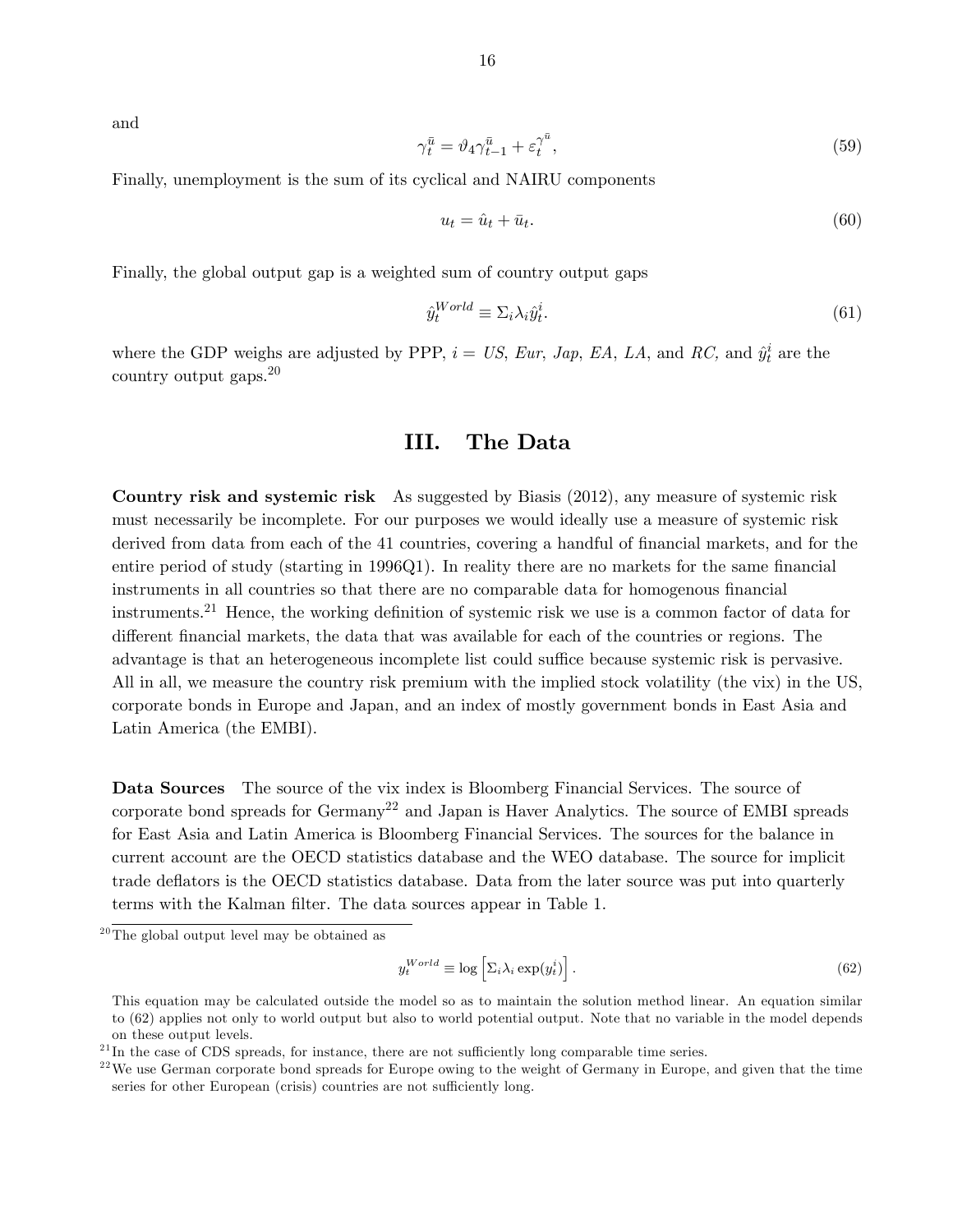Model calibration The calibration covered 499 parameters and 255 standard deviations; 66 of the calibrated parameters served as priors for the Bayesian estimation. The calibration was fine tuned by analyzing impulse response functions, the evolution of latent variables, equation fit, error decompositions, and model forecast performance.

The calibrated parameters appear in Table 2. The forward-looking component of the output gap and trade balance equations  $\sigma_1$  was set at 0.04 so as to make the equations mostly backward looking. The backward-looking component of these equations  $\sigma_2$  was set at a smaller value in Japan and the emerging countries. The persistence in the risk premium equations  $\nu_7$  was set at 0.550, interest rate smoothing  $\delta_3$  at 0.600, the backward looking component of Phillips curves  $\nu_1$  was set at lower levels in emerging countries, persistence in Okun equations  $\vartheta_1$  was set at lower levels in Japan and the emerging countries, persistence in country energy equations  $\nu_7$ , export and import prices  $\sigma_6$  and  $\sigma_{11}$ , the price of oil  $\beta_1$ , and commodity food prices  $\beta_4$  was set at diverse levels.<sup>23</sup>

The response of the output gap to the country risk premium and the real interest rate, given by the subset of 12 parameters  $\sigma_{\rho}$  and  $\sigma_{r}$ , was calibrated with the aide of a VAR. Arkeloff and Shiller  $(2009)$  document the absence of confidence variables in VAR studies (page 17). Here we run a VAR that includes a confidence variable, the country risk premium. Other variables in the VAR are output gaps and interest rates. The VAR is specified as follows:

$$
\begin{aligned}\n\hat{\rho}_{j,t} &= \Sigma_{i \neq j} c_i \hat{\rho}_{i,t-1} + \varepsilon_t^{\hat{\rho}_j} \\
\hat{i}_{k,t} &= c_{21} \hat{i}_{k,t-1} + c_{22} \hat{y}_t + \varepsilon_t^{\hat{i}_k} \\
\hat{y}_{k,t} &= c_{31} \hat{y}_{k,t-1} + c_{32} \rho_{k,t-1} + c_{33} \hat{r}_{k,t-1} + c_{34} \hat{y}_{k,t-1}^F + \varepsilon_t^{\hat{y}_k} \\
\hat{y}_{k,t}^F &= \Sigma_{i \neq k} \omega_{k|i} \hat{y}_{i,t}\n\end{aligned} \n(63)
$$

for  $j = US$ , EU, JA, EA, LA, and  $k = US$ , EU, JA, EA, LA, RC. Data for country risk premiums, nominal interest rates and output in the VAR are in deviation form.<sup>24</sup> Data in deviation form was obtained from a preliminary run of the model.

Note that foreign output is constructed as an identity. In addition, the interest rate enters the VAR in nominal terms because in deviation form-it has smaller short term variation that the real interest rate but is highly correlated with the real interest rate.

The VAR was also restricted. In effect, the relative effect the country risk premium and the interest rate on the output gap in the VAR was made equal to the ratio of the same relative effect in the calibration of the model. This restriction turned out to be useful to find a negative sign in the effect of the interest rate on the output gap in the VAR.

The calibration of parameters  $\sigma_{\rho}$  and  $\sigma_{r}$  in the model pursued an approximation between the response to country risk premium and interest rate shocks in the model and that of the VAR. The peak response of the output gap to country risk premium shocks in the model and in the VAR appears in Panel A of Figures 1 and 2. The shocks are a unit, autocorrelated shock to the country risk premium and to the interest rate.

 $^{23}$ The calibration of the remaining 345 parameters and 255 standard deviations is not reported.

<sup>&</sup>lt;sup>24</sup>Nominal interest rates in deviation form as defined as  $\hat{i}_t = i_t - \bar{\pi}_t - \bar{r}_t$ .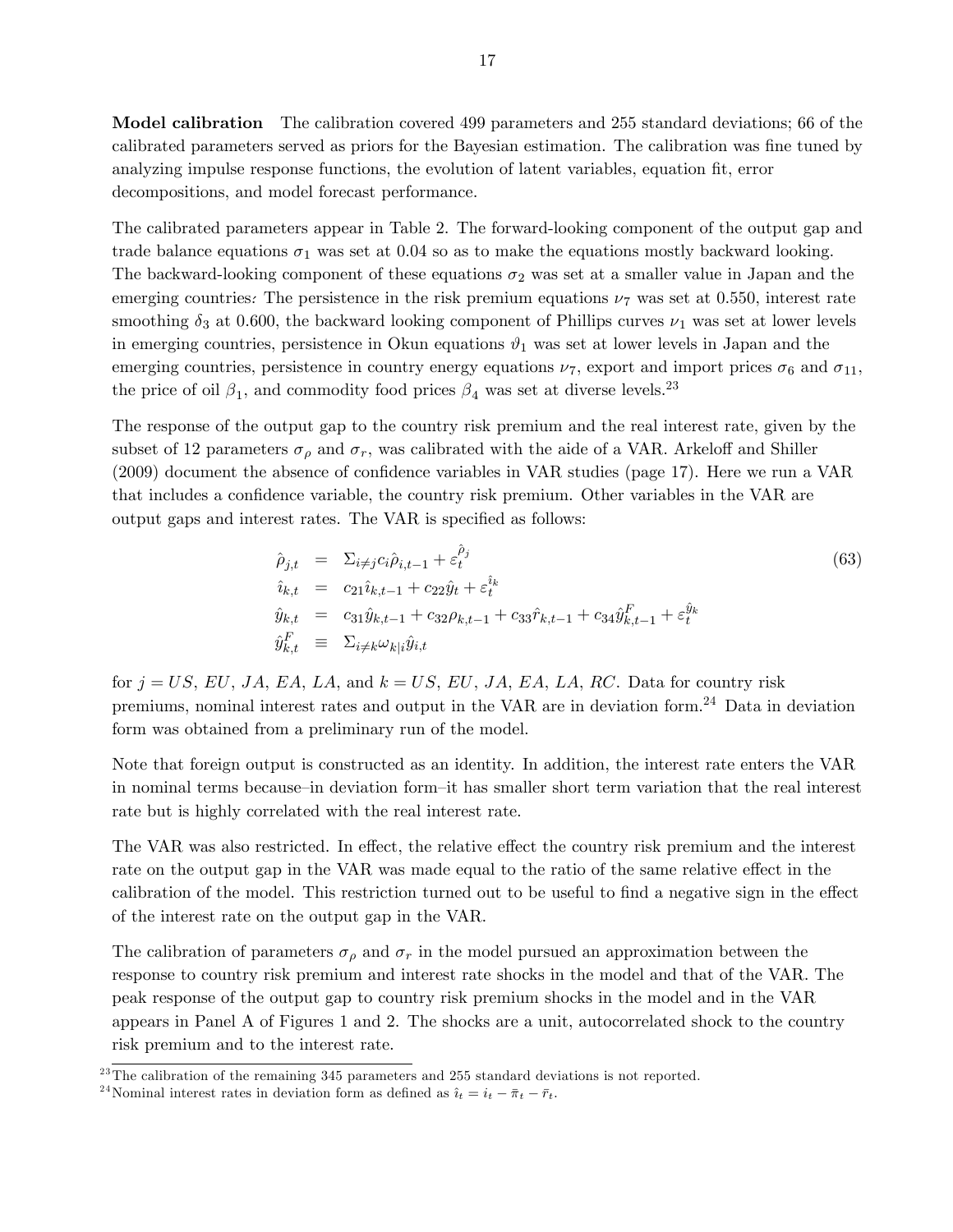Model estimation The estimation covered a subset of 77 parameters that were more relevant for the three main topics included in the model. The model was estimated by with full Bayesian method.

Priors means where those selected in the calibration of the model. The interval for estimation was selected as  $\pm 0.3$  times the prior mean. This interval was judged to strike a balance between two criteria; first, to allow sufficient room for the data to "speak;" second, to preserve the economic properties of the calibrated model; properties such as reasonable impulse responses, equation Öt, historic error decompositions, and model convergence. Prior standard deviations were repeatedly reduced in a series of estimations so as to ensure that the estimation of each parameter converged to a maximum. Final standard deviations were in the range of 0.03 to 0.14 times the prior mode.

The estimated parameters appear in Table 3. Overall, the estimation confirms the quality of the calibrated parameters. Indeed, the difference between the prior and posterior means is above a tenth of the prior mode in but a few parameters. In the full Bayesian estimation the posterior distributions (not reported) move in comparison to the prior distributions. When estimating the entire subset of 77 parameters the posterior distributions show more density around the posterior mean compared to the prior distributions. The higher concentration of the posterior distributions shows that the data and the estimation bring information to the model.

# IV. Results

The results section discusses the three topics dealt with in the paper. First, the transmission from systemic risk to country risk premiums. Second, the transmission from country risk premiums to aggregated demand-related variables such as the output gap, the trade balance gap, and unemployment. Third, the transmission from commodity prices to country energy and food prices.

In addition, impulse response analysis include a shock to the policy interest rate, given that this shock provides an illustration of the transmission mechanisms of monetary policy.

A shock to systemic risk A shock to systemic risk involves three steps and channels. First, the systemic risk channel transmits systemic risk to country risk premiums. Second, the domestic aggregate demand channel transmits the effect of country risk premiums to output gaps. Third, the foreign aggregate demand channel transmits the effect of foreign risk premiums to domestic output gaps. The systemic risk channel has effects that are large and widespread. As explained below, both the systemic risk and aggregate demand channels account for the global-risk-related synchronization of output gaps across the board.

Figure 2 shows the behavior of world variables. In Panel A, a shock to systemic risk causes a drop in the world output gap by cause of the systemic risk channel, as well as the domestic and foreign aggregate demand channels. World unemployment rises through the effect of country output gaps on country unemployment. In Panel B, the shock is shown to cause a drop in the price of oil and a rise in the commodity price of food.

Figure 3 shows the behavior of country variables. The systemic risk shock affects country risk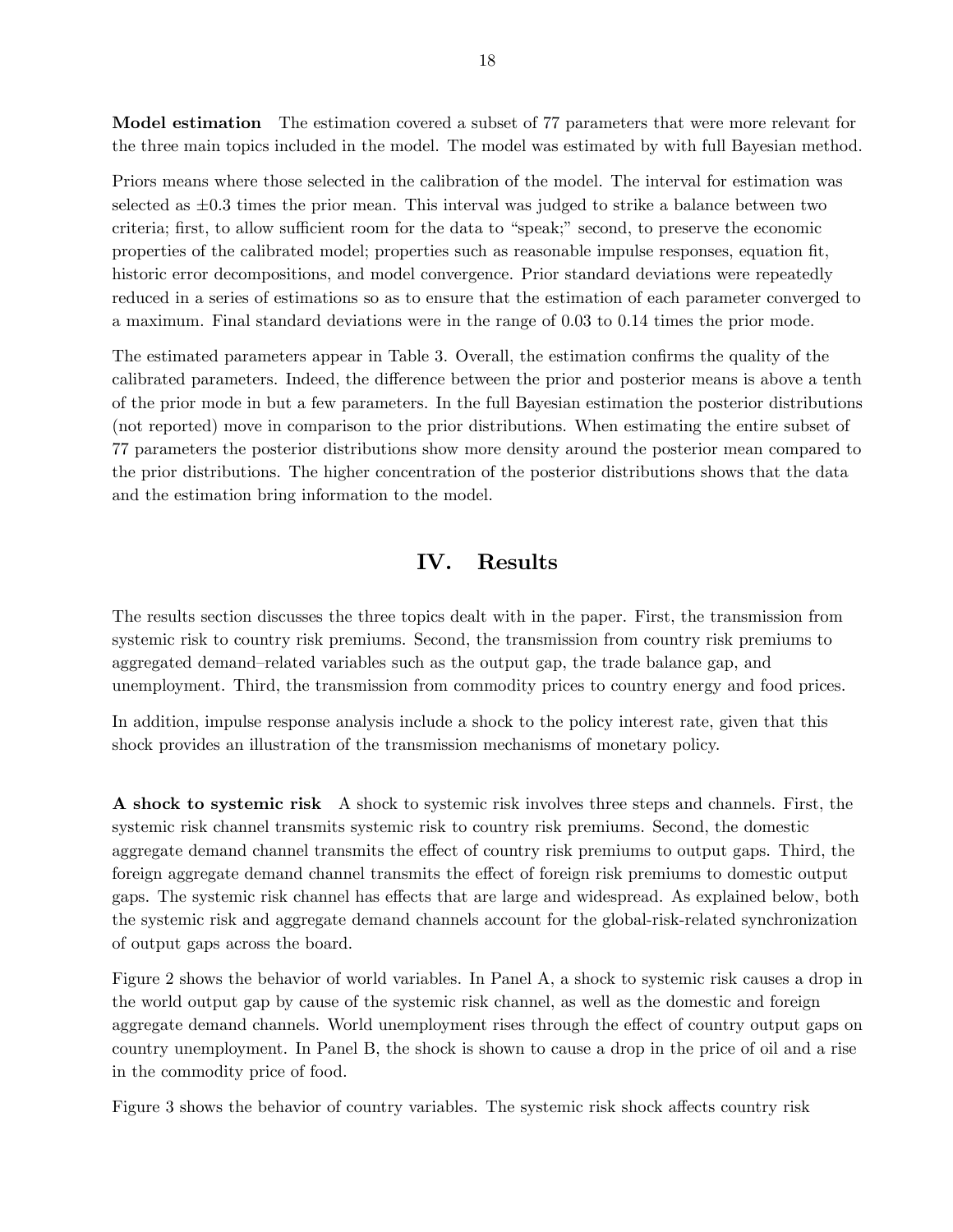premiums, output gaps, and trade balance gaps across the board. Country risk premiums and output gaps respond to a extent that depends on the strength of the systemic risk channel (on loading factors  $\alpha_2$ ) as well as on the aggregate demand channel. The effect of the shock on country output gaps is large, particularly when compared with the effect of shocks to country risk premiums, explained below.

Trade balance gaps may improve or deteriorate depending on various factors, primarily on the strength of the systemic risk channel. In countries where loading factors  $\alpha_2$  are large, such as the United States and the remaining countries, and to a lesser extent in Japan, country risk premium rise further, the country risk premium differential rises, and the trade balance improves as well. In countries where loading factors  $\alpha_2$  are small, such as East Asia and Latin America, the country risk premium rises less, the country risk premium differential drops, and the trade balance gap deteriorates.

A shock to the country risk premium Shocks to country risk premiums have effects on output gaps that are smaller compared to the effect of systemic risk shocks. The response of global variables to country risk premium shocks appears in Figure 4. In Panel A, the world output gap drops in response to upward country risk premium shocks. The largest response of the world output gap obtains for those countries with the largest share in world output. Panels B to D show the response of world unemployment and commodity prices. The response is larger the higher the weight of the country in world output gap.

The response of country variables to country risk premium shocks is also smaller than the response to a shock to systemic risk. Nonetheless, shocks to country risk premiums enable us to consider the role of domestic versus foreign country risk premium shocks. Figure 5, Panel A, shows the response of country output gaps. Output gaps drop in response to an upward shock to the domestic risk premium.<sup>25</sup> Two channels are at work, the domestic aggregate demand and domestic exchange rate channels. Output gaps also drop in response to upward shocks to foreign risk premiums. Both the foreign aggregate demand and foreign exchange rate channels tend to cause a drop in output gaps.

Output gaps react to domestic risk premium shocks far more than to foreign risk premiums shocks.<sup>26</sup> By exemption, output gaps may react strongly to a foreign risk premium shock in very open economy because the aggregate demand channel is relatively strong while the exchange rate channel is relatively weak (see the cases of East Asia and the remaining countries).

Concerning the response of the trade balance gap to country risk premium shocks, in Figure 5, Panel B, trade balance gaps improve with domestic risk premium shocks and drop with foreign risk premium shocks. This is a consequence of equation (14). The strength of the response of trade

 $25$ The effect of a domestic risk shock on the domestic output gap is unambiguous for reasonable combinations of parameter values. Nonetheless, the effect is ambiguous in theory. The domestic aggregate demand and exchange rate channels exert forces on the output gap that act in opposite directions. The aggregate demand channel tends to cause a drop in the output gap while the exchange rate channel tends to cause a rise.

 $^{26}$ A different rationale for the relevance of foreign risk premium shocks is at play in the case of Europe. Foreign risk premium shocks are relatively important in Europe because the standard deviation of shocks to the European risk premium is smaller. Among foreign risk premium shocks, those from the remaining countries are important because the remaining countries are the main export partner of Europe.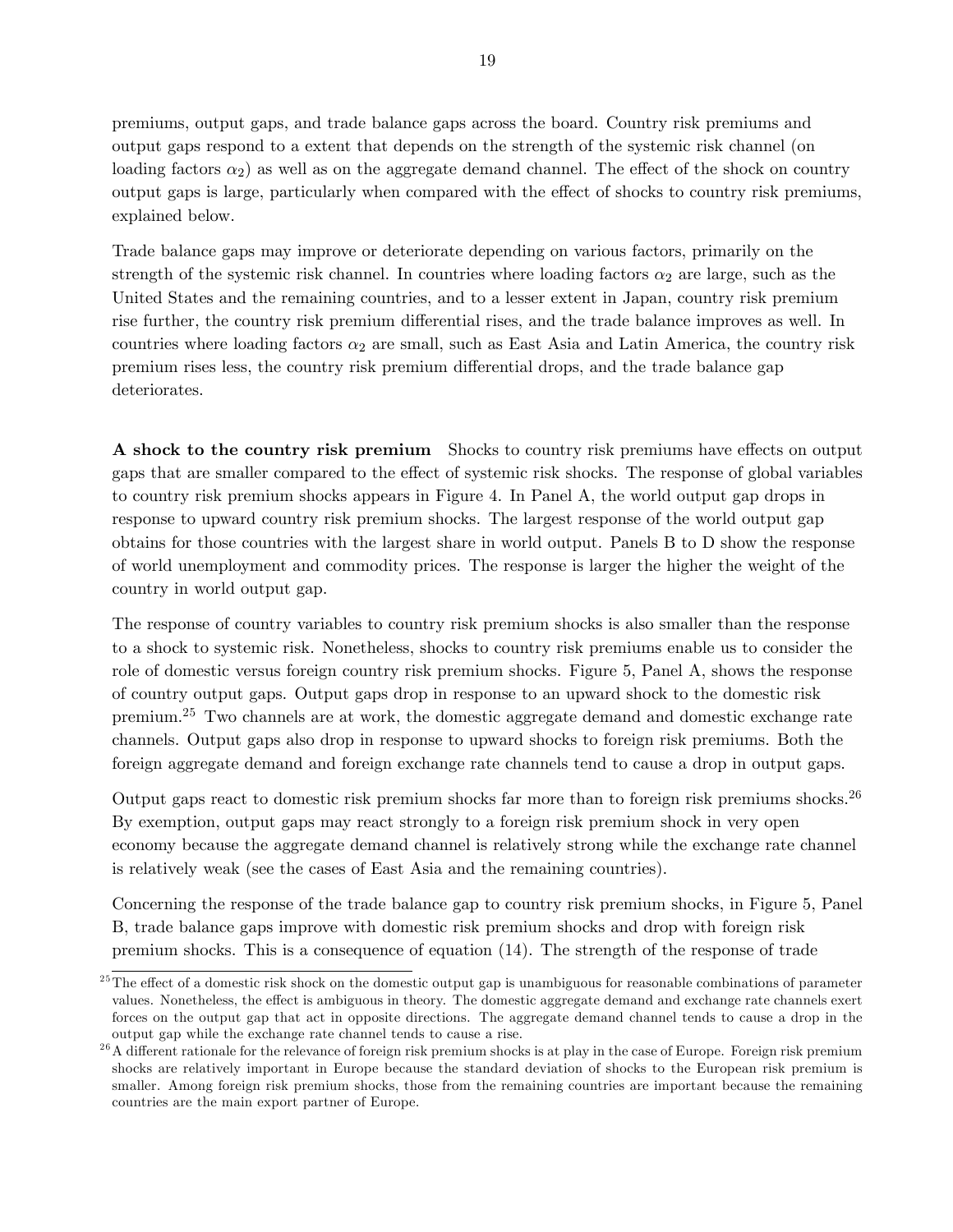balance gaps to foreign risk premium shocks depends, mostly, on the export share of the country where the shock takes place.

All in all, a shock to the country risk premium impacts output and trade balance gaps via four channels, the domestic and foreign aggregate demand channels and domestic and foreign exchange rate channels. By the domestic exchange rate channel, a rise in the country risk premium causes a drop in the output gap and a rise in the trade balance gap.

By virtue of the foreign exchange rate channel, a rise in a foreign risk premium causes a drop in the domestic output gap and a drop in the trade balance gap as well.

Shocks to commodity prices A shock to the price of oil is presented in Figures 6 and 7. The response of global variables to a shock in the price of oil appears in Figure 6, Panels A and B. A one-standard-deviation shock is of about ten percent to the price of oil in real terms. The shock generates a rise of half a percentage point in world ináation on impact and a drop of half of one tenth of one percent on the world output gap in one year.

The response of country variables to a shock to the price of oil appears in Figure 7, Panel A. The response involves higher inflation in those countries with higher weight of energy in the CPI basket, particularly in the United States. Monetary policy rules in these countries prescribe larger interest rate increases, hence, in these countries currencies appreciate causing output gaps to drop further.

Altogether, a shock to the price of oil has effects on world and country variables that are widespread, although not as large as the effects of a systemic risk shock.

A shock to the commodity price of food appears in Figures 6 and 7. The response of global and country output gaps and ináation rates is similar in kind and extent to that of a shock to the price of oil. Some differences do arise as to the extent of the response of the nominal interest rate and in the persistence of CPI inflation. These differences are explained by the higher persistence of country energy and food prices under shocks to the price of oil and commodity food prices respectively.

An interest rate shock As in the case of shocks to country risk premiums, the focus here is on the effect of interest rate shocks on the world output gap, country output gaps, and country trade balance gaps. At the world level, the relevant shocks are those that take place in large countries; at the country level, the relevant shocks are those to the own interest rates while shocks to foreign interest rates are relatively unimportant.

Consider first the response of the world output gap to country interest rate shocks in Figure 8. As before, the response is stronger when the shock takes place in countries that are large in the world economy. Variables such as unemployment and commodity prices respond to these shocks depending on the response of world output gap.

Consider next, under country interest rate shocks, the response of country output gaps in Figure 9. Panel A shows a standard response with the domestic aggregate demand and exchange rate channels being involved.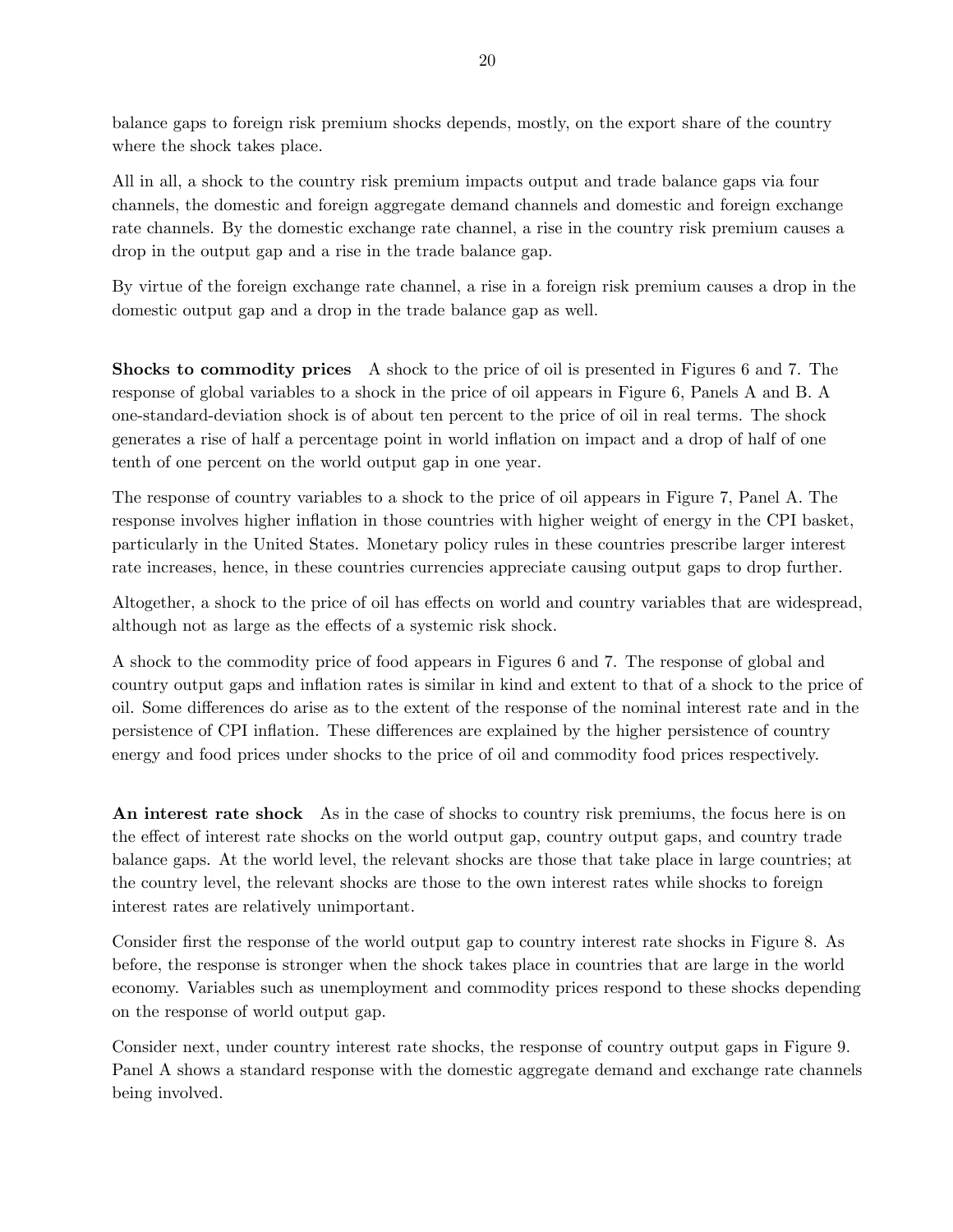Next, consider the effect of interest rate shocks on foreign-country output gaps also in Figure 9, Panel A. Although the output gap response to a foreign interest rate shock is quantitatively small, it helps explain the transmission mechanisms in the model. The response is the result of transmission channels that work in opposite directions. In response to an increase in a foreign interest rate, the foreign aggregate demand channel causes a drop in the output gap, the foreign exchange rate channel causes a rise in the gap. Both effects offset each other to the extent that the response of the output gap to a foreign interest rate shock is unimportant.

Next, consider the effect of an interest rate shock on the own trade balance gap in Figure 9, Panel A. The response may have a positive or negative sign depending on the strength of the domestic aggregate demand and exchange rate channels. By the aggregate demand channel, a rise in the domestic interest rate decreases aggregate demand and hence imports. Consequently, the trade balance improves. Through the exchange rate channel, a rise in the domestic interest rate appreciates the exchange rate thus the trade balance deteriorates.

Finally, consider the effect of a foreign interest rate shock on the trade balance gap also in Figure 9, Panel B. By equation (13), the sign of the response of the trade balance gap to a foreign interest rate shock is opposite to that of a shock to the domestic interest rate. Thus, the response of the trade balance gap to a foreign interest rate shock is positive where the response of the trade balance to the own interest rate is negative and vice versa.

Smoothing results Reported smoothing results also deal with the three topics dealt with in the paper. First, the transmission from systemic risk to country risk premiums. Second, the transmission from country risk premiums to aggregated demand-related variables such as the output gap, the trade balance gap, and unemployment. Third, the transmission from commodity prices to country energy and food prices.

The first of these topics is presented in Figure 10, Panel A, and in Figure 11, Panels A to F. The estimated, unobserved systemic risk in Figure 10, Panel A, marks four episodes of global retrenchment: the end-of-the-century crisis, the stock market downturn of 2002, the global financial crisis, and the Euro zone crisis. Latent systemic risk rises towards the global financial crisis.

Figure 11, shows country risk premiums. In deviation form, country risk premiums move with global and idiosyncratic events. In latent form, country risk premiums rise towards the global financial crisis in the United States, Japan, and the remaining countries; depict a strong downward transition trend in Latin America; and show a milder transition trend in East Asia.

The second of the topics appears in Figures 11 and 12. Peaks in country risk premiums correspond with busts in output and increases in unemployment. The largest peak in risk and bust in output during the global financial crisis matched improvements in the trade balance in some countries (United States, Latin America, and the remaining countries) and drops in other countries (Europe, Japan and to a lesser extent East Asia). In the former group the trade balance improved at the time that the output gap dropped, absorption dropped more than output. The improvement of the trade balance required absorption to drop more than output; in this light the trade balance is understood to be pro cyclical. Conversely, in the later group the trade balance is counter cyclical or stabilizing.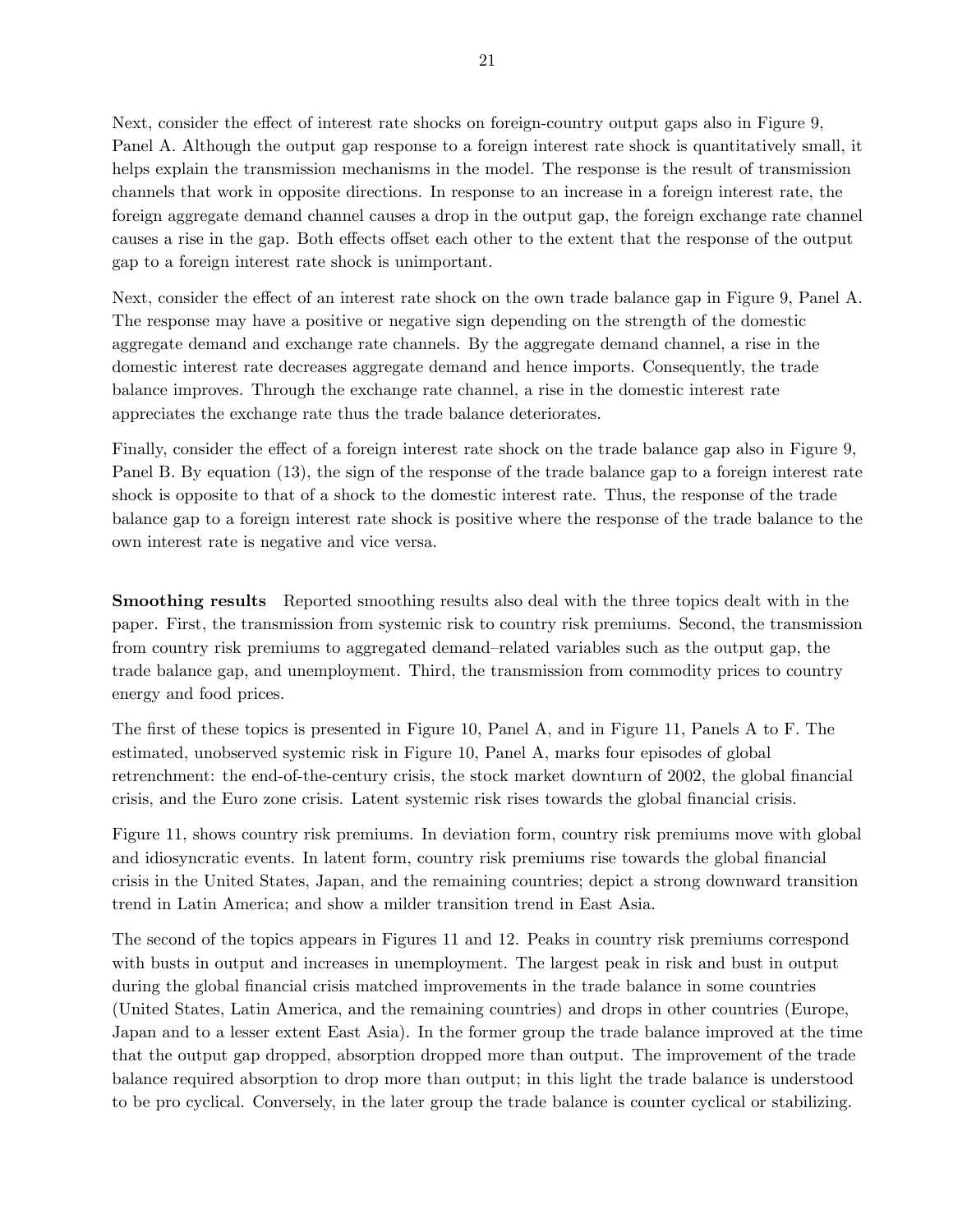Figure 12 presents the trade balance. Latent trade balance is given by the stochastic process in equations (17) and (18). Alternatively, and intuitively, latent trade balance in Figure 12 is equal to latent output minus latent absorption. On the one hand, latent trade balance improves when latent output rises relative to latent absorption (Europe and Japan). On the other hand, latent trade balance deteriorates when latent output drops relative to latent absorption (Latin America and the remaining countries). Latent trade balance drops and then improves in the United States. An opposite behavior takes place in East Asia.

The second topic also includes global imbalances, which takes us back to Figure 10, Panels D to F. While the topic of global imbalances normally refers to the relationship between the US and China, the Panels present a relationship between the current account of the blocks or regions used in the model in this paper. The current account of the United States, East Asia, and Japan appear in these panels in percent of world output. Clearly, East Asia and Japan help finance the current account of the US, with a large contribution of East Asia. The relationship appears to be clear for the current account as a whole as well as for its deviation from latent values. In deviation form current accounts are explained by the effect of systemic risk and country risk premiums on trade balances. This will be explained below in the error decomposition of the trade balance gaps.

The third of the topics appears in Figure 13 and in Figure 10, Panels G and H. The price of oil rises with the world output gap while food commodity prices decline (Figure 10, Panels G and H). Country energy prices are related with the price of oil (Figure 13, Panels A to F), in particular in the United States, Europe, Japan, and the remaining countries. In East Asia and Latin America country energy prices have lower correlation with the price of oil, probably due to price controls. Finally, country food prices depict some correlation with commodity food prices (Figure 13, Panels G to L).

Historical decomposition results Reported historical decompositions refer to global and country variables under global, domestic, and foreign shocks. The global variables under study are systemic risk, the price of oil, food commodity prices, the world output gap, world unemployment, and world energy and food prices. The country variables that we dealt with are the country risk premium, the output gap, the trade balance gap, unemployment, and country energy and food prices. The global shocks are those to the global behavioral equations, namely, systemic risk and global inflation shocks. The later are shocks to the price of oil and food commodity prices. The domestic shocks are to country risk premiums, output gaps and real interest rates. The later are a combination of shocks to nominal interest rates and domestic inflation. Shocks to domestic inflation are those to core inflation, country energy prices, and country food prices.

The results point at a heavy effect of systemic risk on aggregate demand–related variables, to a trivial effect of country risk premium shocks (except on trade balance gaps), and to an important, more standard effect of domestic variables such as real interest rate and output gap shocks.

Regarding the global variables, the historical decomposition of systemic risk appears in Figure 14, Panel A. Systemic risk shocks are global in scope and financial in nature. The estimated systemic risk marks periods of global financial retrenchment that, as shown below, coincide with busts in the world output gap. Peaks in systemic risk and busts in the world output gap took place during four major Önancial events throughout the sample, namely, the end of the century crisis, the stock market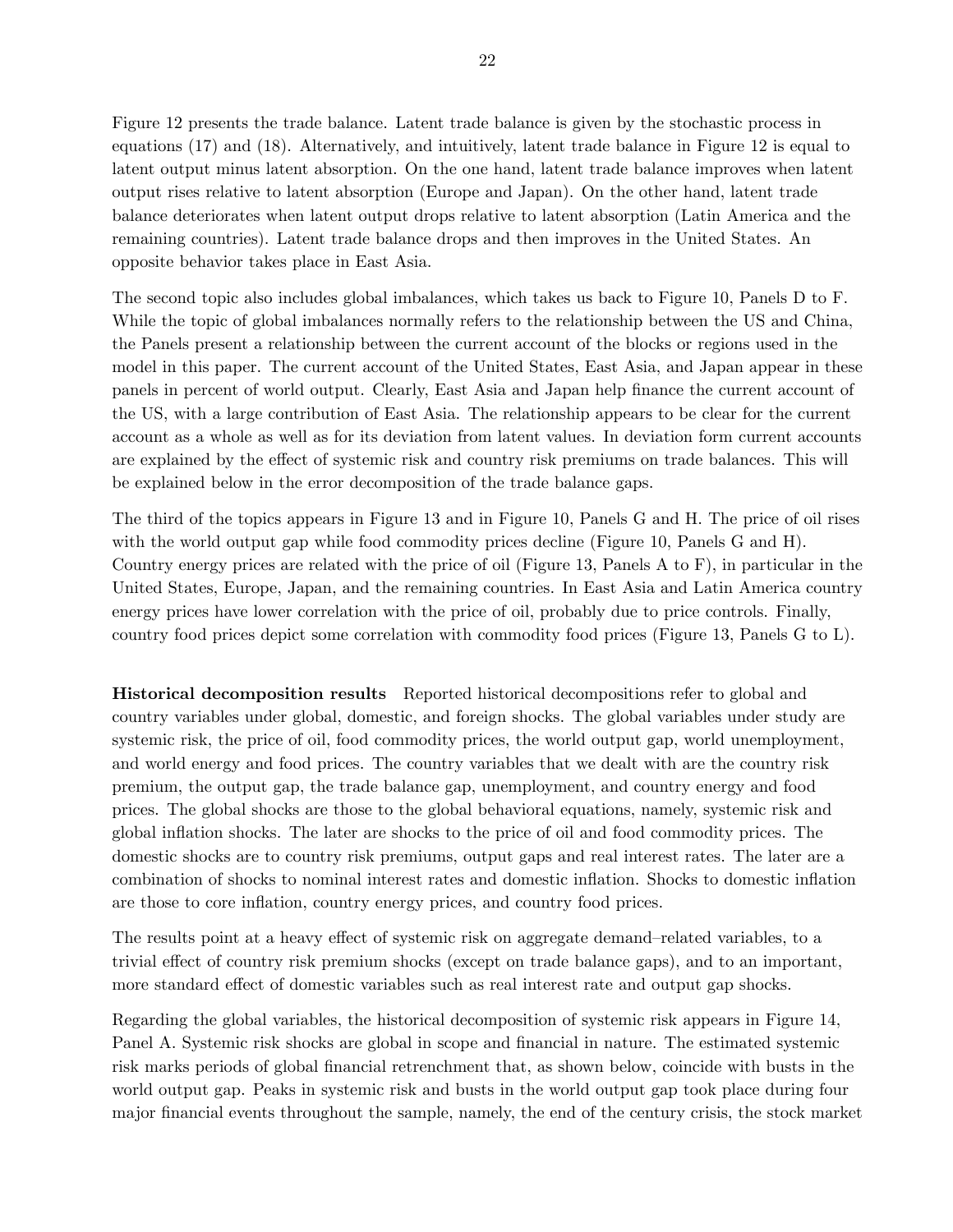downturn of 2002, the Lehman bankruptcy, and the Euro zone crises.

The estimated, unobserved systemic risk is explained by systemic risk shocks alone. This is a natural consequence of the specification of the systemic risk equation  $(1)$  where systemic risk is assumed exogenous. An important emerging literature makes risk spreads endogenous. The research strategy here, however, is to assume that systemic risk is exogenous, build a measure of it, and investigate its consequences on the global economy as well as on the different countries.

The historical decomposition of the price of oil (in real terms and deviation form) shows the relevant role of demand-related shocks compared to that of supply shocks (Figure 14, Panel B). Demand-related shocks are those that affect demand, or output gaps. Among them are systemic risk shocks as well as real interest rate and output gap shocks. Supply shocks account for developments such as decisions by OPEC and the kind of geopolitical tensions that may involve important oil producers.

In contrast to the decomposition of the price of oil where demand-related shocks play a predominant role, the decomposition of the commodity price of food points at the relevance of supply shocks (Figure 14, Panel C). Supply shocks in food commodity prices may be explained by weather factors such as the Enzo phenomenon and its effects on grain prices. Demand-related shocks appear to have a negative effect on the relative price of food, although the evidence is weak. The sign of the effect of the world output gap on food commodity prices is negative merely as a calibration—note that during the global food crisis of  $2007-2008$  the commodity price of food also rose with the world output gap. At the time, the price of oil was reportedly causing increases in food commodity prices because the price of some grains is used to produce biofuels which are substitutes with oil derivatives.

The historical decomposition of world output gap shows one of the main conclusions of the paper (Figure 14, Panel D). The effect of systemic risk on world economic activity is large, in addition, the busts of the world output gap coincide with the major financial events identified by the estimated systemic risk.

The historical decomposition of world output gap in Figure 14, D also shows that country risk premium shocks have a trivial effect on the world output gap. The reason is that the bulk of country risk premiums is explained, as shown below, by systemic risk shocks.

The historical decomposition of the world output gap also shows that interest rate related shocks gained increasing importance of late, particularly in developed economies. This is due to the zero floor on the nominal interest rate. A case in point is Europe.

The historical decomposition of world unemployment also points at the relevance of systemic risk, the trivial role of country risk premium shocks, and the increasing importance of interest rate shocks due to the zero lower bound. Clearly, systemic risk shocks played a role in explaining the increase in unemployment during the global financial crisis (Figure 14, Panel E).

The historical decomposition of noncore relative prices, defined in equation (38), appears in Figure 14, Panel F. Recall that non core relative prices are a measure the deviation of CPI ináation from core inflation. Although non core relative prices are commonly believed to be driven by supply shocks, the graph shows that the bulk of the deviation of CPI inflation from core inflation is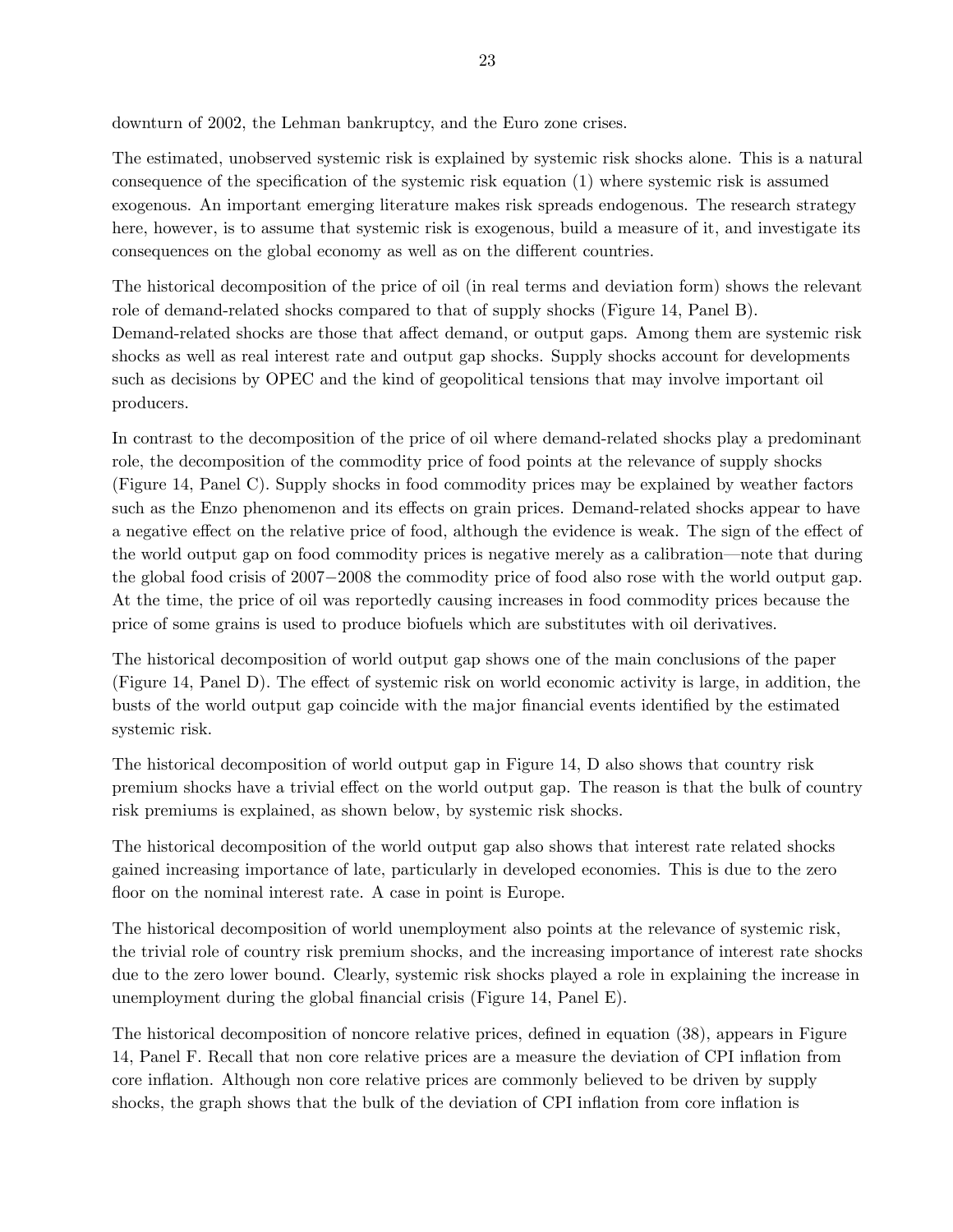explained by demand-related shocks. The reason is that the real price of oil depends heavily on the world output gap. The result holds despite the fact that commodity food prices depend less on the world output gap and is explained mostly, as shown below, by supply shocks.

Concerning the country variables, the historical decomposition of country risk premium gaps appears in Figure 15. Systemic risk shocks explain most of the country risk premiums. Country risk premiums are massively driven by systemic risk shocks and much less by country risk premium shocks.<sup>27</sup> Country risk premiums show some episodes of idiosyncratic exuberance and retrenchment.

The historical decomposition of country output gaps, in Figure 16, shows the preeminence of systemic risk shocks and the irrelevance of foreign shocks. Of course, domestic shocks are important, particularly when compared to foreign shocks. These are the cases of output and real interest rate shocks.

The historical decomposition of country trade balance gaps appears in Figure 17. As explained above, the trade balance reacts to the country risk premium differential. Because systemic risk shocks affect country risk premiums to different extent, an upward shock to systemic risk may improve the trade balance in some countries and deteriorate it in others. An upward shock to systemic risk improves the trade balance gap in the United States, Japan, and the remaining countries and deteriorates it in Europe, East Asia, and to a lesser extent in Latin America. The error decompositions show that systemic risk shocks move the trade balance gap in opposite directions in these two groups of countries.

The decomposition of country unemployment gaps also highlights the relevant role of systemic risk shocks and the trivial role of country risk premium shocks (Figure 18). Other demand-related shocks are important as well. Foreign shocks are trivial but play some minor role in Europe and East Asia.

Non core relative prices at the country level are broken down into the contributions from shocks in Figure 19. Demand-related shocks have an important role in explaining non core relative prices in the United States, Europe, Japan, and the remaining countries. The effect of demand related shocks is rather trivial in East Asia and Latin America because while country energy prices are largely influenced by demand-related shocks, their share in the CPI is small. Conversely, country food prices are not largely influenced by demand-related shocks but their share in the CPI large.

The relation between oil and food in non core prices is different in advanced and emerging economies. In advanced economies non core relative prices are explained more heavily by oil price and country energy price shocks. In emerging economies non core relative prices are explained mainly by commodity and country food price shocks.

Forecasting properties After the analysis of impulse responses and historical decompositions, it is convenient to turn to another use of the model, its role in forecasting. Forecasting performance is often assessed in terms of comparisons between models' forecasting accuracy. Instead, our aim here is to compare the model forecasts with the forecasts of analysts.<sup>28</sup>

 $27$ An exception, again, is Japan, possibly because it has played a role as a source of carry trade.

 $^{28}{\rm The}$  survey of analysts' forecasts is taken from Consensus Economics.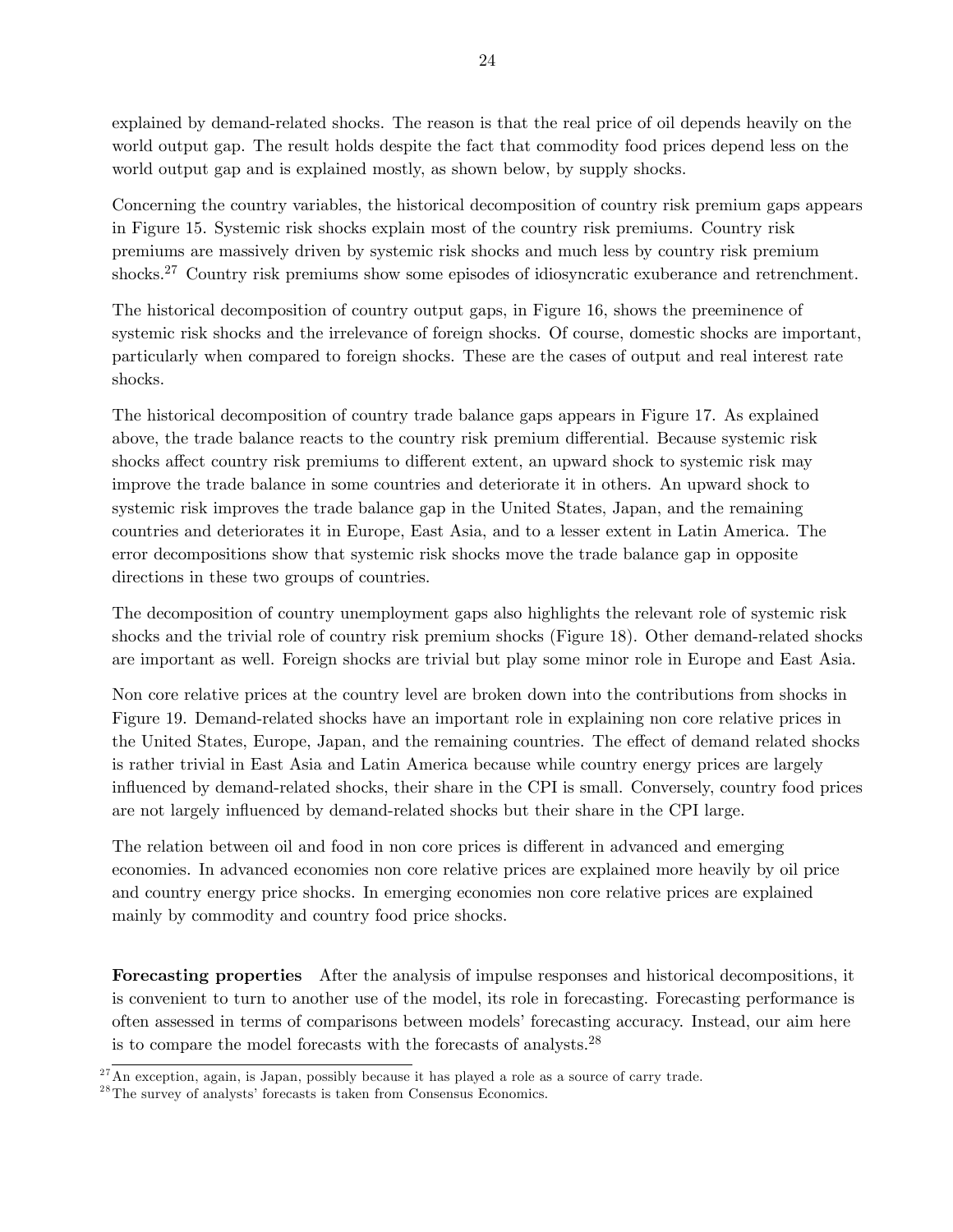Table 4 shows the comparison. Model growth forecasts are better at one and four quarter horizons.<sup>29</sup> Model inflation forecasts are better at one quarter horizon (Table 4). The relatively good performance of the model may in part be explained by the fact that analysts did not know the model and the coefficients that we know after we set up and calibrate the model throughout the given sample. This is particularly relevant during the global financial crisis. The parameters do incorporate the effect of higher systemic risk on growth and inflation.

Figures 20 and 21 show the forecast variance of the world output gap, country output gaps, and country risk premiums. Systemic risk shocks are important in explaining the forecast variance of each of these variables, the relevance of systemic risk for growth forecasts could not be overemphasized.

As to our construct to help forecast the current account, equation  $(6)$ , the bulk of uncertainty related to the current account forecasts is in the shocks  $\varepsilon_t^{\bar{c}}$  and  $\varepsilon_t^{\hat{i}}$  $t_t$  in equations (6) and (11). In other words, most movement in the current account is still unpredictable. Hence, in our model better current account forecasts may not depend on better trade balance forecasts.

# V. Conclusions

The main episodes of surges in systemic risk were translated into surges in country risk premiums which affected aggregate demand–related variables such as output gaps, unemployment, the trade balance and the current account. The effect of systemic risk on world economic activity is large and the busts in the world output gap correspond with the major financial events identified by the estimated systemic risk.

In the model, both the systemic risk and aggregate demand channels formed a mechanism for a financial transmission of the international business cycle.

Systemic risk shocks are important drivers of output gaps while country risk premiums shocks are trivial. Systemic risk shocks have large and widespread effects on aggregate demand-related variables at the world and country levels. Country risk premium shocks have smaller effects on aggregate demand–related variables and even smaller effects on foreign output gaps. Nonetheless, shocks to country risk premiums can have effects on the trade balance because the trade balance reacts not to the risk spread alone but to the risk spread differential.

As to commodity prices and their effect on country energy and food prices, we showed that despite the common emphasis on supply, the bulk of commodity prices may be demand driven, particularly in the case of the price of oil. A similar conclusion applies to country non core inflation. Non core ináation is commonly believed to be driven by supply shocks, nonetheless, demand related factors play an important role in explaining it.

As for the model forecasting features, the model performed well at one- and four-quarter horizons compared to a survey of analysts' forecasts. In addition, we showed that systemic risk is important in explaining the forecast variance of the world output gap, country output gaps, the price of oil, and country risk premiums.

 $^{29}$ Except for the four quater horizon for the United States.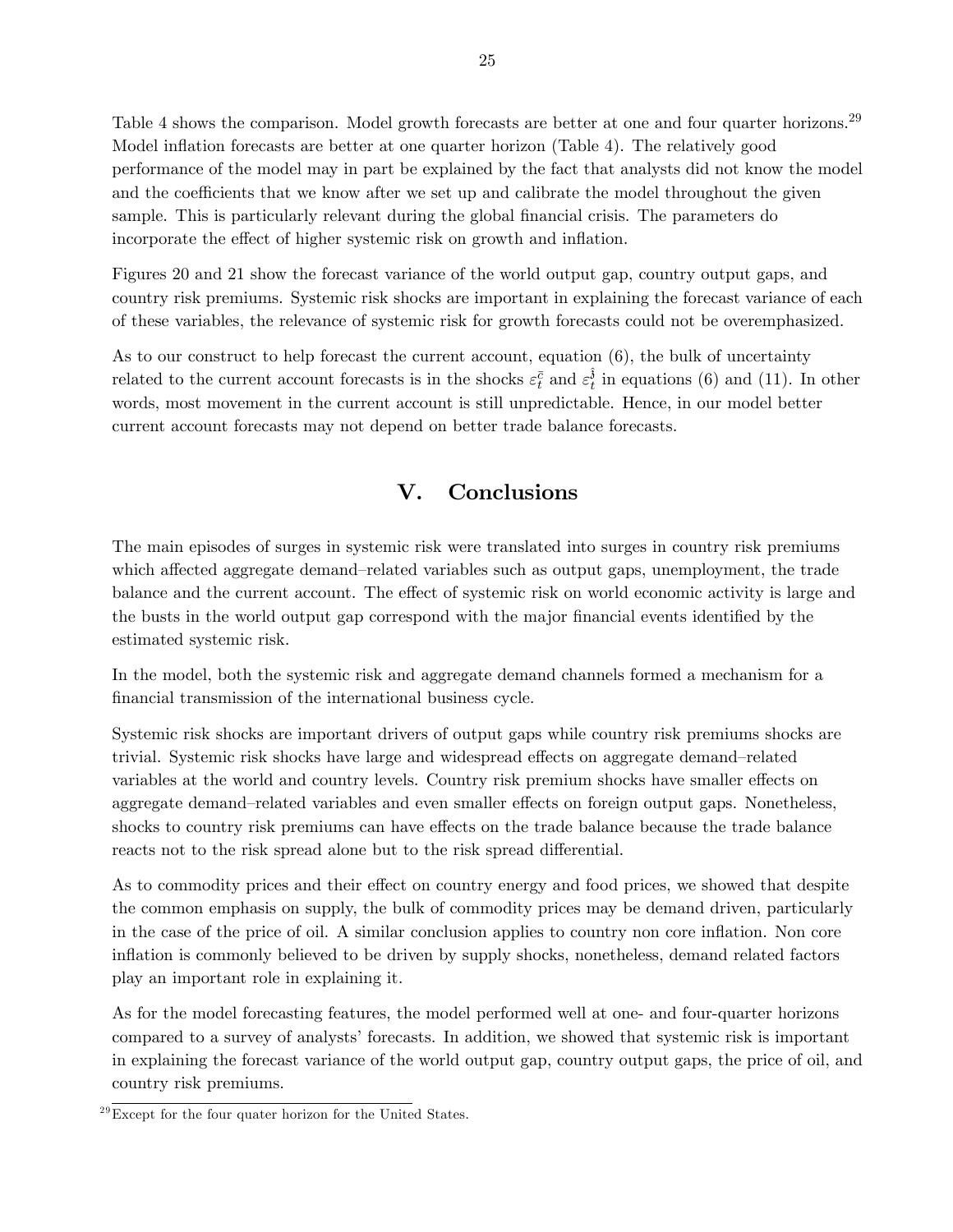Finally, we proposed a model that encompasses three main features that are relevant for analysis and forecasting. First, the model incorporates an estimated, unobserved systemic risk indicator as well as a systemic risk channel. Second, the model incorporates a transmission channel from country risk premiums to a series of demand-driven variables, output gaps, trade balance gaps, current accounts, commodity prices and country non-core prices. Third, the model incorporates a transmission channel from commodity prices to inflation.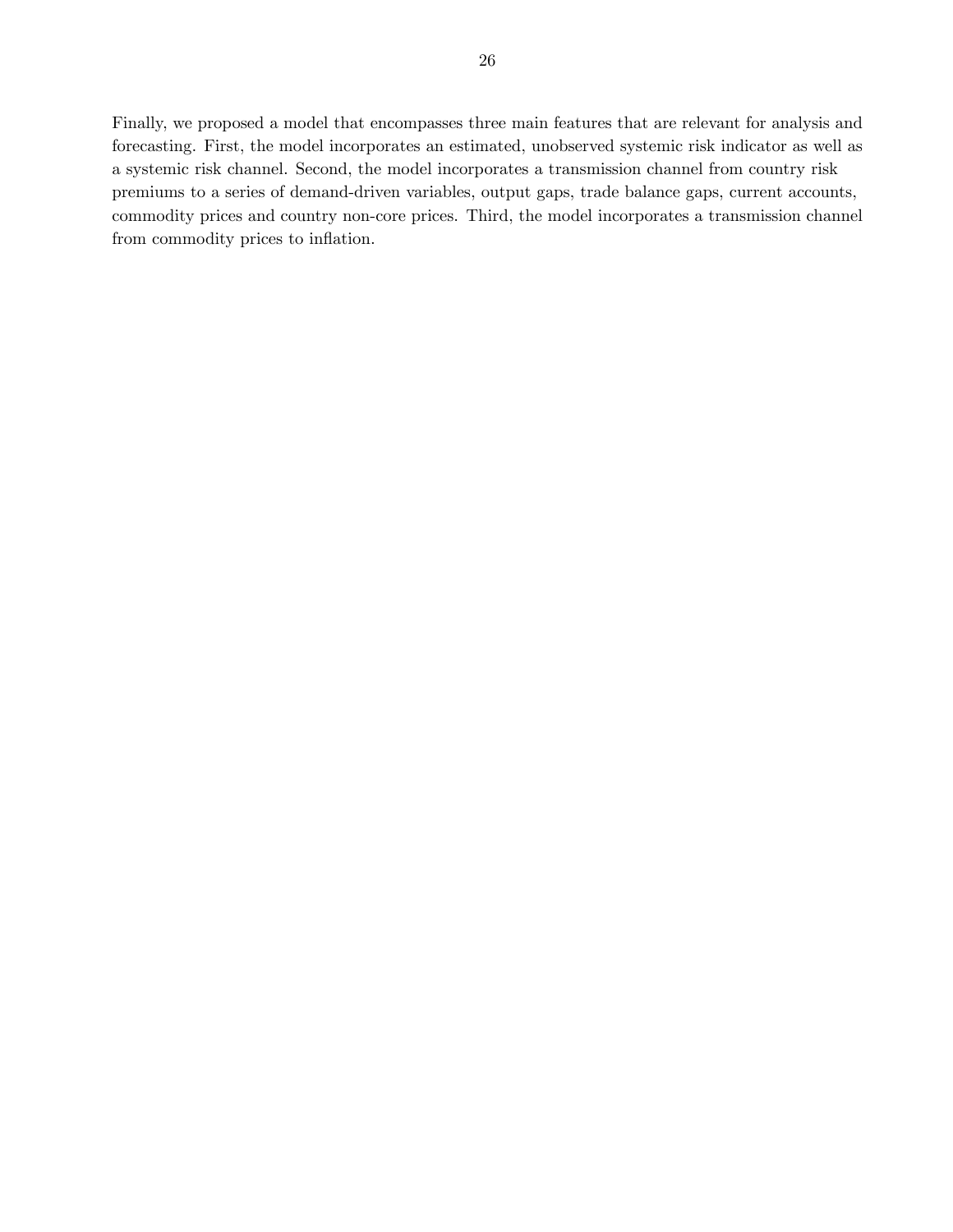| VIX.                               | <b>Bloomberg Financial Services</b>             |
|------------------------------------|-------------------------------------------------|
| German corporate bond spreads      | Haver Analytics                                 |
| Japanese corporate bond spreads    | Haver Analytics                                 |
| East Asian EMBI spread             | <b>Bloomberg Financial Services</b>             |
| Latin American EMBI spread         | <b>Bloomberg Financial Services</b>             |
| Balance in current account         | OECD database and WEO database                  |
| Export and import NIPA deflators   | OECD database                                   |
| Unemployment                       | IMF global data system and own estimations      |
| Export and imports shares          | OECD statistics, IFS, and country central banks |
| GDP shares in world output         | World Economic Outlook database                 |
| Analysts' forecasts                | Consensus Economics                             |
| Output, inflation, interest rates, | IMF global data system                          |
| exchange rates, the price of oil   |                                                 |
|                                    |                                                 |

| $\sigma_{1,US}$ | 0.040 | $\sigma_{2,US}$    | 0.800 | $\alpha_{1,US}$       | 0.630 | $\delta_{1,US}$ | 0.200 |
|-----------------|-------|--------------------|-------|-----------------------|-------|-----------------|-------|
| $\sigma_{1,EU}$ | 0.040 | $\sigma_{2,EU}$    | 0.800 | $\alpha_{1.EU}$       | 0.630 | $\delta_{1,EU}$ | 0.200 |
| $\sigma_{1,JA}$ | 0.040 | $\sigma_{2,JA}$    | 0.700 | $\alpha_{1,JA}$       | 0.630 | $\delta_{1,JA}$ | 0.200 |
| $\sigma_{1,EA}$ | 0.040 | $\sigma_{2,EA}$    | 0.700 | $\alpha_{1,EA}$       | 0.630 | $\delta_{1,EA}$ | 0.200 |
| $\sigma_{1,LA}$ | 0.040 | $\sigma_{2,LA}$    | 0.700 | $\alpha_{1,LA}$       | 0.630 | $\delta_{1,LA}$ | 0.200 |
| $\sigma_{1,RC}$ | 0.040 | $\sigma_{2,RC}$    | 0.750 | $\alpha_{1,RC}$       | 0.630 | $\delta_{1,RC}$ | 0.200 |
|                 |       |                    |       |                       |       |                 |       |
| $\nu_{1,US}$    | 0.900 | $\vartheta_{1,US}$ | 0.800 | $\nu_{7,US}$          | 0.500 | $\sigma_{6,US}$ | 0.600 |
| $\nu_{1.EU}$    | 0.900 | $\vartheta_{1,EU}$ | 0.800 | $\nu_{7,EU}$          | 0.500 | $\sigma_{6.EU}$ | 0.600 |
| $\nu_{1,JA}$    | 0.950 | $\vartheta_{1,JA}$ | 0.700 | $\nu_{7,JA}$          | 0.500 | $\sigma_{6,JA}$ | 0.600 |
| $\nu_{1,EA}$    | 0.887 | $\vartheta_{1,EA}$ | 0.700 | $\nu$ <sub>7.EA</sub> | 0.600 | $\sigma_{6,EA}$ | 0.600 |
| $\nu_{1,LA}$    | 0.825 | $\vartheta_{1,LA}$ | 0.700 | $\nu_{7,LA}$          | 0.600 | $\sigma_{6,LA}$ | 0.600 |
| $\nu_{1,RC}$    | 0.875 | $\vartheta_{1,RC}$ | 0.750 | $\nu_{7,RC}$          | 0.500 | $\sigma_{6,RC}$ | 0.600 |

# Table 2. Some Calibrated Parameters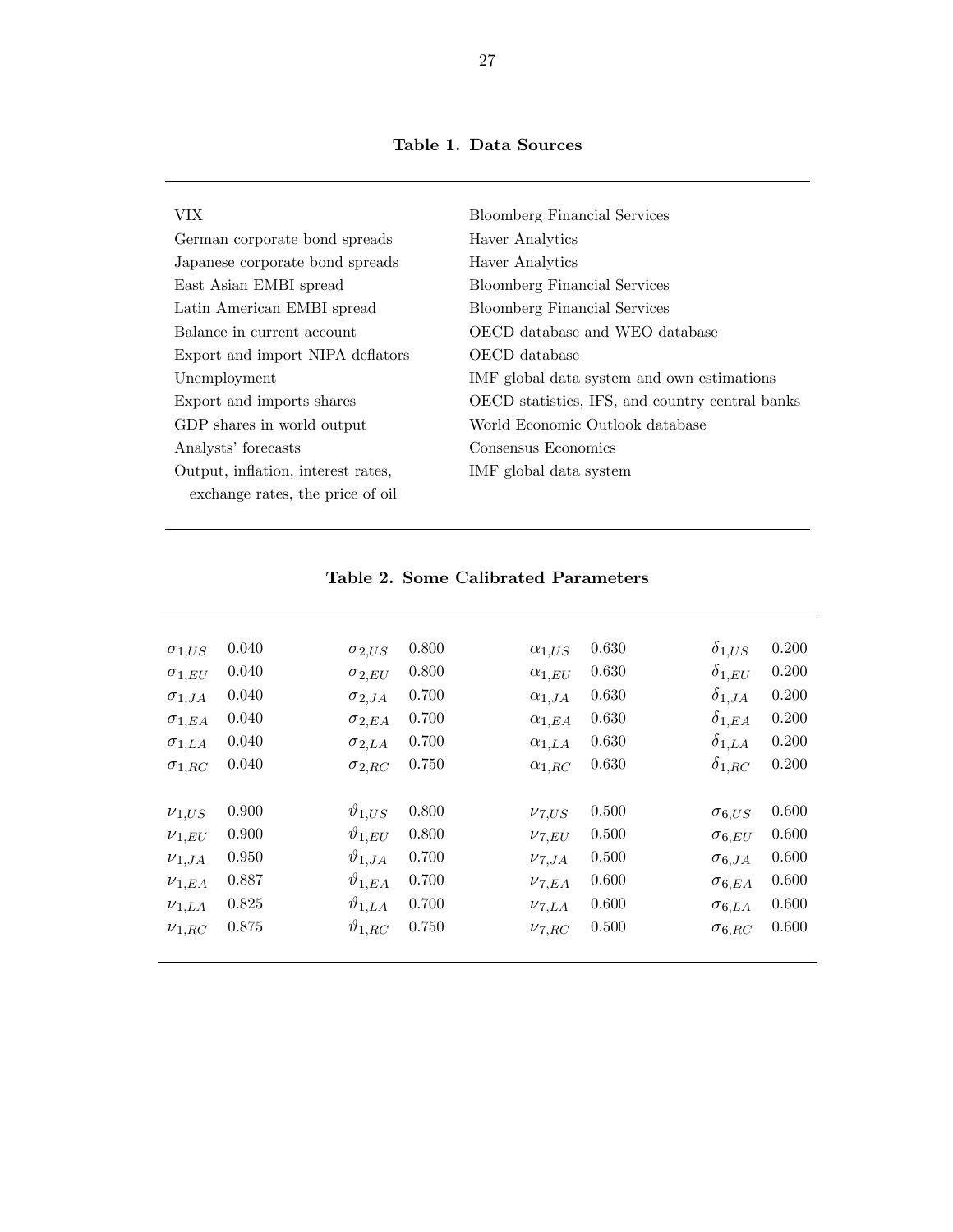| $\sigma_{11,UA}$ | 0.600 | $\lambda_{US}$ | 0.224 | $\bar{x}_{US}$ | 0.120 | $\beta_1$ | 0.500 |
|------------------|-------|----------------|-------|----------------|-------|-----------|-------|
| $\sigma_{11,EU}$ | 0.600 | $\lambda_{EU}$ | 0.162 | $\bar{x}_{EU}$ | 0.400 | $\beta_4$ | 0.700 |
| $\sigma_{11,JA}$ | 0.600 | $\lambda_{JA}$ | 0.064 | $\bar{x}_{JA}$ | 0.150 |           |       |
| $\sigma_{11,EA}$ | 0.600 | $\lambda_{EA}$ | 0.284 | $\bar{x}_{EA}$ | 0.390 |           |       |
| $\sigma_{11,LA}$ | 0.600 | $\lambda_{LA}$ | 0.071 | $\bar{x}_{LA}$ | 0.210 |           |       |
| $\sigma_{11,RC}$ | 0.600 | $\lambda_{RC}$ | 0.193 | $\bar{x}_{RC}$ | 0.300 |           |       |
|                  |       |                |       |                |       |           |       |
| $\bar{m}_{US}$   | 0.160 |                |       |                |       |           |       |
| $\bar{m}_{EU}$   | 0.380 |                |       |                |       |           |       |
| $\bar{m}_{JA}$   | 0.150 |                |       |                |       |           |       |
| $\bar{m}_{EA}$   | 0.360 |                |       |                |       |           |       |
| $\bar{m}_{LA}$   | 0.220 |                |       |                |       |           |       |
| $\bar{m}_{RC}$   | 0.290 |                |       |                |       |           |       |
|                  |       |                |       |                |       |           |       |

Table 2 (Continued). Some Calibrated Parameters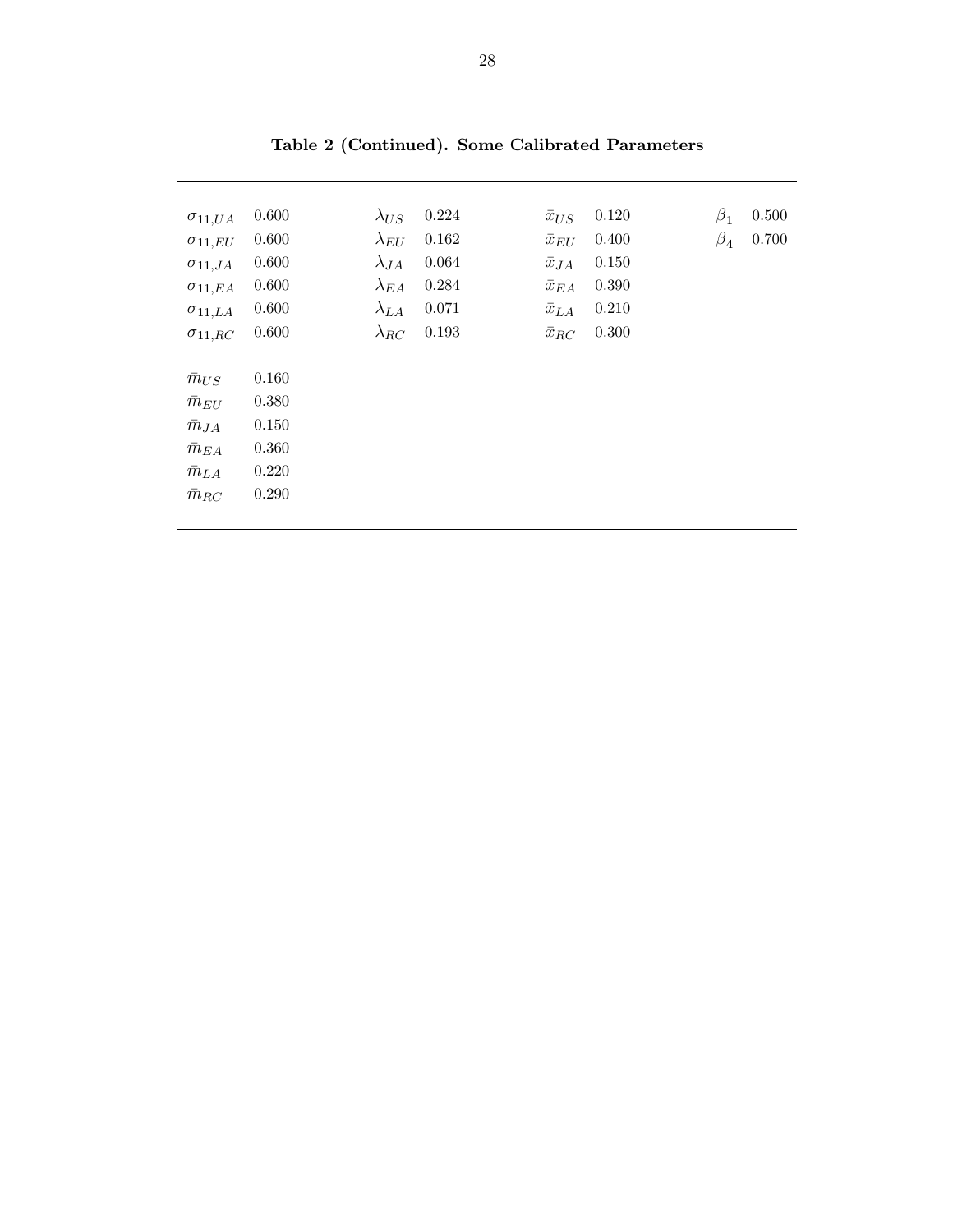| Parameter            | Prior mean | Posterior mean | Parameter          | Prior mean  | Posterior mean |
|----------------------|------------|----------------|--------------------|-------------|----------------|
| $1/\sigma_{\rho,US}$ | 0.286      | 0.285          | $1/\sigma_{r,US}$  | 0.083       | 0.084          |
| $1/\sigma_{\rho,EU}$ | 0.526      | 0.515          | $1/\sigma_{r,EU}$  | $0.222\,$   | 0.218          |
| $1/\sigma_{\rho,JA}$ | $0.400\,$  | 0.405          | $1/\sigma_{r,JA}$  | 0.143       | 0.148          |
| $1/\sigma_{\rho,EA}$ | 0.435      | 0.436          | $1/\sigma_{r,EA}$  | $0.143\,$   | 0.144          |
| $1/\sigma_{\rho,LA}$ | 0.196      | 0.195          | $1/\sigma_{r,LA}$  | 0.200       | 0.205          |
| $1/\sigma_{\rho,RC}$ | 0.333      | 0.319          | $1/\sigma_{r,RC}$  | 0.067       | 0.066          |
|                      |            |                |                    |             |                |
| $\alpha_{2,US}$      | 1.100      | 1.075          | $\vartheta_{2,US}$ | 0.266       | 0.267          |
| $\alpha_{2,EU}$      | 0.500      | 0.479          | $\vartheta_{2,EU}$ | 0.120       | 0.119          |
| $\alpha_{2,JA}$      | 1.160      | 1.129          | $\vartheta_{2,JA}$ | 0.075       | 0.074          |
| $\alpha_{2,EA}$      | 0.720      | 0.706          | $\vartheta_{2,EA}$ | 0.050       | 0.048          |
| $\alpha_{2,LA}$      | 0.840      | 0.859          | $\vartheta_{2,LA}$ | 0.120       | 0.118          |
| $\alpha_{2,RC}$      | 1.100      | 1.066          | $\vartheta_{2,RC}$ | 0.120       | 0.122          |
| $\nu_{2,US}$         | 0.100      | 0.109          | $\nu_{3,US}$       | $\,0.023\,$ | 0.026          |
| $\nu_{2,EU}$         | 0.100      | 0.103          | $\nu_{3,EU}$       | 0.050       | 0.056          |
| $\nu_{2,JA}$         | 0.100      | 0.110          | $\nu_{3,JA}$       | 0.020       | 0.023          |
| $\nu_{2,EA}$         | 0.100      | 0.107          | $\nu_{3,EA}$       | 0.060       | 0.068          |
| $\nu_{2,LA}$         | 0.100      | 0.100          | $\nu_{3,LA}$       | $0.030\,$   | 0.035          |
| $\nu_{2,RC}$         | 0.100      | $0.102\,$      | $\nu_{3,RC}$       | 0.050       | 0.057          |

# Table 3. Estimated Parameters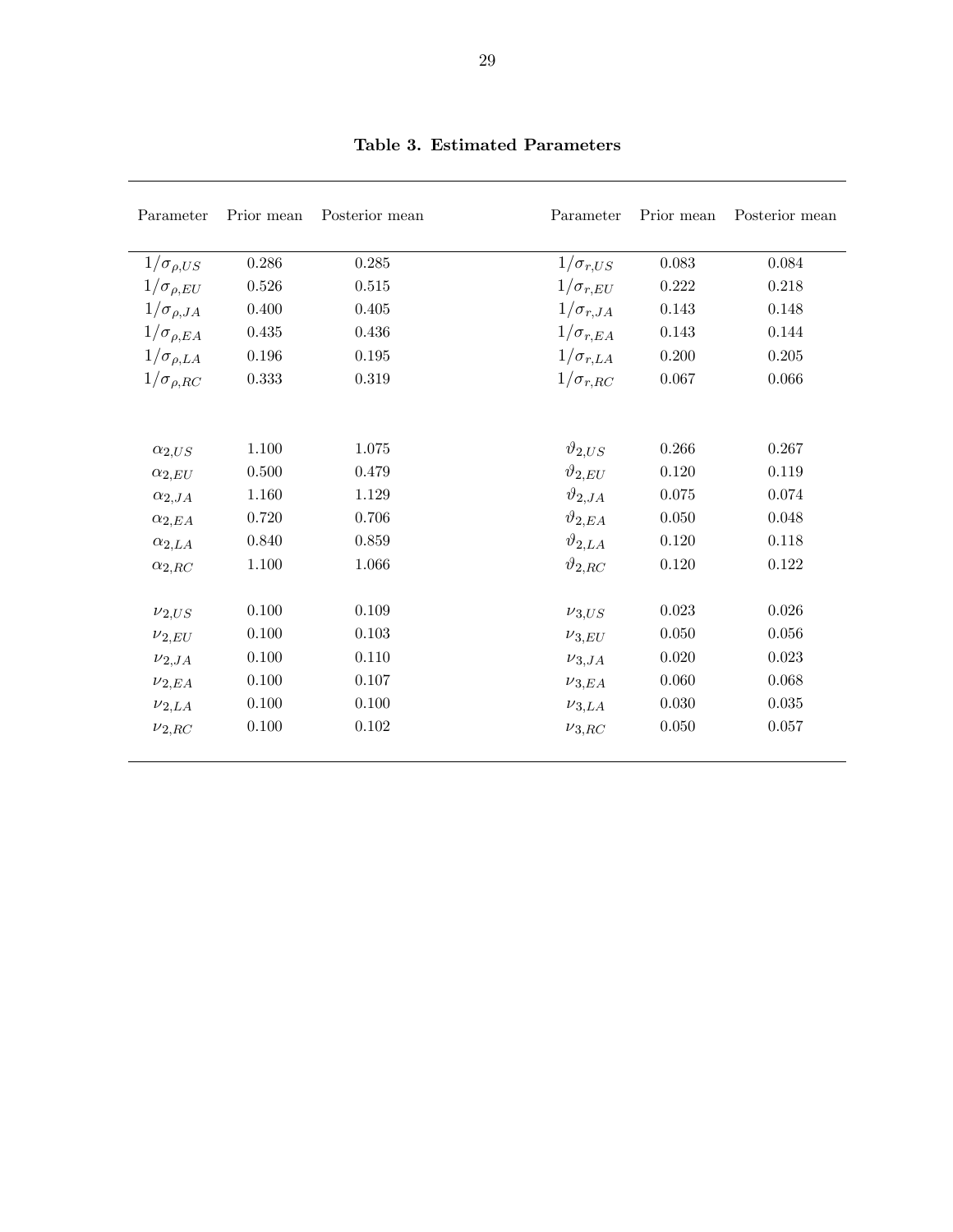| Parameter    | Prior mean | Posterior mean | Parameter     | Prior mean | Posterior mean |
|--------------|------------|----------------|---------------|------------|----------------|
|              |            |                |               |            |                |
| $\nu_{5,US}$ | 0.100      | 0.097          | $\nu_{8,US}$  | 0.350      | 0.399          |
| $\nu_{5,EU}$ | 0.100      | 0.096          | $\nu_{8,EU}$  | 0.170      | $0.158\,$      |
| $\nu_{5,JA}$ | $0.075\,$  | 0.076          | $\nu_{8,JA}$  | $0.200\,$  | 0.205          |
| $\nu_{5,EA}$ | 0.110      | $0.105\,$      | $\nu_{8,EA}$  | $0.050\,$  | 0.050          |
| $\nu_{5,LA}$ | $0.140\,$  | 0.142          | $\nu_{8,LA}$  | 0.120      | $0.106\,$      |
| $\nu_{5,RC}$ | 0.100      | $\,0.095\,$    | $\nu_{8,RC}$  | $0.250\,$  | 0.238          |
| $\nu_{4,EU}$ | 0.040      | $\,0.039\,$    | $\nu_{12,EU}$ | 0.040      | $0.037\,$      |
| $\nu_{4,JA}$ | 0.040      | 0.039          | $\nu_{12,JA}$ | 0.040      | 0.039          |
| $\nu_{4,EA}$ | 0.040      | 0.038          | $\nu_{12,EA}$ | $0.040\,$  | 0.041          |
| $\nu_{4,LA}$ | 0.040      | $0.038\,$      | $\nu_{12,LA}$ | 0.040      | 0.040          |
| $\nu_{4,RC}$ | 0.040      | 0.039          | $\nu_{12,RC}$ | 0.040      | 0.040          |
| $\nu_{US}$   | 0.250      | 0.260          | $\beta_2$     | 6.959      | $7.336\,$      |
| $\nu_{EU}$   | 0.100      | 0.101          | $\beta_5$     | $0.250\,$  | 0.246          |
| $\nu_{JA}$   | $0.250\,$  | $0.246\,$      |               |            |                |
| $\nu_{EA}$   | $0.130\,$  | 0.137          |               |            |                |
| $\nu_{LA}$   | $0.130\,$  | 0.137          |               |            |                |
| $\nu_{RC}$   | $0.250\,$  | 0.248          |               |            |                |

# Table 3 (Continued). Estimated Parameters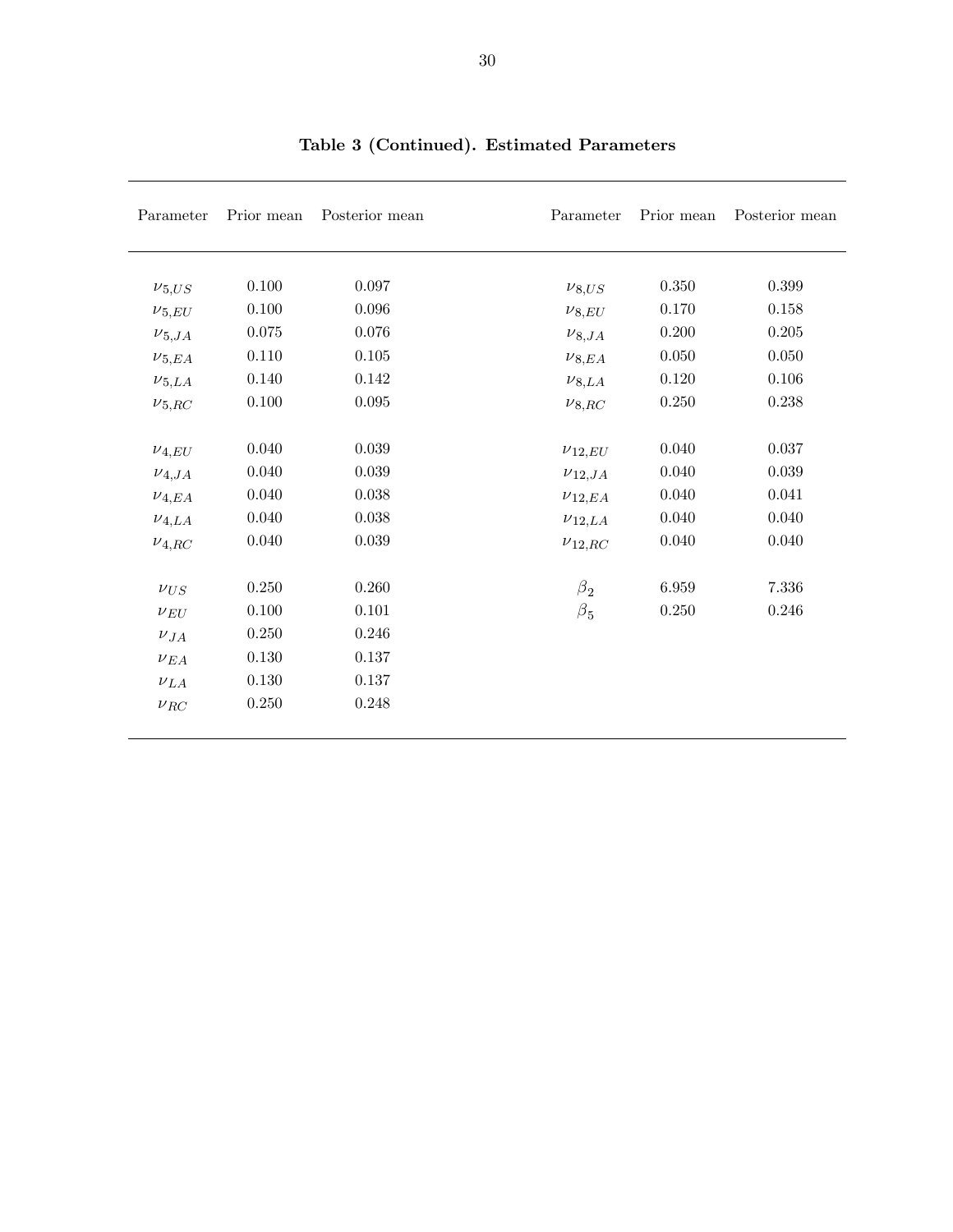# Table 4. Goodness of Fit

Root mean squared errors in percentage points

|                     |           | One quarter ahead |           | Four quarters ahead |            | Eight quarters ahead |
|---------------------|-----------|-------------------|-----------|---------------------|------------|----------------------|
|                     | Consensus | Systemic risk     | Consensus | Systemic risk       | Consensus  | Systemic risk        |
|                     | Forecast  | model             | Forecast  | model               | Forecast   | model                |
|                     |           |                   |           | Growth              |            |                      |
| United States       | 0.78      | $0.21\,$          | 1.56      | 2.10                | 2.07       | 3.09                 |
| Europe              | 0.43      | 0.14              | 1.85      | 1.52                | 2.51       | 2.53                 |
| Japan               | 1.00      | 0.27              | 2.12      | 1.83                | 2.55       | 2.07                 |
| East Asia           | 1.60      | 0.16              | 4.10      | 1.69                | 4.16       | 2.43                 |
| Latin America       | 0.84      | 0.17              | 2.28      | 1.56                | 2.76       | 2.21                 |
| Remaining countries | 2.59      | $0.21\,$          | $2.88\,$  | 2.31                | 3.11       | 3.42                 |
|                     |           |                   |           | Inflation           |            |                      |
| United States       | 1.41      | $0.59\,$          | 1.03      | 1.75                | $1.05\,$   | 2.13                 |
| Europe              | 0.78      | 0.28              | 0.88      | 1.23                | 0.83       | 2.20                 |
| Japan               | 0.61      | 0.48              | $0.90\,$  | 1.89                | $\rm 0.95$ | 2.93                 |
| East Asia           | 2.17      | 0.79              | 3.30      | 3.90                | 3.26       | 4.09                 |
| Latin America       | 1.12      | 0.52              | 3.04      | 2.66                | 6.62       | 3.42                 |
| Remaining countries | 3.51      | 1.03              | 7.82      | 4.33                | 3.03       | 4.70                 |

To make Consensus Forecast (CF) and systemic risk model forecasts broadly comparable we approximated the CF and systemic risk forecasts as follows: the one quarter ahead forecast is the October forecast for the end of the year; the four quarters ahead forecast is the October forecast for the end of the following year; and the eight quarters ahead forecasts is the October forecast two years ahead. The sample is 1996<sup>-2013</sup> except as noted. The sample starts in 2005 in Europe, 2010 in the Phillipines, 1998 in Colombia, 1999 in Peru, 1999 in Russia, 1999 in Switzerland, 1999 in Norway, 1999 in the Czech Republic, and 2008 in Bulgaria. CF for inflation in the remaining countries excludes Argentina and Venezuela.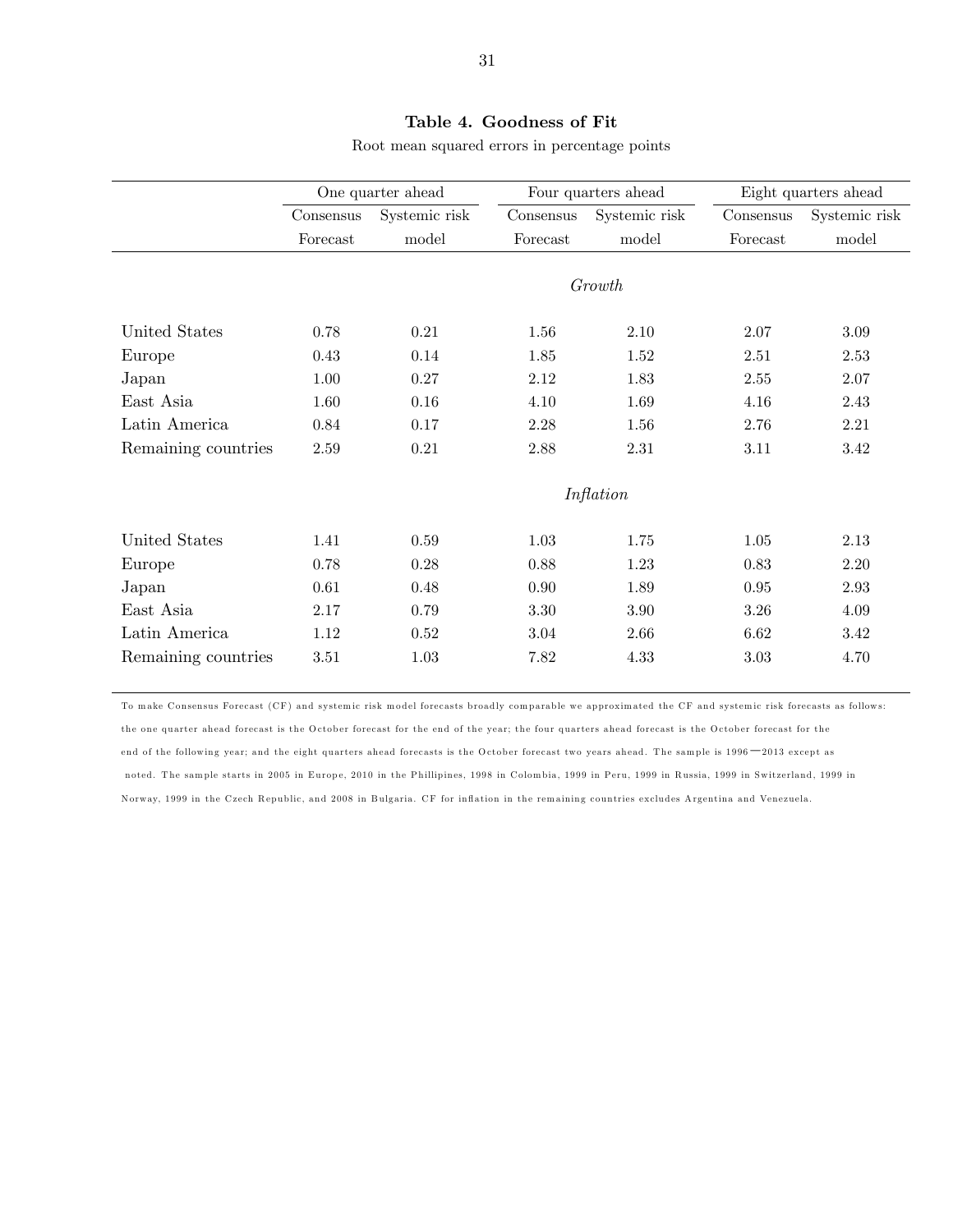#### **Figure 1. Model Calibration**



#### **Figure 2. A Shock to Systemic Risk (Response of Global Variables)**



#### **Figure 3. A Shock to Systemic Risk (Response of Country Variables)**

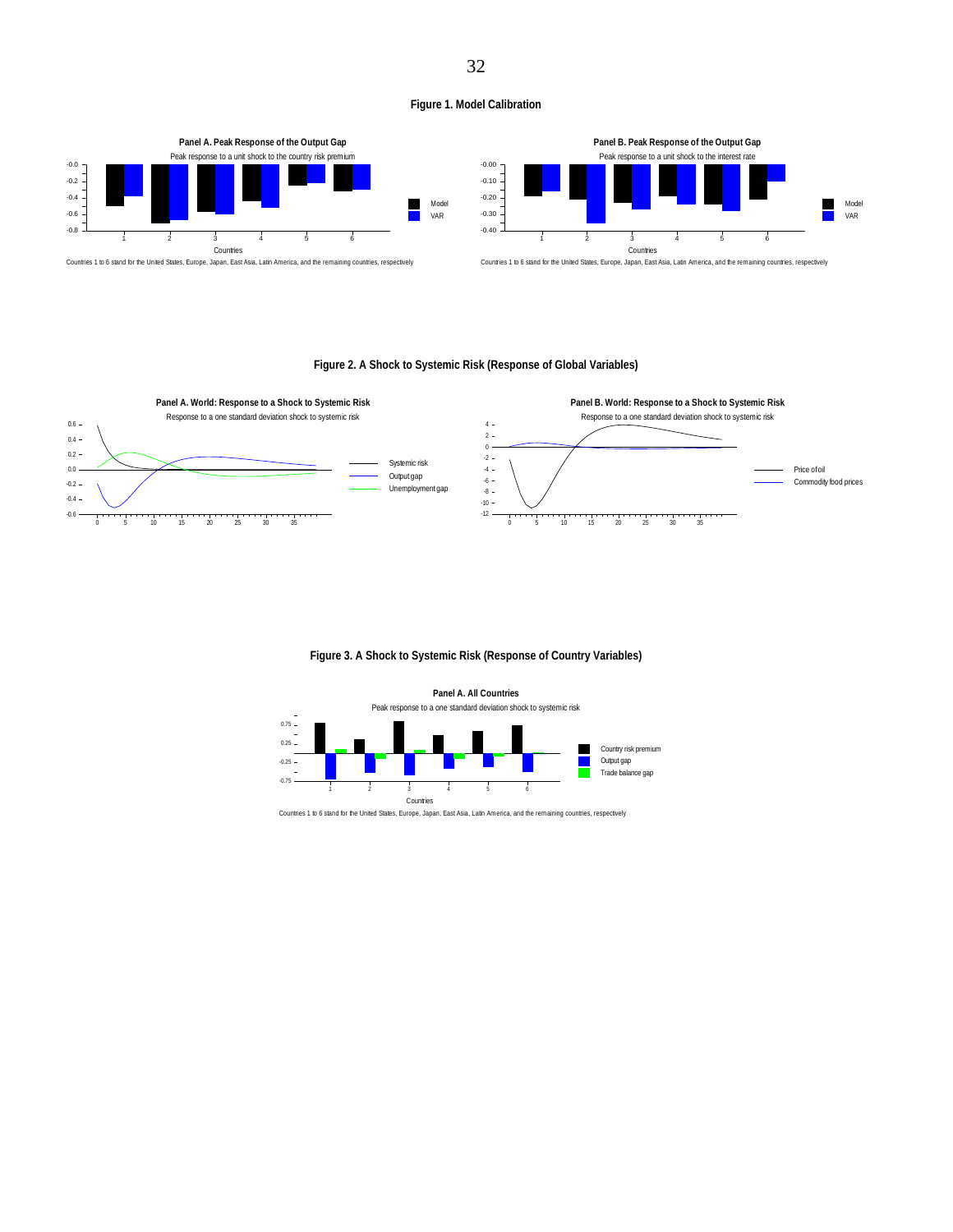#### **Figure 4. A Shock to the Country Risk Premium (Response of Global Variables)**



#### **Figure 5. A Shock to the Country Risk Premium (Response of Country Variables)**



**Panel A. All Countries: Trade Balance Gap** Peak response to a unit shock to the country risk premium

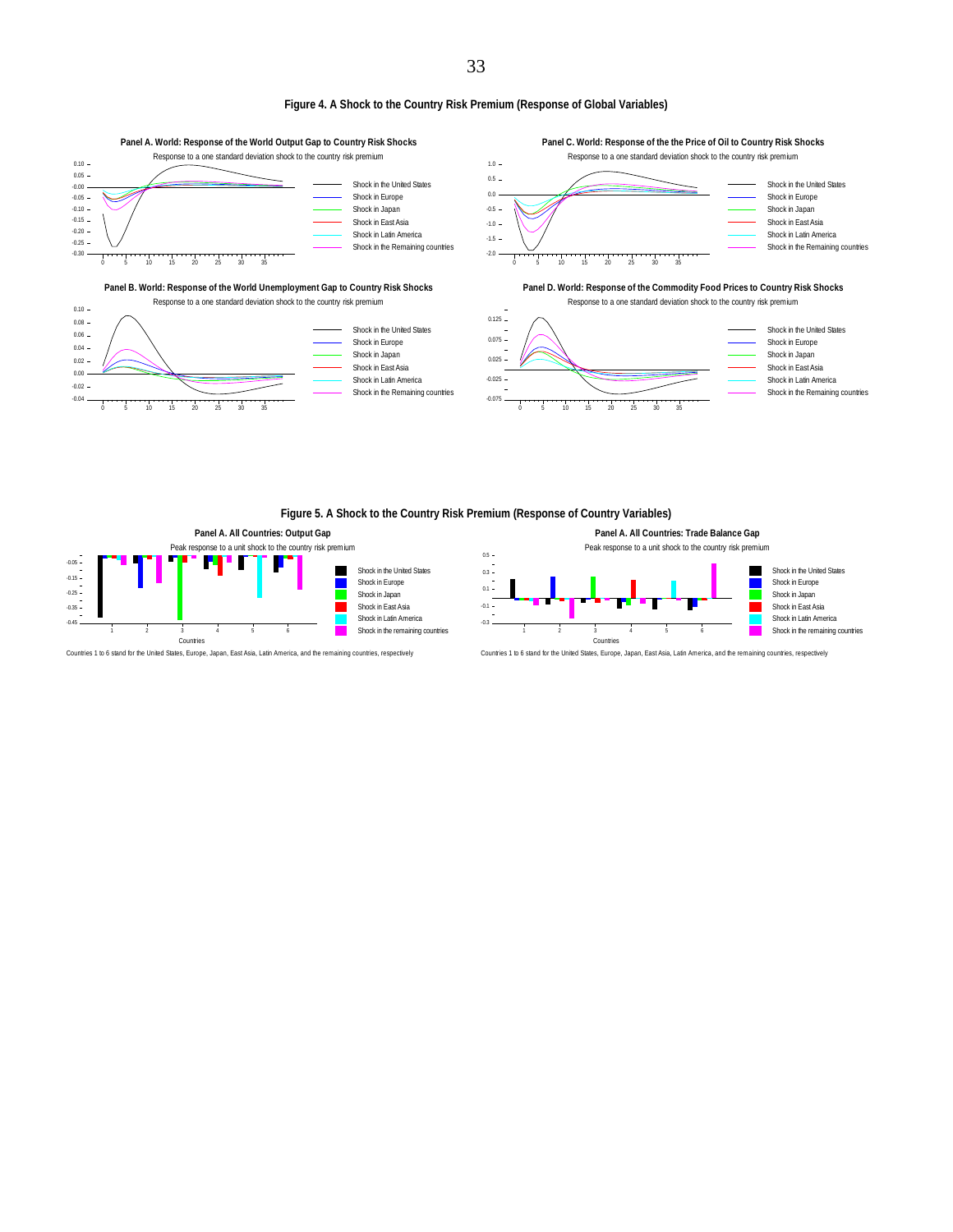**Figure 6. Shocks to Commodity Prices (Response of Global Variables)** 



**Figure 7. Shocks to Commodity Prices (Response of Country Variables)** 



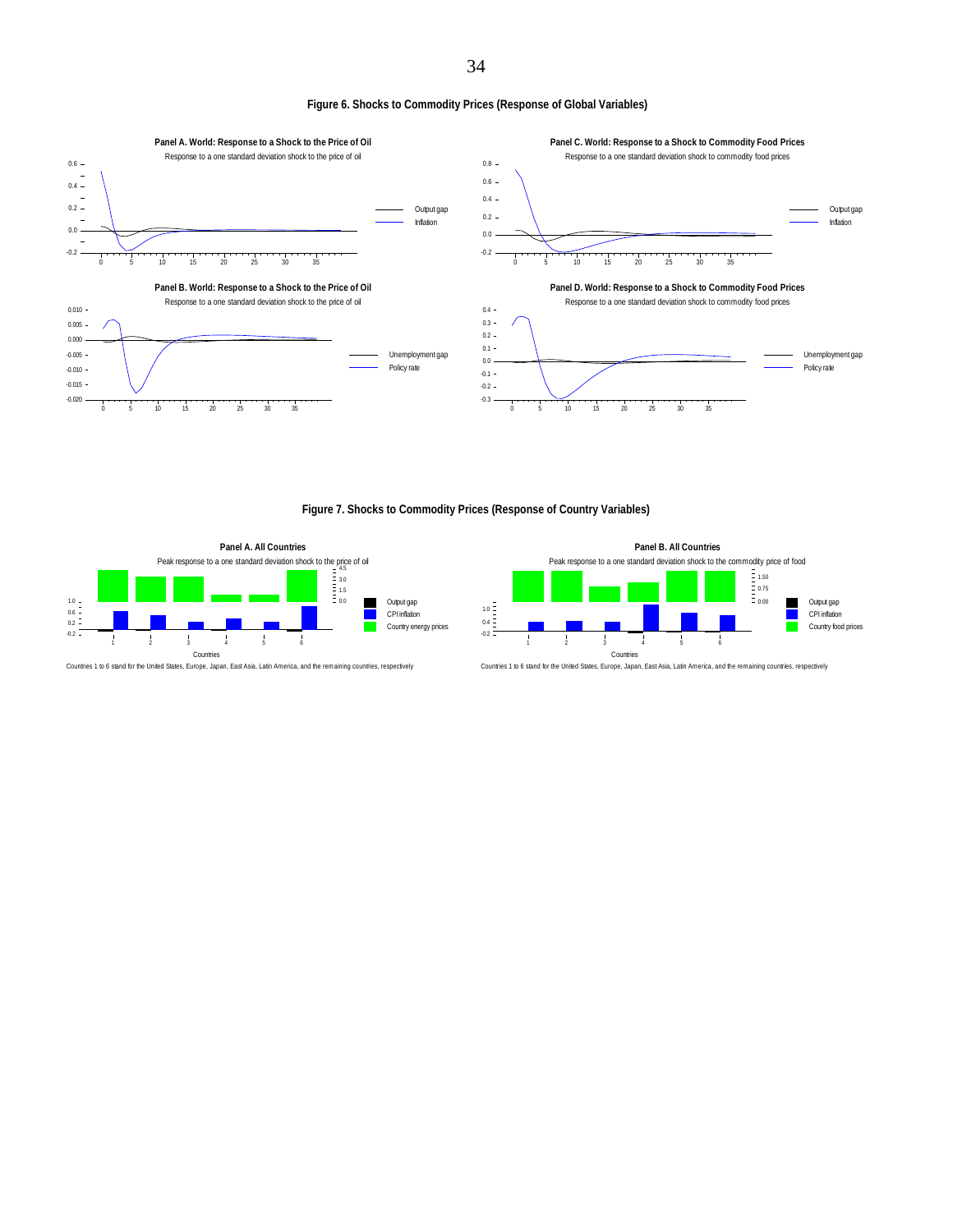#### **Figure 8. An Interest Rate Shock (Response of Global Variables)**



#### **Figure 9. An Interest Rate Shock (Response of Country Variables)**



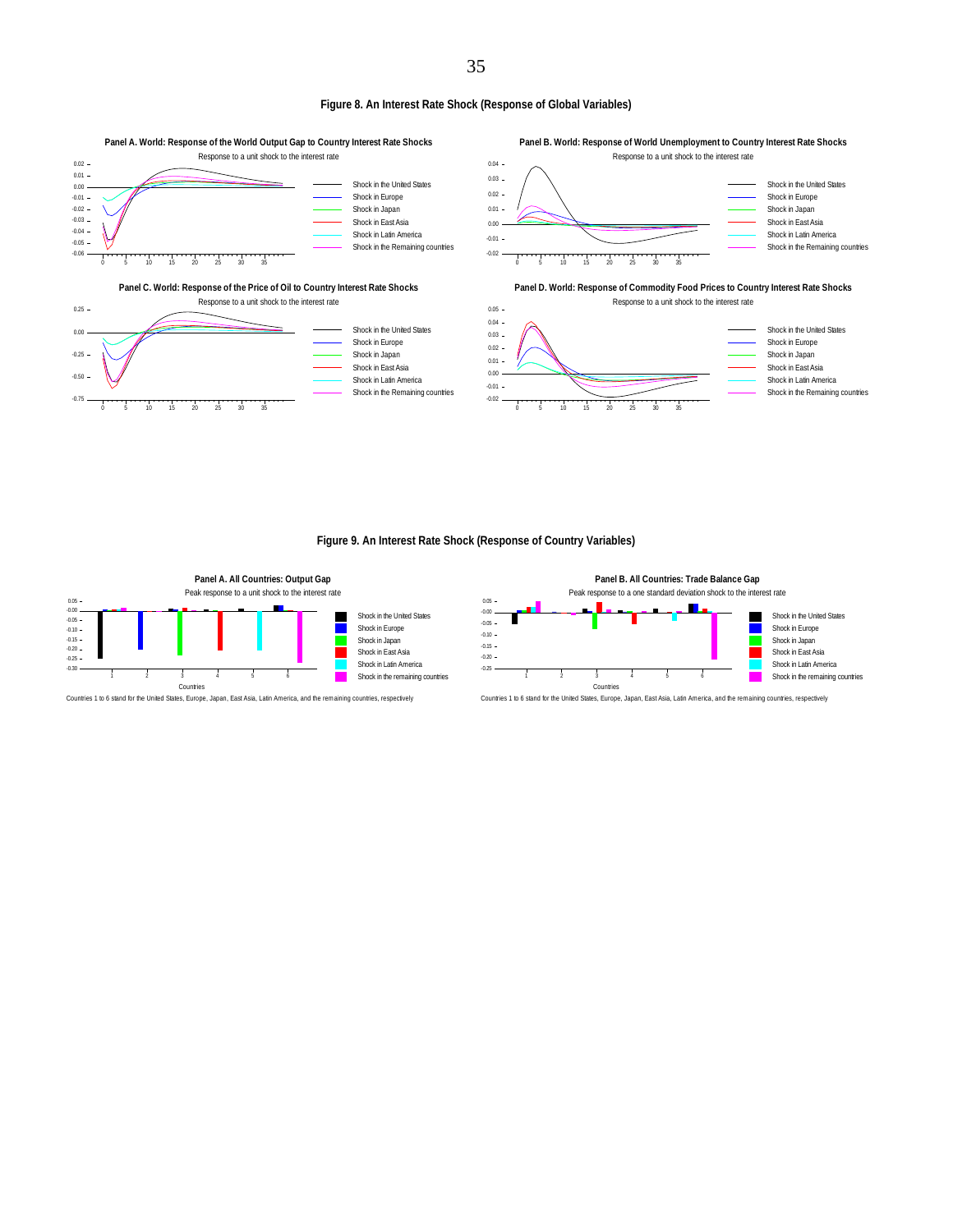#### **Figure 10. Smoothing Results: Global Variables**



The grid indicates the beginning of the 2007-2008 world food crisis

the global financial crisis, and the Euro zone crisis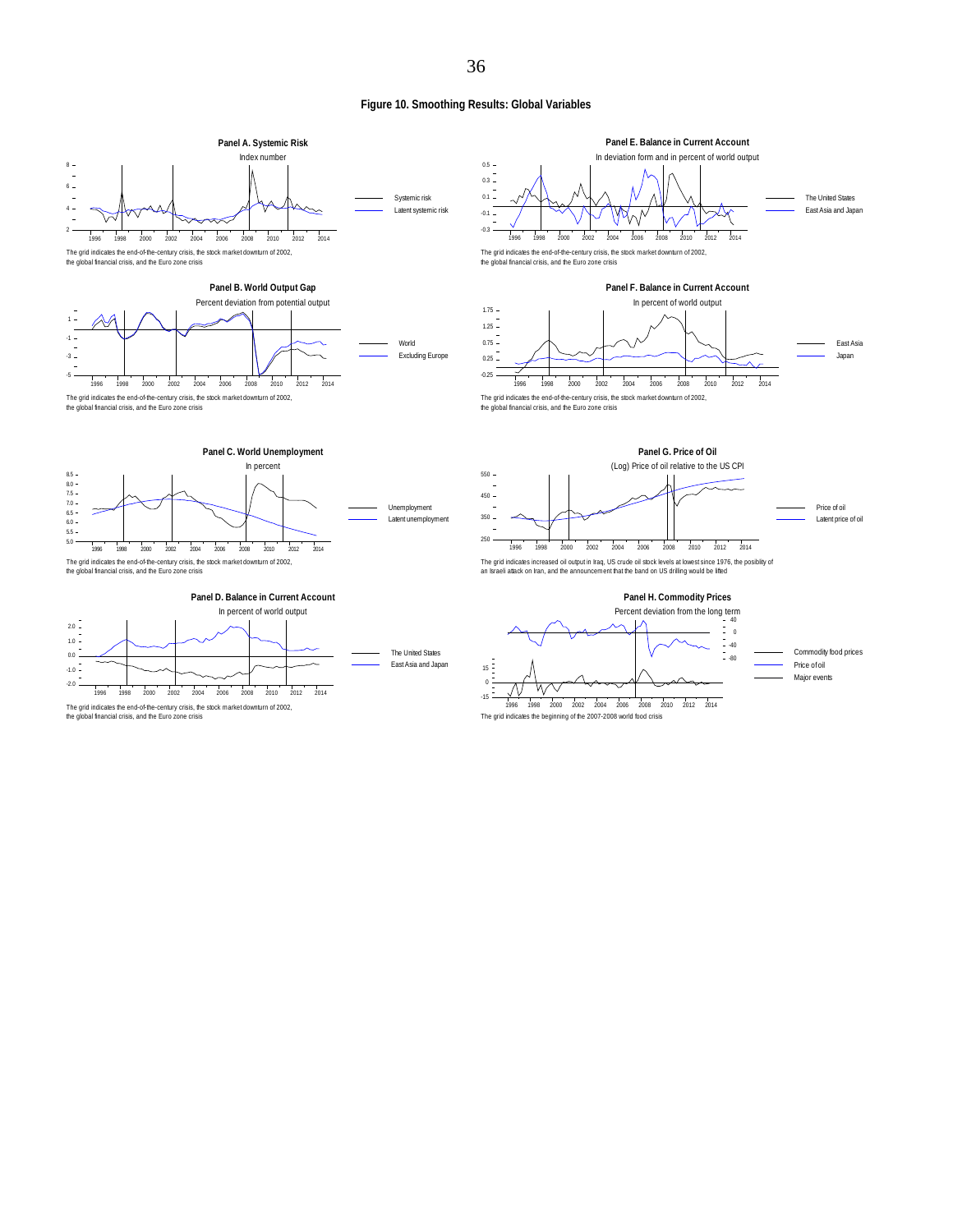#### **Figure 11. Smoothing Results: Country Variables**

8

0

6 8

**Panel A. The United States: Systemic Risk and Country Risk Premium** In deviation form latent values 7.5 5.0 Systemic risk  $2.5 -$ Country risk premium 0.0  $\overline{\vee}$ -2.5 1996 1998 2000 2002 2004 2006 2008 2010 2012 2014 The grid indicates the end-of-the-century crisis, the stock market downturn of 2002, the global financial crisis, and the Euro zone crisis the global financial crisis, and the Euro zone crisis







**Panel E. Latin America: Systemic Risk and Country Risk Premium**



the global financial crisis, and the Euro zone crisis

**Panel F. Remaining Countries: Systemic Risk and Country Risk Premium**









The grid indicates the burst of the dotcom bubble, the stock market downturn of 2002, the global financial crisis, the Greek crisis, and the Eurozone crisis







The grid indicates the end-of-the-century crisis, the stock market downturn of 2002, the global financial crisis, and the Euro zone crisis







The grid indicates the end of the century crisis, the stock market downturn of 2002, the global financial crisis,<br>and the Euro zone crisis

#### **Panel L. Remaining Countries: Country Risk Premium and Latent Country Risk Premium**



The grid indicates the end-of-the-century crisis, the burst of the dotcom bubble, the global financial crisis and the Euro zone crisis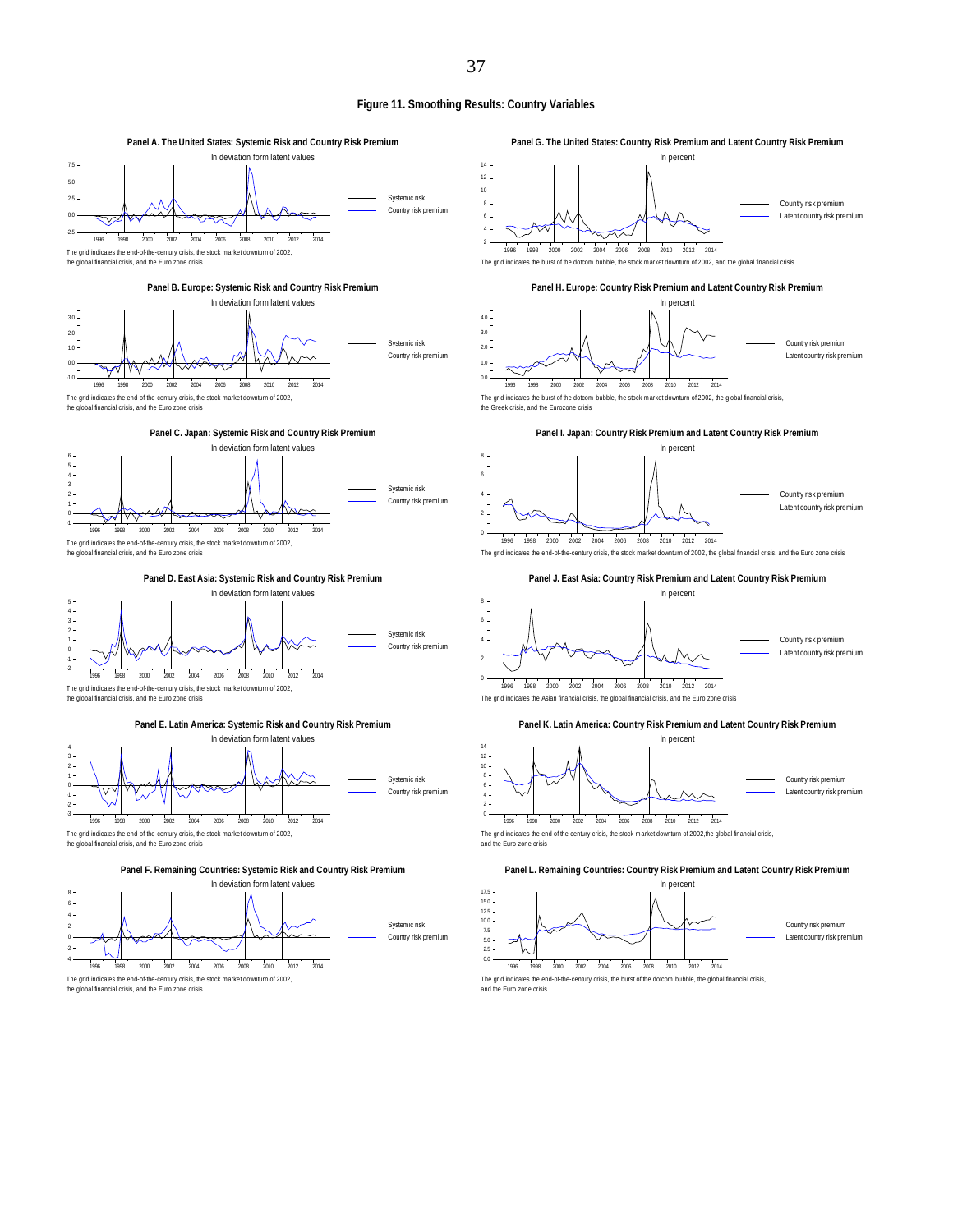#### **Figure 12. Smoothing Results: Country Variables**





The grid indicates the burst of the dotcom bubble, the stock market downturn of 2002, the global financial crisis, the Greek crisis, and the Eurozone crisis



The grid indicates the end-of-the-century crisis, the stock market downturn of 2002, the global financial crisis, and the Euro zone crisis



**Panel E. Latin America: Output, Absorption, and Trade Balance Gaps**



The grid indicates the end of the century crisis, the stock market downturn of 2002, the global financial crisis and the Euro zone crisis







The grid indicates the burst of the dotcom bubble, the stock market downturn of 2002, the global financial crisis, the Greek crisis, and the Eurozone crisis



The grid indicates the end-of-the-century crisis, the stock market downturn of 2002, the global financial crisis, and the Euro zone crisis





The grid indicates the end of the century crisis, the stock market downturn of 2002,the global financial crisis,<br>and the Euro zone crisis





The grid indicates the end-of-the-century crisis, the burst of the dotcom bubble, the global financial crisis, and the Euro zone crisis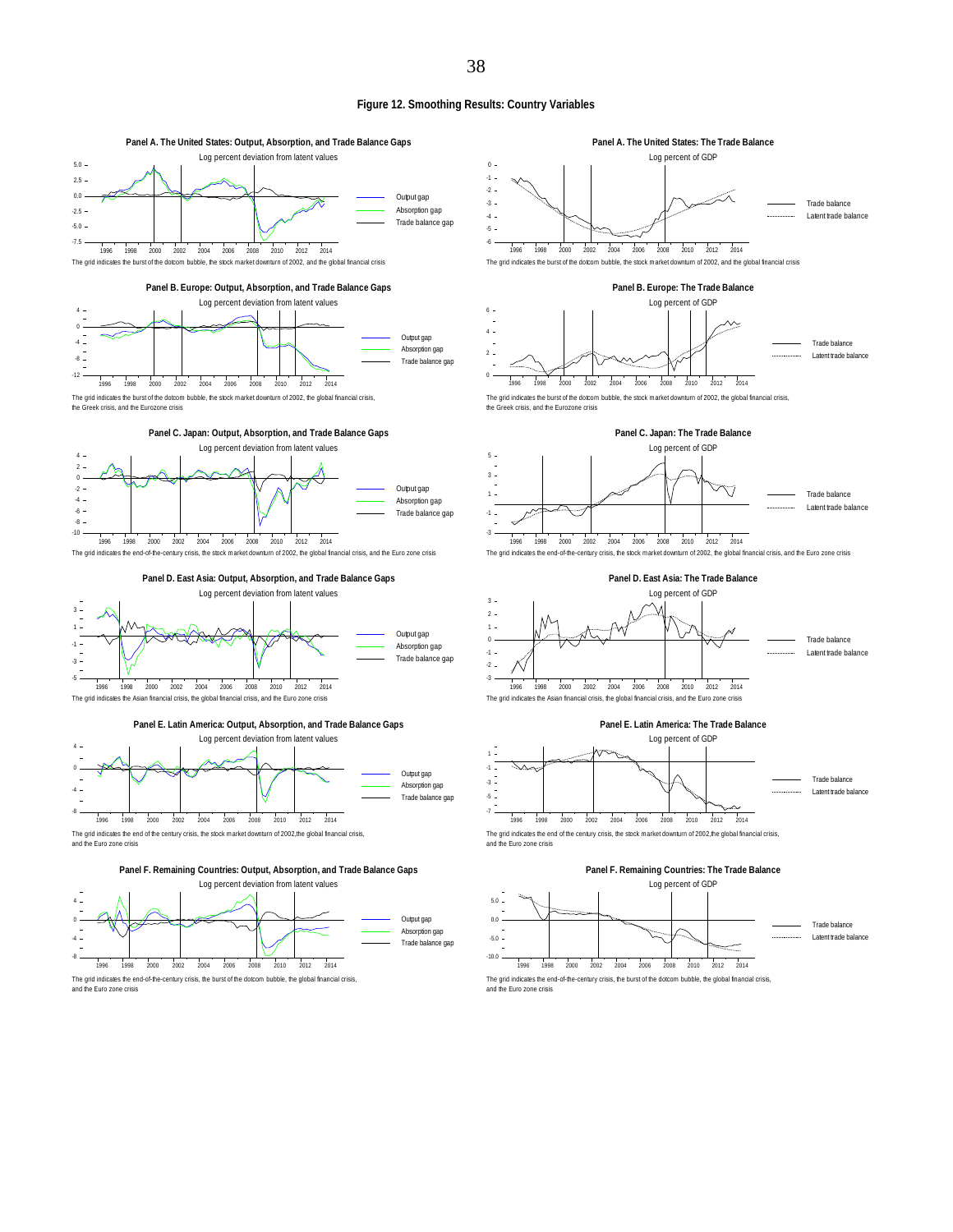#### **Figure 13. Smoothing Results: Country Variables**

39



The grid indicates the end-of-the-century crisis, the burst of the dotcom bubble, the global financial crisis,

1996 1998 2000 2002 2004 2006 2008 2010 2012 2014

Commodity food prices Country food prices

-4 -2 0 2

and the Euro zone crisis

-15 0 15



and the Euro zone crisis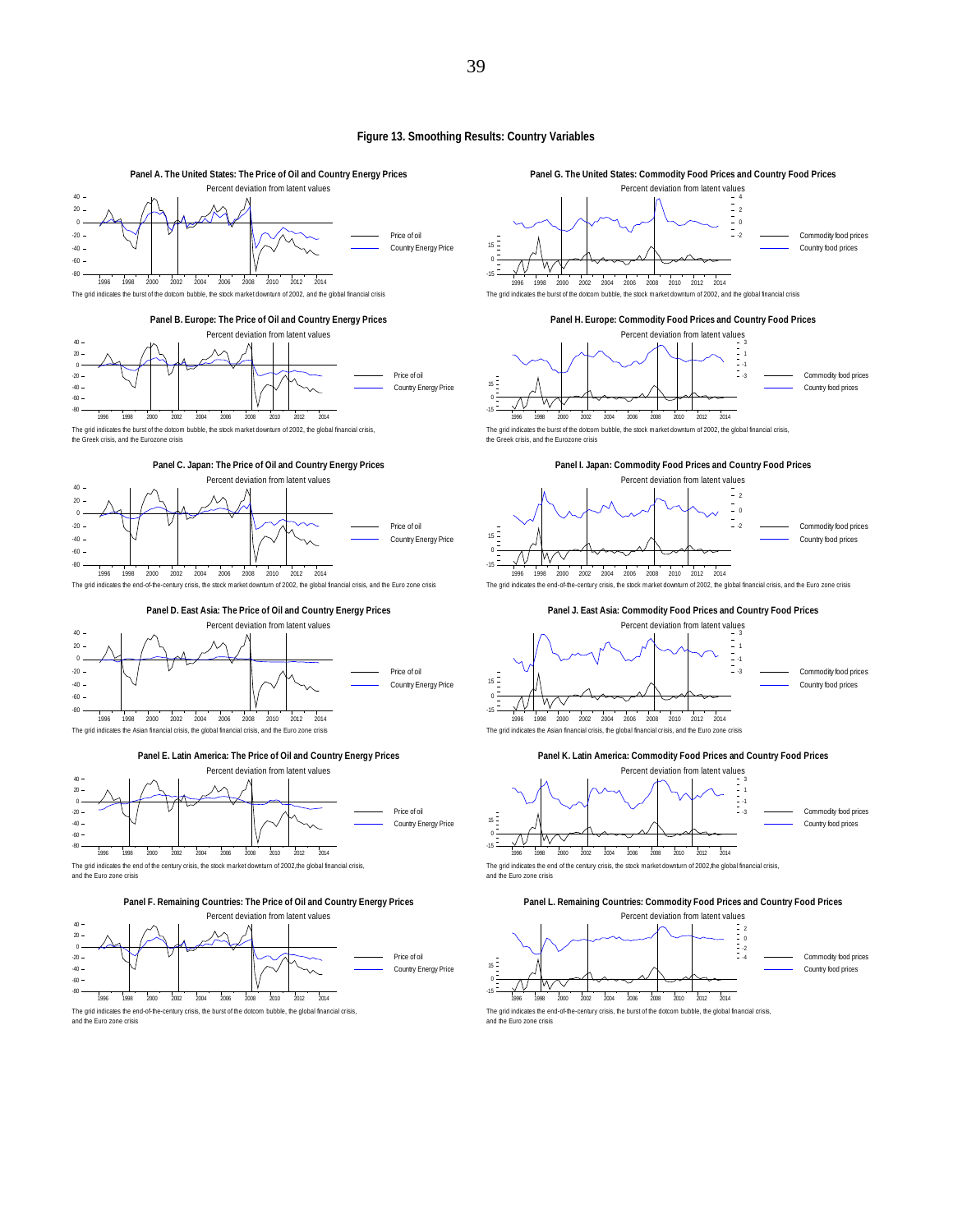## **Figure 14. World: Historical Decomposition of Global Variables**



**Panel B. World: Gap of the Real Price of Oil**



The grid indicates increased oil output in Iraq, US crude oil stock levels at lowest since 1976,<br>the posiblity of an Israeli attack on Iran, and the announcement that the ban on US drilling would be lifted









**Panel D. World: Output Gap**

the global financial crisis, and the Euro zone crisis

#### **Panel E. World: Unemployment Gap** Historical decomposition into percent contributions from shocks



the global financial crisis, and the Euro zone crisis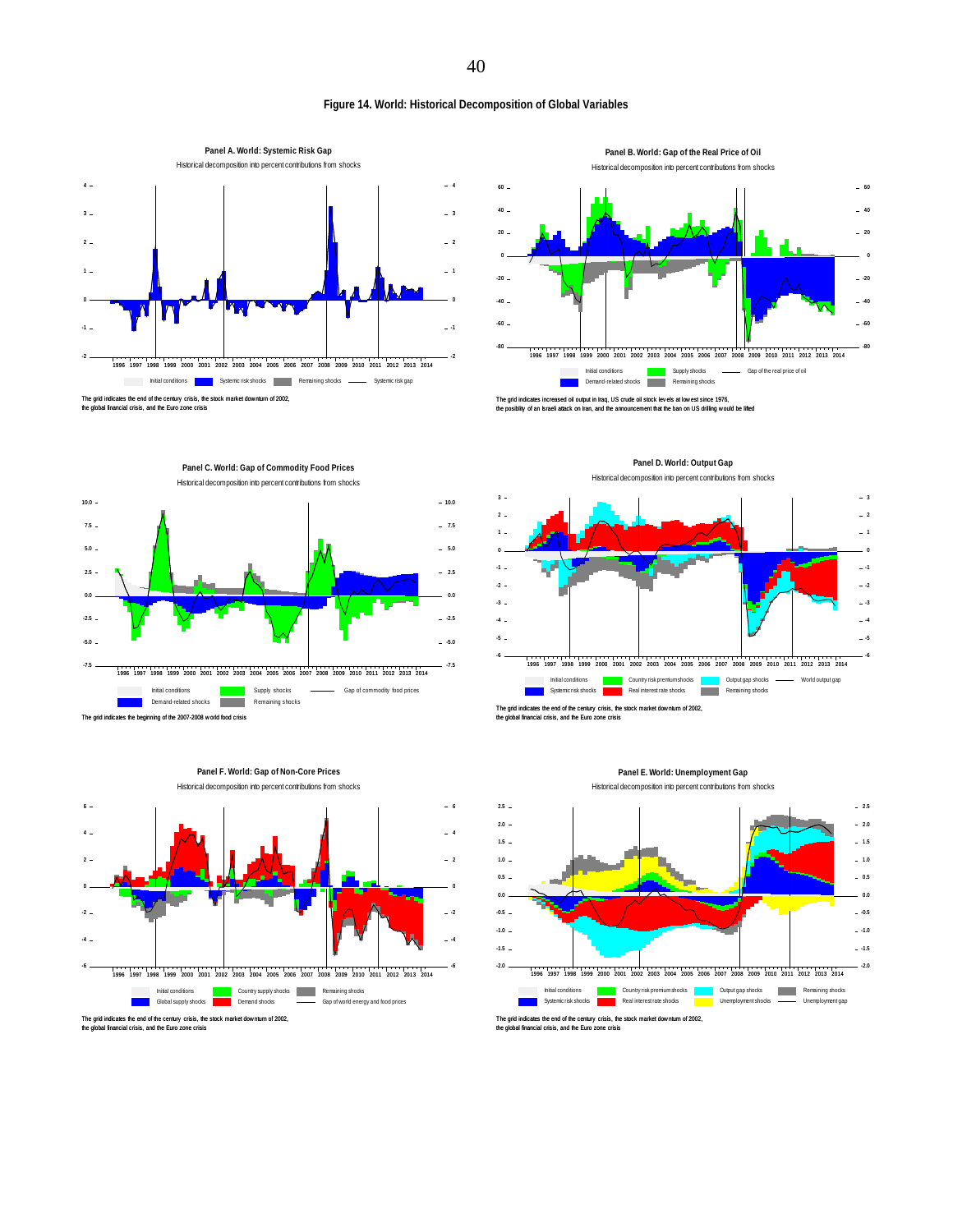#### **Figure 15. Countries and Regions: Historical Decomposition of Country Risk Premiums**





**Panel C. Japan: Country Risk Premium Gap** Historical decomposition into percent contributions from shocks The grid indicates the global financial crisis and the Euro zone crisis Initial conditions Sy stemic risk shocks Country risk premium shocks Remaining shocks Country risk premium gap 1996 1997 1998 1999 2000 2001 2002 2003 2004 2005 2006 2007 2008 2009 2010 2011 2012 2013 2014 -4  $-2 -$ 0  $\overline{2}$ 4 6 -4  $-2$ 0  $-2$  $-4$ 6





**Panel E. Latin America: Country Risk Premium Gap**

The grid indicates the end of the century crisis, the stock market dow nturn of 2002, the global financial crisis, and the Euro zone crisis

**Panel D. East Asia: Country Risk Premium Gap** Historical decomposition into percent contributions from shocks



**Panel F. Remaining Countries: Country Risk Premium Gap** Historical decomposition into percent contributions from shocks

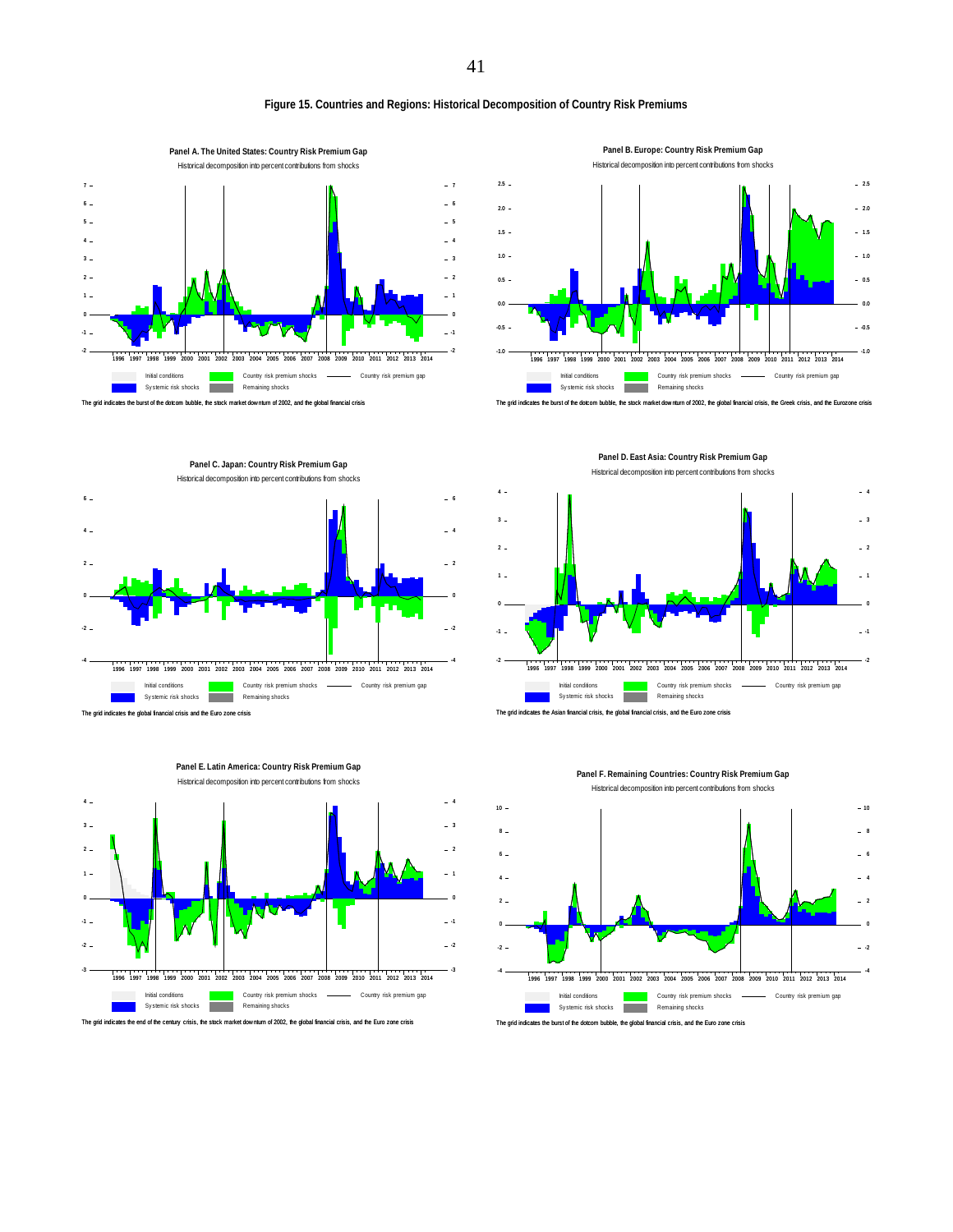#### **Figure 16. Countries and Regions: Historical Decomposition of Country Output Gaps**





The grid indicates the burst of the dotcom bubble, the stock market dow nturn of 2002, the global financial crisis, the Greek crisis, and the Eurozone crisis













**Panel F. Remaining Countries: Output Gap** Historical decomposition into percent contributions from shocks



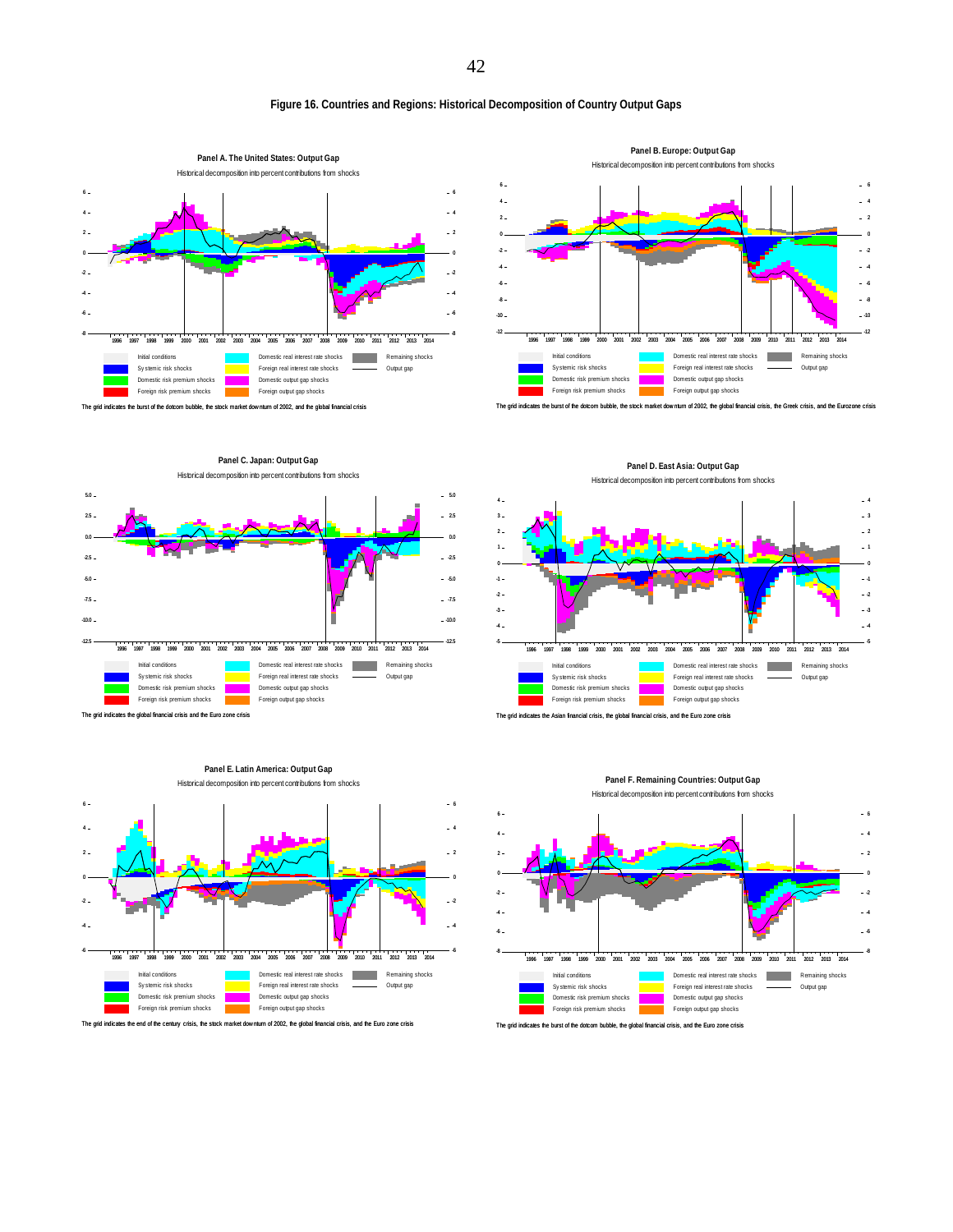#### **Figure 17. Historical Decomposition of Trade Balance Gaps**



Historical decomposition into percent contributions from shocks -1.5  $-1.0 -0.5 0.5 1.0 1.5 2.0 2.5 -$ 

**Panel B. Europe: Trade Balance Gap**

**Contract** The grid indicates the burst of the dotcom bubble, the stock market dow nturn of 2002, the global financial crisis, the Greek crisis, and the Eurozone crisis

**Panel D. East Asia: Trade Balance Gap**

1996 1997 1998 1999 2000 2001 2002 2003 2004 2005 2006 2007 2008 2009 2010 2011 2012 2013 2014

Trade balance shocks Remaining shocks

 $\overline{a}$ 

Trade balance shocks

Trade balance shocks Trade balance gap

Remaining shocks

1996 1997 1998 1999 2000 2001 2002 2003 2004 2005 2006 2007 2008 2009 2010 2011 2012 2013 2014

÷. п

- Trade balance gap

- Trade balance gap 1996 1997 1998 1999 2000 2001 2002 2003 2004 2005 2006 2007 2008 2009 2010 2011 2012 2013 2014

-1.5 -1.0  $-0.5$ 0.0  $-0.5$  $-1.0$  $-1.5$  $-2.0$ 

-4

-2.0 -1.5 -1.0  $-9.5$  $0.0$  $-0.5$  $-1.0$  $-1.5$  $-2.0$  $-2.5$ 

Interest rate shocks Inflation shocks

Initial conditions Risk shocks

Initial conditions

Initial conditions Risk shocks

-4

-2.0

-1.5  $-1.0 -0.5 -$ 0.0  $0.5 1.0 1.5 2.0 -$ 

 $0.0$ 





**Panel E. Latin America: Trade Balance Gap**

Historical decomposition into percent contributions from shocks



est rate shocks



i<br>Interest rates Inflation shocks

**Panel C. Japan: Trade Balance Gap**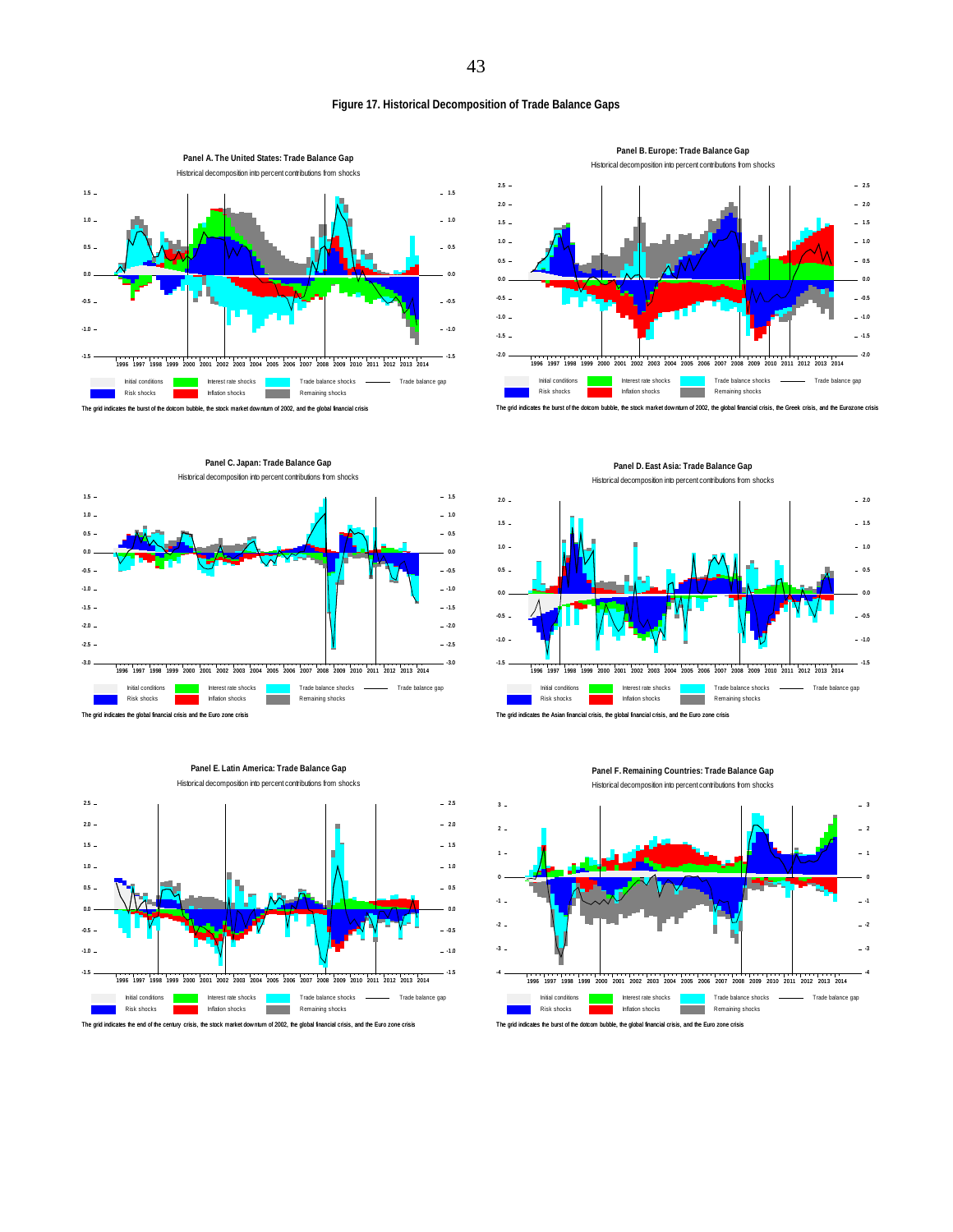#### **Figure 18. Countries and Regions: Historical Decomposition of Country Unemployment Gaps**





**Panel B. Europe: Unemployment Gap**







Historical decomposition into percent contributions from shocks  $1.5 -1.5$  $1.0 -1.0$  $0.5 -0.5$ 0.0 0.0  $-0.5 -0.5$ -1.0 -1.0 1996 1997 1998 1999 2000 2001 2002 2003 2004 2005 2006 2007 2008 2009 2010 2011 2012 2013 2014 Initial conditions Domestic real interest rate shocks Unemploy ment shocks Sy stemic risk shocks Foreign real interest rate shocks  $\sim$ Remaining shocks Domestic risk premium shocks Domestic output gap shocks Unemploy ment gap Foreign risk premium shocks Foreign output gap shocks





1996 1997 1998 1999 2000 2001 2002 2003 2004 2005 2006 2007 2008 2009 2010 2011 2012 2013 2014 Initial conditions Domestic real interest rate shocks Unemploy ment shocks Sy stemic risk shocks Foreign real interest rate shocks a an Remaining shocks Domestic risk premium shocks Domestic output gap shocks Unemploy ment gap Foreign risk premium shocks Foreign output gap shocks

The grid indicates the burst of the dotcom bubble, the global financial crisis, and the Euro zone crisis

**Panel D. East Asia: Unemployment Gap**

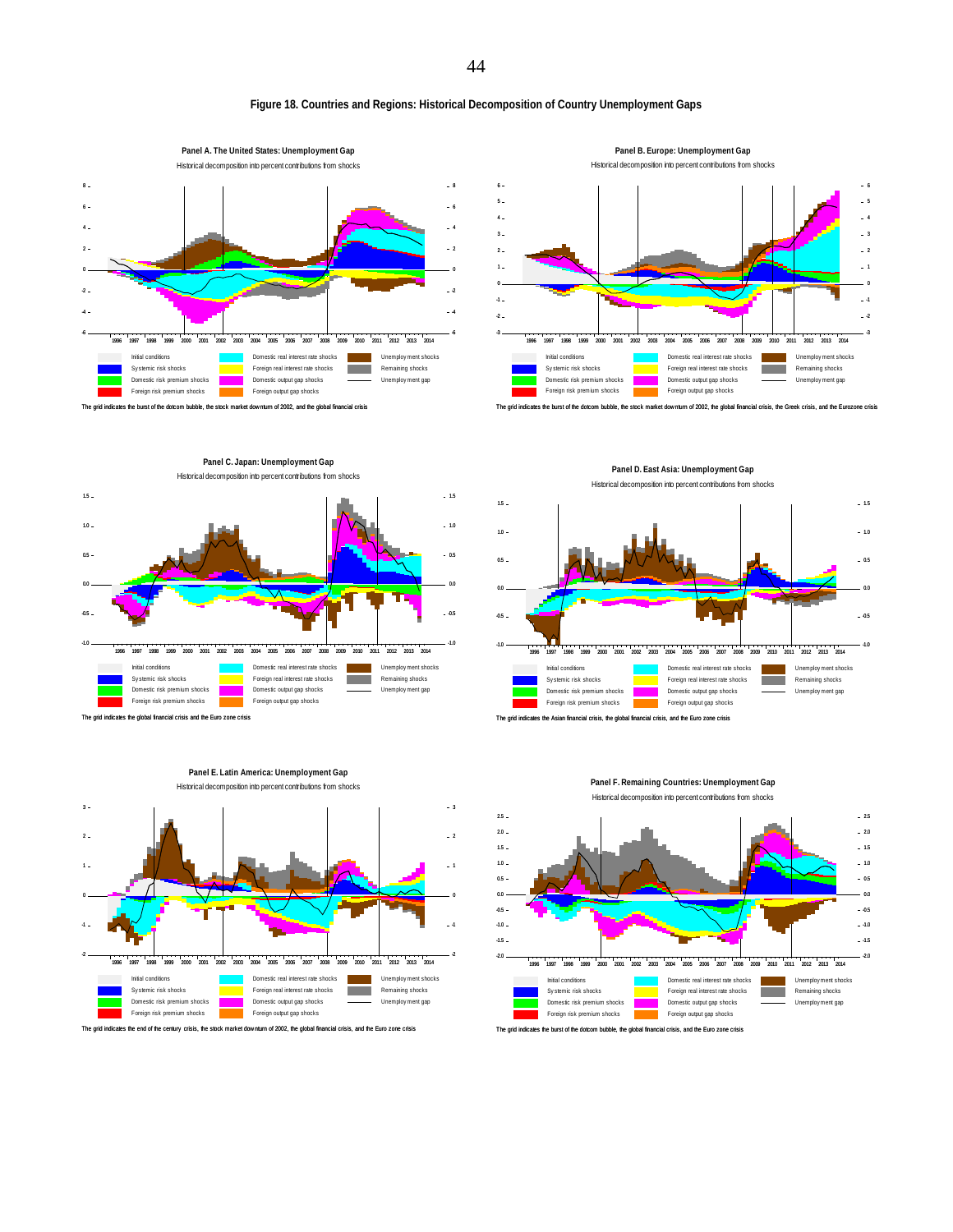#### **Figure 19. Countries and Regions: Historical Decomposition of Country Energy- and Food-Price Gaps**









**Panel E. Latin America: Energy and Food Price Gap**

The grid indicates the end of the century crisis, the stock market downturn of 2002, the global financial crisis, and the Euro zone crisis

The grid indicates the Asian financial crisis, the global financial crisis, and the Euro zone crisis Initial condition Oil and energy price shocks Commodity food and country food price shocks **Remaining shocks** Demand-related shocks Energy and food price gap 1996 1997 1998 1999 2000 2001 2002 2003 2004 2005 2006 2007 2008 2009 2010 2011 2012 2013 2014 -3  $-2 -$ -1 0  $\mathbf{1}$  $2 -$ 3 -3  $-2$ -1 0  $-1$  $-2$  $-3$ 

**Panel D. East Asia: Energy and Food Price Gap** Historical decomposition into percent contributions from shocks



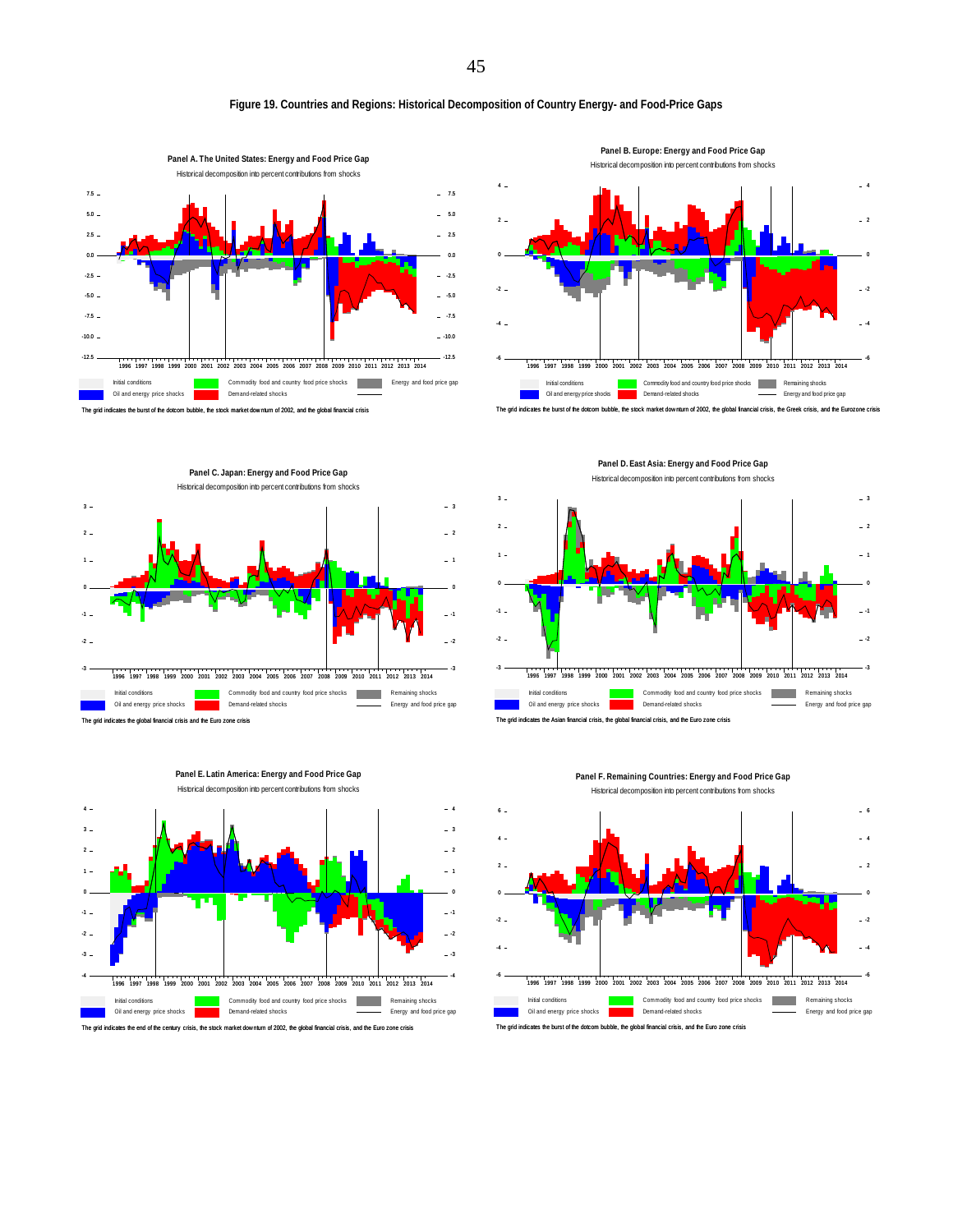**Figure 20. World: Forecast Error Variance Decomposition** 



#### **Figure 21. Countries and Regions: Forecast Error Variance Decomposition**



Systemic risk shocks Domestic country risk premium shocks Domestic country risk premium latent shocks Domestic country risk premium latent growth shocks



Countries 1 to 6 stand for the United States, Europe, Japan, East Asia, Latin America, and the remaining countries, respectively

#### **Panel C. All Countries: Current Account**

Four quater forecast error variance decomposition at four quarters

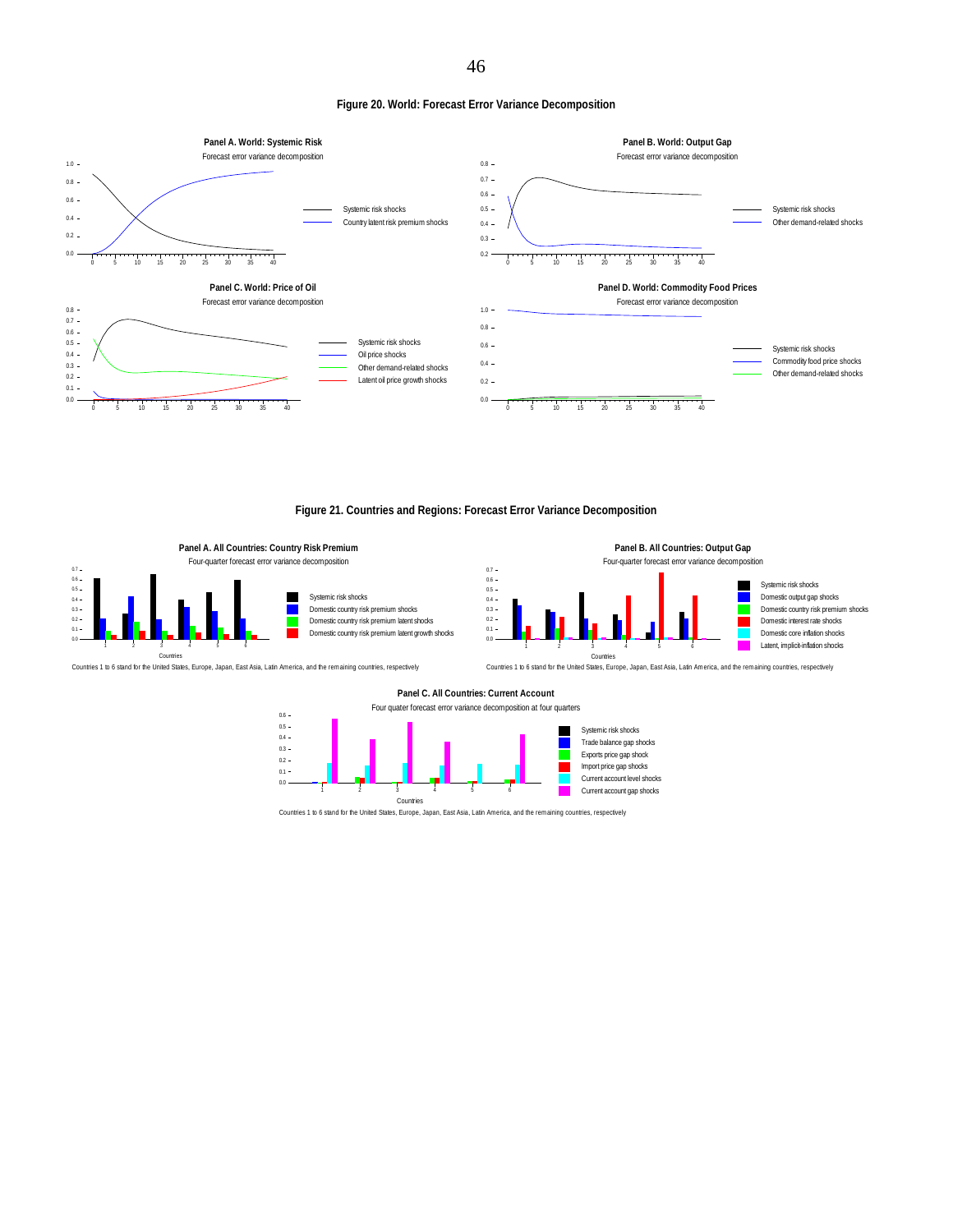# References

Akerlof, George A., and Robert J. Shiller, 2009, Animal Spirits, Princeton University Press. Princeton NJ.

- Arbatli, Elif and Kenji Moriyama, 2011, "Estimating a Small Open-Economy Model for Egypt: Spillovers, Inflation Dynamics, and Implications for Monetary Policy," IMF Working Papers 11/108 (Washington: International Monetary Fund).
- Andrle, Michal, Charles Freedman, Roberto Garcia-Saltos, Danny Hermawan, Douglas. Laxton, and Haris Munandar, 2009, "Adding Indonesia to the Global Projection Model," IMF Working Paper 09/253 (Washington: International Monetary Fund).
- Benes, Jaromir, Kevin Clinton, Roberto García-Saltos, Marianne Johnson, Douglas Laxton, Peter Manchev, and Troy Metheson, 2010, "Estimating Potential Output with a Multivariable Filter," IMF Working Paper No. 10/285 (Washington: International Monetary Fund).
- Bisias, Dimitrios, et al, 2012, "A Survey of Systemic Risk Analytics," Office of Financial Research Working Paper No. 0001 (Washington: U.S. Department of the Treasury).
- Blancher, Nicolas, et al, "Systemic Risk Monitoring ("SysMo") Toolkit—A User Guide," IMF Working Paper No. 13/168 (Washington: International Monetary Fund).
- Borio, Claudio, 2012, "The financial cycle and macroeconomics: What have we learnt?" Bank for International Settlements , Working Paper No. 395 (Basel: Bank for International Settlements).
- Brunnermeier, Markus K., Thomas M. Eisenbach, and Yuliy Sannikov, 2012, "Macroeconomics with Financial Frictions: A Survey," NBER Working Paper No. 18102 (Cambridge, Massachusetts: National Bureau of Economic Research).
- Canales Kriljenko, Jorge, Charles Freedman, Rorberto Garcia-Saltos, Marianne Johnson, and Douglas Laxton, 2009, "Adding Latin America to the Global Projection Model," IMF Working Paper 09/85 (Washington: International Monetary Fund).
- Carabenciov, Ioan, Igor Ermolaev, Charles Freedman, Michel Juillard, Ondra Kamenik, Dmitry Korshunov, and Douglas Laxton, 2008a, "A Small Quarterly Projection Model of the US Economy," IMF Working Paper 08/278 (Washington: International Monetary Fund).
	- ó ó ó ó , Igor Ermolaev, Charles Freedman, Michel Juillard, Ondra Kamenik, Dmitry Korshunov, Douglas Laxton, and Jared Laxton, 2008b, "A Small Quarterly Multi-Country Projection Model," IMF Working Paper 08/279 (Washington: International Monetary Fund).
	- , Ioan, Igor Ermolaev, Charles Freedman, Michel Juillard, Ondra Kamenik, Dmitry Korshunov, and Douglas Laxton, 2008c, "A Small Quarterly Multi-Country Projection Model with Financial-Real Linkages and Oil Prices," IMF Working Paper 08/280 (Washington: International Monetary Fund).
	- , Ioan, Charles Freedman, Roberto Garcia-Saltos, Douglas Laxton, Ondra Kamenik, and Peter Marchev, 2013, "GPM6–The Global Projection Model with 6 Regions," IMF Working Paper 13/87 (Washington: International Monetary Fund).
- Clarida, Richard, Jordi Galí and Mark Gertler, 2001, "Optimal Monetary Policy in Open vs. Closed Economies." American Economic Review, May, 91(2), pp. 248-252.
- Gómez-Pineda, Javier G. and Juan M. Julio-Román, "Systemic Risk, Aggregate Demand, and Commodity Prices: An Application to Colombia," Borradores Semanales de Economía No. 859 (Bogotá: Banco de la República).
- Gray, Dale F., and Andreas A. Jobst, 2011, "Modeling Systemic Financial Sector and Sovereign Risk," Sveriges Riksbank Economic Review, Vol. 2, pp. 68–106.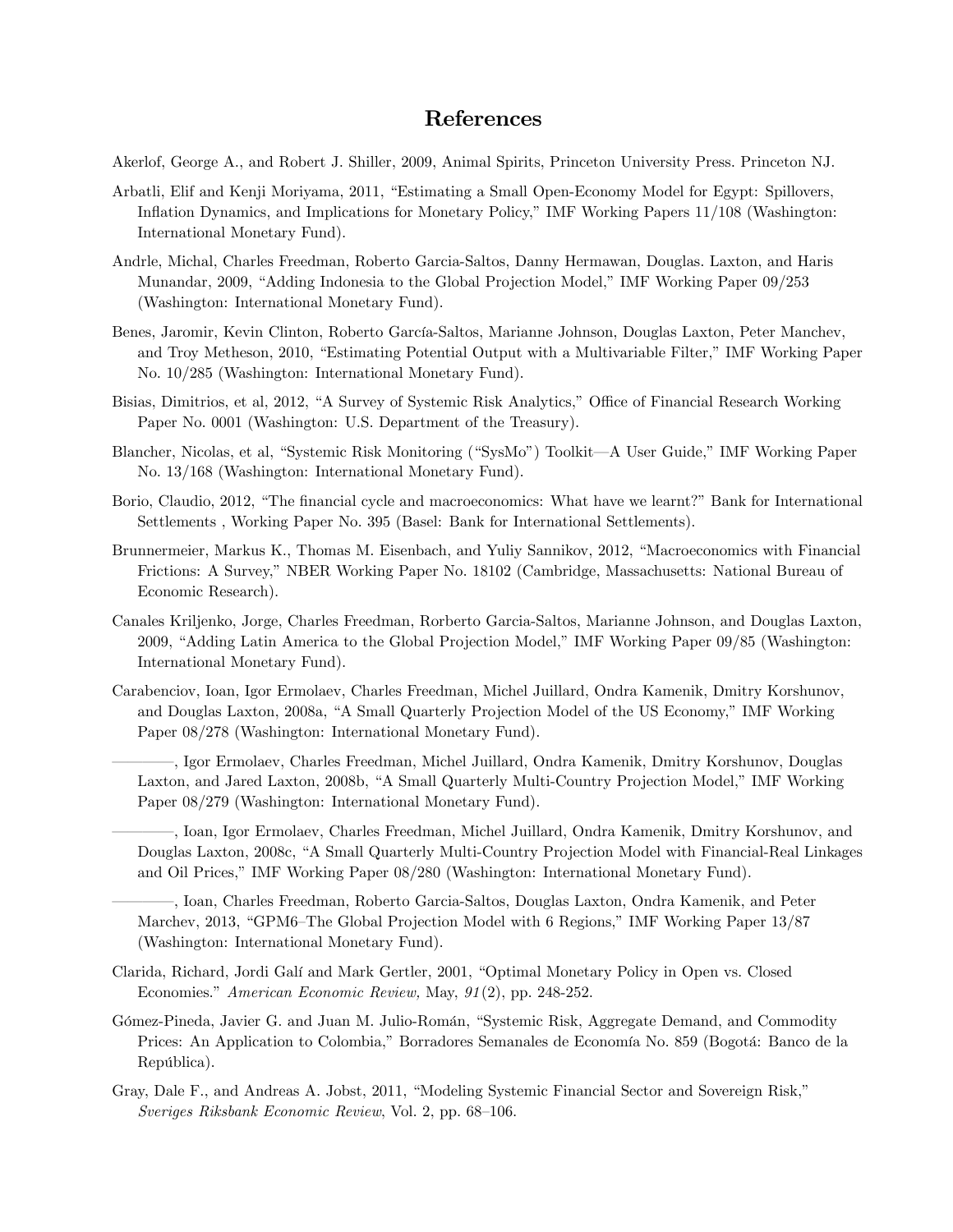- International Monetary Fund, 2009a, "Assessing the Systemic Implications of Financial Linkages," in Global Financial Stability Report, Chapter 2, (Washington: International Monetary Fund).
	- , 2009b, "Detecting Systemic Risk" in Global Financial Stability Report, Chapter 3 (Washington: International Monetary Fund).
	- , 2011, "United Kingdom, Spillover Report for the 2011 Article IV Consultation and Supplementary Information," (Washington: International Monetary Fund).
- Izquierdo, Alejandro, Randall Romero, and Ernesto Talvi, 2008, "Booms and Boosts in Latin America: The Role of External Factors," IDB Working Paper 631 (Washington: Interamerican Development Bank).
- McCallum, Bennett and Edward Nelson, 2000, "Monetary Policy for an Open Economy: An Alternative Framework with Optimizing Agents and Sticky Prices," Oxford Review of Economic Policy, Vol. 16, No. 4,  $(Winter)$ , pp. 74-91.
- Neumeyer, Pablo and Fabrizio Perri, 2005, "Business Cycles in Emerging Economies: The Role of Interest Rates," Journal of Monetary Economics, vol. 52, no. 2, pp. 345-380.
- Reinhart, Carmen and Kenneth Roggoff, 2009, This Time is Different: Eight Centuries of Financial Folly, (Princeton and Oxford: Princeton University Press).
- Svensson, Lars E. O., 2000, "Open-Economy Inflation Targeting," Journal of International Economics, Vol. 50, No. 1, (February), pp.  $155-183$ .
- Whelan, Karl, 2000, "A Guide to the Use of Chain Aggregated NIPA Data," Finance and Economics Discussion Series No. 35 (Washington: Board of Governors of the Federal Reserve (U.S.)).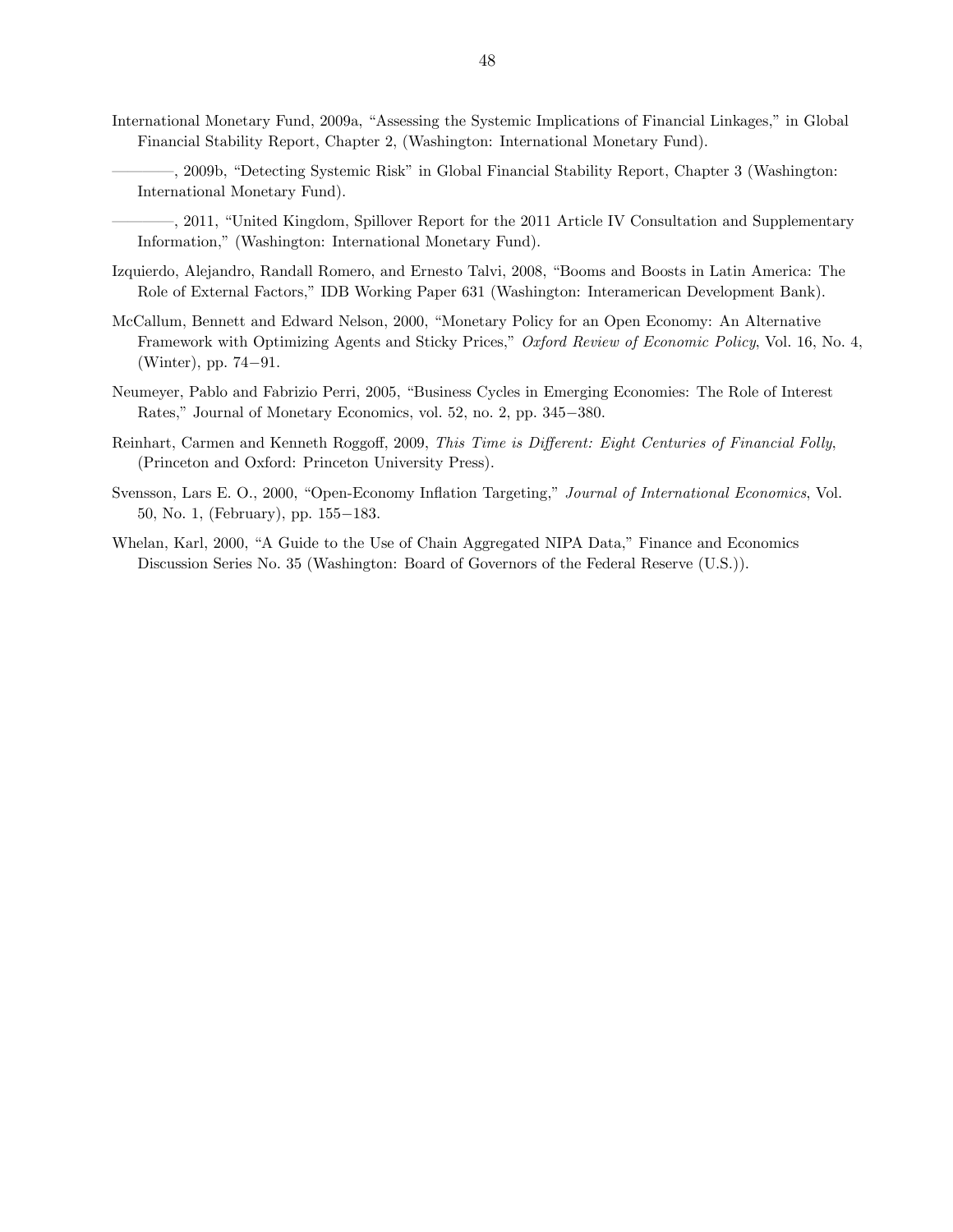#### Appendix 1. Trade Balance Equation

For simplicity, let assume there are two economies in the world, Europe and the United States. There is a household in each economy that consumes a composite of the goods produced in Europe and in the US. The good consumed in Europe  $C_{EU,t}$  is defined as a composite of both the good produced in Europe  $C_{EU|EU}$  and the good produced in the US  $C_{EU|US}$  according to the following aggregator:

$$
C_{EU,t} = \left[ (1 - \bar{m}_{EU})^{\frac{1}{\upsilon}} \left( C_{EU|EU,t} \right)^{\frac{\upsilon - 1}{\upsilon}} + \bar{m}_{EU}^{\frac{1}{\upsilon}} \left( C_{EU|US,t} \right)^{\frac{\upsilon - 1}{\upsilon}} \right]^{\frac{\upsilon}{\upsilon - 1}},\tag{1}
$$

where  $\bar{m}_{EU}$  is the share of imports in total consumption in Europe and v is the elasticity of substitution between European- and US-produced goods.

Let  $P_{EU|EU,t}$  be the price in Europe of the good produced in Europe and  $P_{EU|US,t}$  be the price in Europe of the good produced in the US. Using these prices, household expenditure is

$$
P_{EU|EU,t}C_{EU|EU,t} + P_{EU|US,t}C_{EU|US,t}.\tag{2}
$$

Define  $S_{EU|US}$  as the exchange rate of Europe against the US. Arbitrage ensures that the following conditions hold

$$
S_{EU|US}P_{US|US} = P_{EU|US},\tag{3}
$$

and

$$
S_{EU|US}P_{US|EU} = P_{EU|EU}.\tag{4}
$$

In words, price arbitrage holds in both goods. Thus, condition (3) states that the good produced in the US can either be consumed in the US at the price  $P_{US|US}$  or in Europe at the price  $S_{EU|US}P_{US|US}$ . Condition (4) states that the good produced in Europe can either be consumed in Europe at the price  $P_{EU|EU}$  or in the US at the price  $P_{EU|EU}/S_{EU|US}$ .

The household problem is to minimize (2) subject to (1). The solution to the problem gives the demand functions

$$
C_{EU|EU,t} = (1 - \bar{m}_{EU}) (Q_{EU|US,t})^{\bar{m}_{EU}v} C_{EU,t},
$$
\n(5)

$$
C_{EU|US,t} = \bar{m}_{EU}(Q_{EU|US,t})^{-(1-\bar{m}_{EU})v} C_{EU,t},
$$
\n(6)

$$
C_{US|US,t} = (1 - \bar{m}_{US})(Q_{EU|US,t})^{-\bar{m}_{US}v} C_{US,t},\tag{7}
$$

and

$$
C_{US|EU,t} = \bar{m}_{US}(Q_{EU|US,t})^{(1-\bar{m}_{US})\nu} C_{US,t}.
$$
\n(8)

The European trade balance is equal to European exports to the US minus European imports from the US

$$
Z_{EU,t} = C_{US|EU,t} - C_{EU|US,t}.\tag{9}
$$

Then, plug demand functions (6) and (8), approximate the ratio of latent variables as the steady-state share as follows:  $\frac{\overline{z}_{EU,t}}{\overline{C}_{EU,t}} \simeq \overline{z}_{EU}, \frac{\overline{C}_{EU|US,t}}{\overline{C}_{EU,t}}$  $\frac{\bar{C}_{U|U S,t}}{\bar{C}_{EU,t}} \simeq \bar{x}_{EU}$ , and  $\frac{\bar{C}_{US|EU,t}}{\bar{C}_{US,t}} \simeq \bar{m}_{EU}$ . Also, let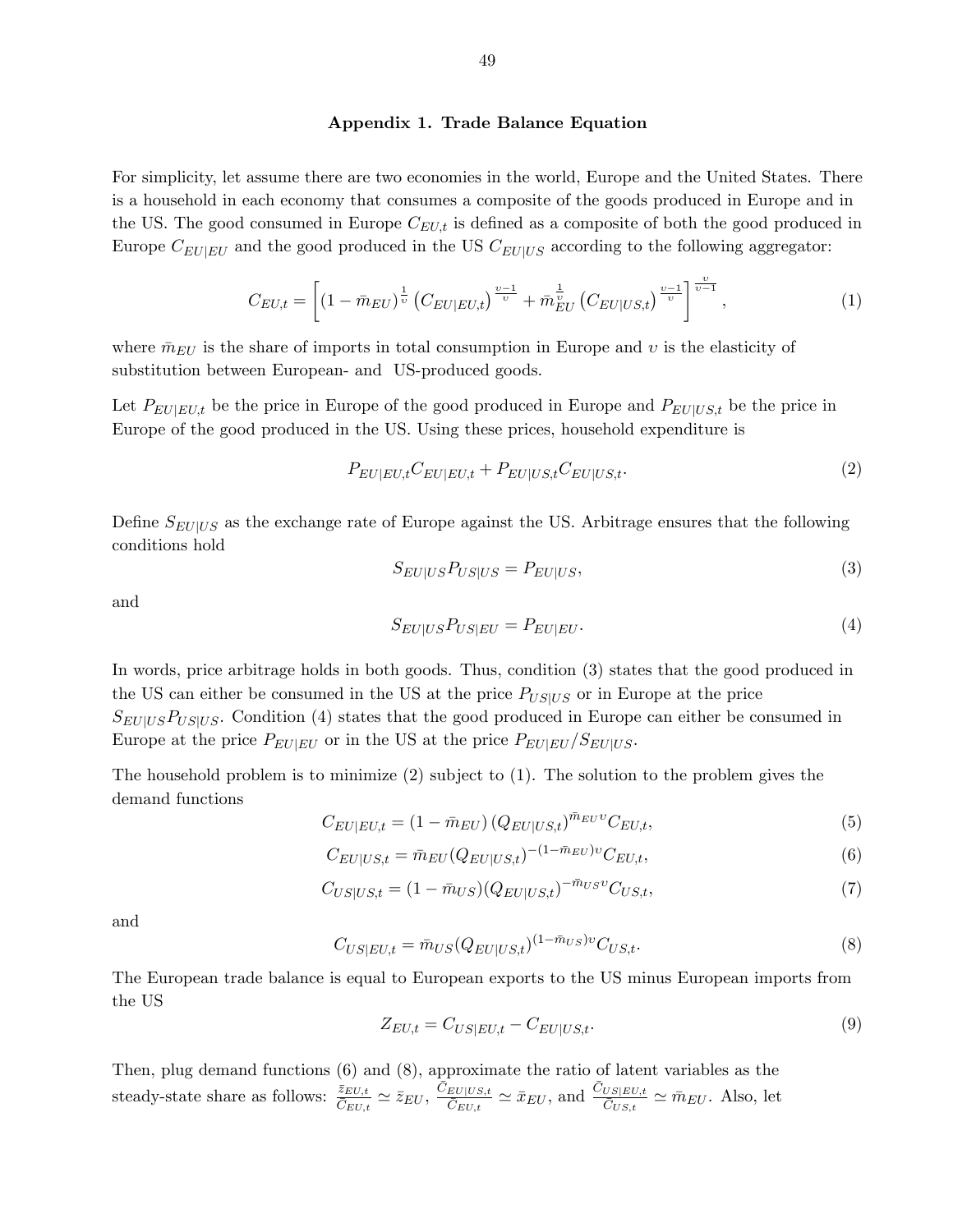$\hat{z}_{EU,t} \equiv \frac{\Delta \bar{Z}_{EU,t}}{\bar{Z}_{EU,t}}$  $\frac{\Delta Z_{EU,t}}{\bar Z_{EU,t}},\, \hat c_{US,t}\equiv \frac{\Delta C_{US,t}}{\bar C_{US,t}}$  $\frac{\Delta C_{US,t}}{\bar{C}_{US,t}},\, \hat{c}_{EU,t} \equiv \frac{\Delta C_{EU,t}}{\bar{C}_{EU,t}}$  $\frac{\Delta C_{EU,t}}{\bar{C}_{EU,t}}$ , and  $\hat{q}_{EU|US,t} \equiv \frac{\Delta Q_{EU|US,t}}{\bar{Q}_{EU|US,t}}$  $\frac{\partial \mathcal{L}_{EU|US,t}}{\partial_{EU|US,t}}$  With these definitions, the trade balance equation becomes

$$
\bar{z}_{EU}\hat{z}_{EU,t} = \bar{x}_{EU}\bar{c}_{US,t} - \bar{m}_{EU}\hat{c}_{EU,t} + \left[ (1 - \bar{m}_{US})\bar{x}_{EU} + (1 - \bar{m}_{EU})\bar{m}_{EU} \right] v\hat{q}_{EU|US,t}.
$$
\n(10)

Note that the lead of equation (10) is

$$
\bar{z}_{EU}\hat{z}_{EU,t+1|t} = \bar{x}_{EU}\bar{c}_{US,t+1|t} - \bar{m}_{EU}\hat{c}_{EU,t+1|t} + [(1 - \bar{m}_{US})\bar{x}_{EU} + (1 - \bar{m}_{EU})\bar{m}_{EU}]v\hat{q}_{EU|US,t+1|t}.
$$
\n(11)

Now subtract equation (11) from equation (10) to obtain

$$
\bar{z}_{EU}\hat{z}_{EU,t} = \bar{z}_{EU}\hat{z}_{EU,t+1} + \bar{x}_{EU}(\bar{c}_{US,t} - \bar{c}_{US,t+1|t}) - \bar{m}_{EU}(\hat{c}_{EU,t} - \hat{c}_{EU,t+1|t})
$$
(12)  
 
$$
+ \left[ (1 - \bar{m}_{US}) \bar{x}_{EU} + (1 - \bar{m}_{EU}) \bar{m}_{EU} \right] \upsilon(\hat{q}_{EU|US,t} - \hat{q}_{EU|US,t+1|t}).
$$

Write the Euler equation as

$$
\hat{c}_{EU,t} = \hat{c}_{EU,t+1|t} - [\sigma_{r,EU}]^{-1} \hat{r}_{EU,t} - [\sigma_{\rho,EU}]^{-1} \hat{\rho}_{EU,t},\tag{13}
$$

where  $\hat{r}_{EU,t}$  is the risk free rate, or central bank instrument. In addition, argument the UIP condition by risk as follows

$$
q_{EU|US,t} = q_{EU|US,t+1|t} - r_{EU,t} + r_{US,t} + \rho_{EU,t} - \rho_{US,t}.\tag{14}
$$

Next, plugging equations (13) and (14) into equation (12) gives

$$
\bar{z}_{EU}\hat{z}_{EU,t} = \bar{z}_{EU}\hat{z}_{EU,t+1} + \bar{m}_{EU}([\sigma_{r,EU}]^{-1}\hat{r}_{EU,t} + [\sigma_{\rho,EU}]^{-1}\hat{\rho}_{EU,t})
$$
\n
$$
-\bar{x}_{EU}([\sigma_{r,US}]^{-1}\hat{r}_{US,t} + [\sigma_{\rho,US}]^{-1}\hat{\rho}_{US,t}) - \varsigma_{EU}^{US}(\hat{r}_{EU,t} - \hat{r}_{US,t} - \hat{\rho}_{EU,t} + \hat{\rho}_{US,t}),
$$
\n(15)

where  $\varsigma_{EU}^{US} = [(1 - \bar{m}_{US})\bar{x}_{EU} + (1 - \bar{m}_{EU})\bar{m}_{EU}]v.$ 

Then, consider the case of a world economy broken down into six countries. Equation (15) becomes

$$
\bar{z}_{EU}\hat{z}_{EU,t} = \bar{z}_{EU}\hat{z}_{EU,t+1|t} + \bar{m}_{EU}([\sigma_{r,EU}]^{-1}\hat{r}_{EU,t} + [\sigma_{\rho,EU}]^{-1}\hat{\rho}_{EU,t})
$$
\n
$$
-\bar{x}_{EU}(\Sigma_i[\sigma_{r,i}]^{-1}\omega_i\hat{r}_{i,t} + \Sigma_i[\sigma_{\rho,i}]^{-1}\omega_i\hat{\rho}_{i,t})
$$
\n
$$
-\bar{x}_{EU}(\Sigma_{i\neq EU}\omega_i(1-\bar{m}_i)](\hat{r}_{EU,t} - \hat{\rho}_{EU,t}) - \Sigma_{i\neq EU}\omega_i(1-\bar{m}_i)(\hat{r}_{i,t} - \hat{\rho}_{i,t})
$$
\n
$$
-\bar{m}_{EU}(1-\bar{m}_{EU})\nu\{(\hat{r}_{EU,t} - \hat{\rho}_{EU,t}) - \Sigma_{i\neq EU}\omega_i(\hat{r}_{i,t} - \hat{\rho}_{i,t})\}.
$$
\n(16)

The model runs with equation (16) plus added persistence.

Moreover, for ease of exposition, define  $\hat{r}_{EU,t}^F = \sum_{i \neq EU} \omega_i \hat{r}_{i,t}$ ,  $\hat{\rho}_{EU,t}^F = \sum_{i \neq EU} \omega_i \hat{\rho}_{i,t}$ , and let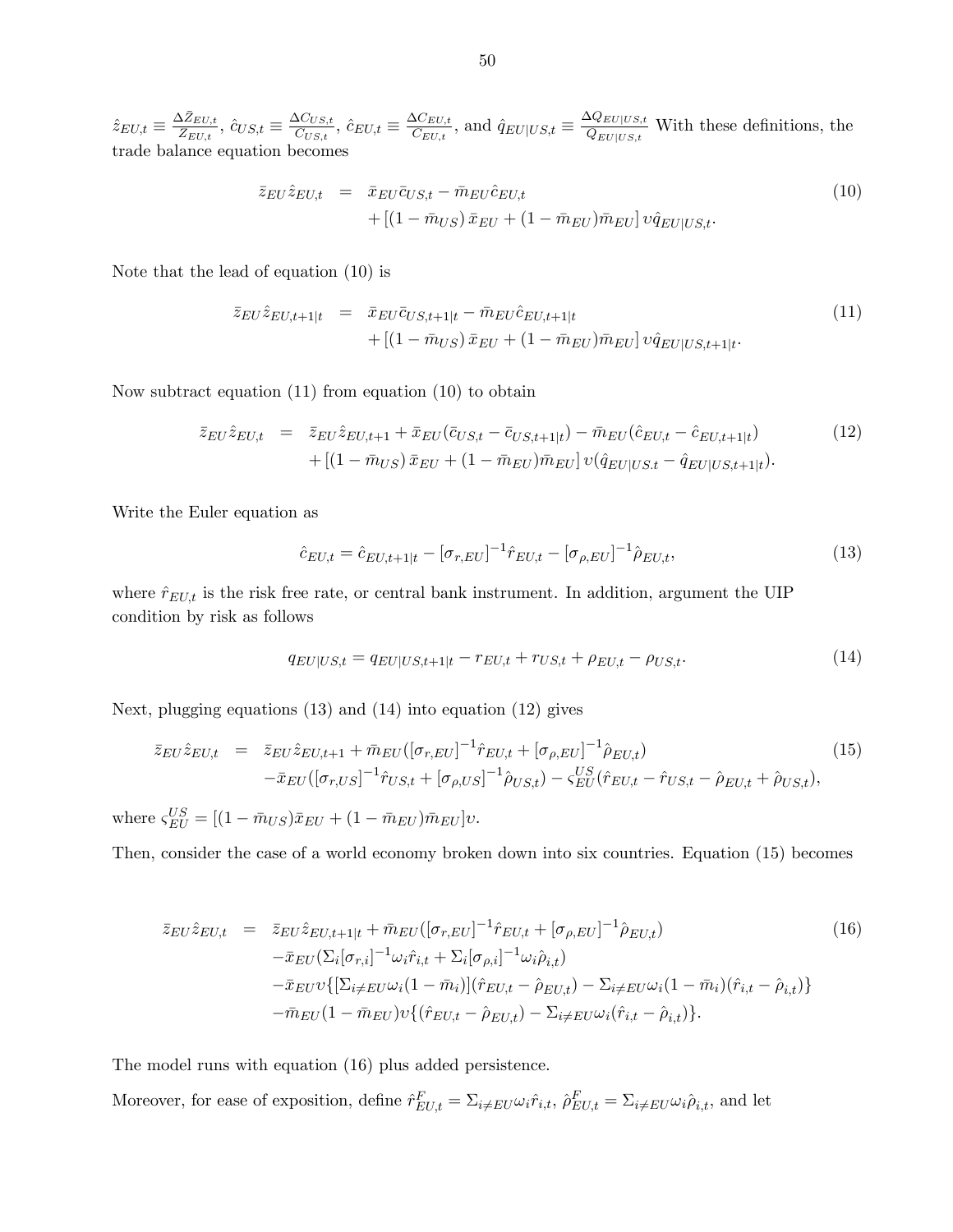#### Appendix 2. Output Gap Equation

Output is equal to absorption plus the trade balance. In deviation form, output may be written as

$$
\hat{y}_{EU,t} = \bar{c}_{EU}\hat{c}_{EU,t} + \bar{z}_{EU}\hat{z}_{EU,t}.\tag{17}
$$

Subtracting the lead of equation (17) gives

$$
\hat{y}_{EU,t} = \hat{y}_{EU,t+1|t} + \bar{c}_{EU}(\hat{c}_{EU,t} - \hat{c}_{EU,t+1|t}) + \bar{z}_{EU}\hat{z}_{EU,t} - \bar{z}_{EU}\hat{z}_{EU,t+1|t}.
$$
\n(18)

Note that the Euler equation is

$$
\hat{c}_{EU,t} = \hat{c}_{EU,t+1|t} - [\sigma_{r,EU}]^{-1} \hat{r}_{EU,t} - [\sigma_{\rho,EU}]^{-1} \hat{\rho}_{EU,t}.
$$
\n(19)

Next, plug the Euler equation (19) and the trade balance equation (16) into equation (18) to obtain

$$
\hat{y}_{EU,t} = \hat{y}_{EU,t+1|t} - (\bar{c}_{EU} - \bar{m}_{EU})([\sigma_{r,EU}]^{-1} \hat{r}_{EU,t} + [\sigma_{\rho,EU}]^{-1} \hat{\rho}_{EU,t})
$$
\n
$$
-\bar{x}_{EU} (\Sigma_i [\sigma_{r,i}]^{-1} \omega_i \hat{r}_{i,t} + \Sigma_i [\sigma_{\rho,i}]^{-1} \omega_i \hat{\rho}_{i,t})
$$
\n
$$
-\bar{x}_{EU} \{ [\Sigma_{i \neq EU} \omega_i (1 - \bar{m}_i)] (\hat{r}_{EU,t} - \hat{\rho}_{EU,t}) - \Sigma_{i \neq EU} \omega_i (1 - \bar{m}_i) (\hat{r}_{i,t} - \hat{\rho}_{i,t}) \}
$$
\n
$$
-\bar{m}_{EU} (1 - \bar{m}_{EU}) \nu \{ (\hat{r}_{EU,t} - \hat{\rho}_{EU,t}) - \Sigma_{i \neq EU} \omega_i (\hat{r}_{i,t} - \hat{\rho}_{i,t}) \}.
$$
\n(20)

The model runs with equation (20) plus added persistence. Equation (20) plus the simplifying assumptions made above in the derivation of the trade balance equation gives Equation (24).

## Appendix 3. Equation for the Current Account

Let approximate the current account  $\mathfrak{Z}_t$  by the inverse of the trade balance in nominal terms

$$
\mathfrak{Z}_t = \frac{P_{X,t}X_t - P_{M,t}M_t}{P_tY_t},\tag{21}
$$

Also let  $Q_{X,t} = P_{X,t}/P_t$  and  $Q_{M,t} = P_{M,t}/P_t$  be the real export and import prices and take the differential

$$
\Delta \mathfrak{Z}_t = \frac{\bar{X}_t}{\bar{Y}_t} \Delta Q_{X,t} + \frac{\bar{Q}_{X,t}}{\bar{Y}_t} \Delta X_t - \bar{Q}_{X,t} \frac{\bar{X}_t}{\bar{Y}_t^2} \Delta Y_t - \frac{\bar{M}_t}{\bar{Y}_t} \Delta Q_{M,t} - \frac{\bar{Q}_{M,t}}{\bar{Y}_t} \Delta M_t + \bar{Q}_{M,t} \frac{\bar{M}_t}{\bar{Y}_t^2} \Delta Y_t,
$$
\n(22)